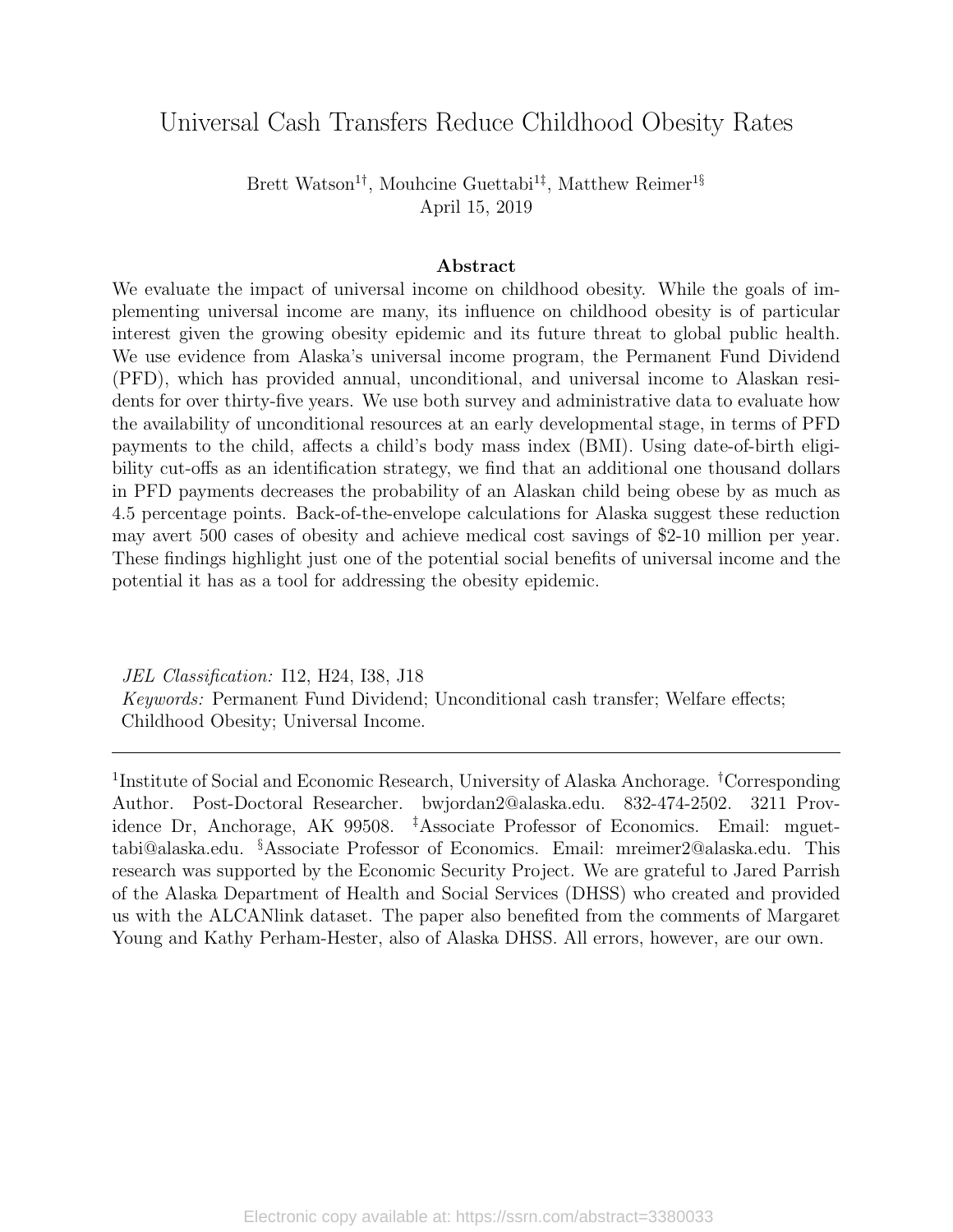## 1 Introduction

There has been increased interest in universal basic income (UBI) and its role in our economy's future and the welfare of its citizens. Many politicians and thought leaders have argued for the implementation of a universal and unconditional cash transfer program on a national scale [\(Alba, 2016\)](#page-19-0), citing its potential to improve economic security [\(Thigpen,](#page-24-0) [2016\)](#page-24-0) or as a substitute for existing welfare programs [\(Murray, 2008\)](#page-23-0). Universal transfers are provided to all residents on a long-term basis, regardless of income, while unconditional payments are those distributed with no "strings attached" [\(Marinescu, 2017\)](#page-23-1). Several countries, such as Finland and India, have recently implemented UBI experiments [\(Khosla, 2017;](#page-22-0) [Authors and Research at Kela, 2016\)](#page-19-1). The United States has also shown interest in UBI, as demonstrated by an ongoing random control trial aimed at understanding the effectiveness of universal income on people's well-being across several dimensions, such as employment, social networks, and health [\(Weller, 2017\)](#page-24-1). On the political front, the Democratic Party nominee for the 2016 US presidential election, Hillary Clinton, considered integrating a UBI proposal into her campaign platform [\(Matthews, 2017\)](#page-23-2). The program was intended to be named "Alaska for America" given the inspiration it drew from the Alaska Permanent Fund Dividend (PFD), which is an annual universal and unconditional income payment provided to all Alaska residents. While skeptical of costs, conservative thinkers have also written favorably about UBI's potential as a replacement for complex means-tested and strings-attached programs [\(Tanner, 2015\)](#page-24-2).

Despite the growing interest in UBI, there is little accumulated knowledge regarding its effects on the well-being of recipients. In this paper, we evaluate the impact of universal and unconditional cash transfers on childhood obesity. Although universal income is expected to influence well-being in several different ways, we focus on childhood obesity given the growing obesity epidemic and its future threat to global public health [\(Lancet, 2011\)](#page-23-3).

We use the Alaska PFD to evaluate how universal and unconditional income affect childhood obesity. The PFD is the world's only continuous universal income program, providing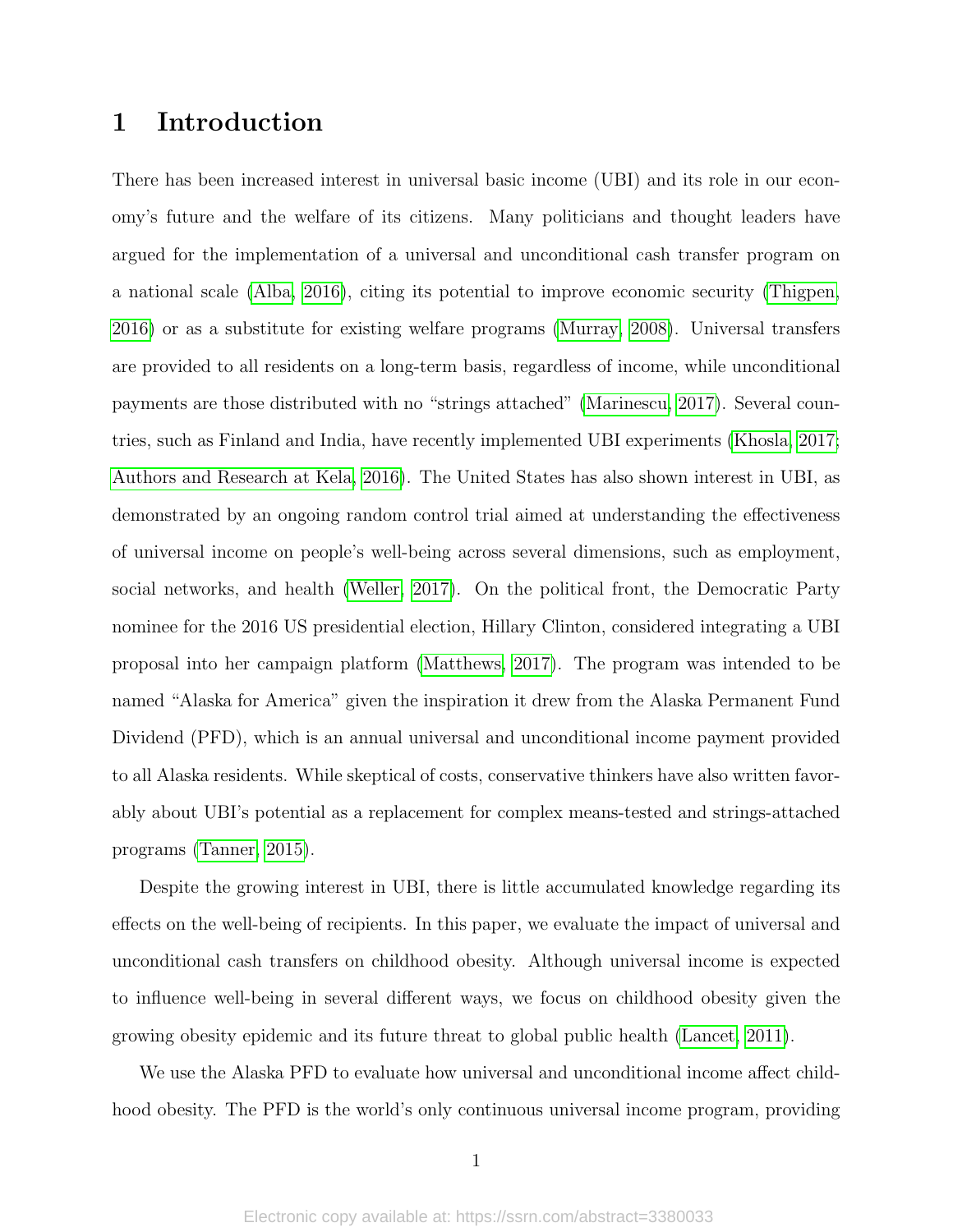ongoing annual unconditional payments to all residents (subject to minor eligibility rules) since 1982. The PFD amount varies year-to-year according to the investment earnings of the Alaska Permanent Fund, the state's sovereign wealth fund, and establishes an income floor below which the cash income of residents cannot fall. This cash payment represents a non-negligible portion of Alaskans' earnings, and is particularly important in rural areas where economies lack economic bases and are still a mixture of subsistence and a small formal economy [\(Goldsmith, 2010\)](#page-21-0). The program is very popular and the public expects it to run in perpetuity. The PFD is distributed to all residents of the state—both adults and children, as well as green-card holders and refugees—regardless of income or wealth, making it universal. Further, residents are not required to meet any conditions before receiving the PFD, nor are they restricted in how they spend the PFD, making it unconditional. Thus, the Alaska PFD is the closest example to a UBI program worldwide and provides a unique opportunity for understanding how unconditional and universal payments influence well-being.<sup>[1](#page-2-0)</sup>

While the goals of UBI are many, its influence on childhood obesity is of particular interest given that the obesity rate in the U.S. has more than doubled (from 5.0% to 12.4%) among children aged 2-5 years since 1980 [\(Ogden et al., 2014\)](#page-24-3). Childhood obesity has been associated with type II diabetes mellitus, hyperlipidemia, atherosclerosis, hypertension, depression, nonalcoholic fatty liver disease, and obstructive sleep apnea [\(Daniels, 2006;](#page-21-1) [Dietz,](#page-21-2) [1998;](#page-21-2) [Krebs et al., 2003;](#page-22-1) [American Academy of Pediatrics, 2003\)](#page-19-2). Additionally, there is evidence that obese children are considerably more likely to be obese as adults, which may negatively affect labor market outcomes [\(Lindeboom et al., 2010;](#page-23-4) [Cawley, 2015\)](#page-20-0), and early childhood medical interventions have significant impacts on adolescent education outcomes [\(Bharadwaj et al., 2013;](#page-20-1) [Chyn et al., 2019\)](#page-20-2). Childhood obesity is also responsible for significant health care costs [\(Biener et al., 2017\)](#page-20-3): the incremental lifetime direct medical cost from the perspective of a 10-year-old obese child relative to a 10-year-old normal-weight child

<span id="page-2-0"></span><sup>1</sup>Other recent empirical studies of the PFD focus on the impact of the PFD on consumption and spending [\(Hsieh, 2003;](#page-22-2) [Kueng, 2018\)](#page-22-3), crime [\(Watson et al., 2019\)](#page-24-4), and employment [\(Jones and Marinescu, 2018;](#page-22-4) [Bibler](#page-20-4) [et al., 2019;](#page-20-4) [Feinberg and Kuhn, 2018\)](#page-21-3)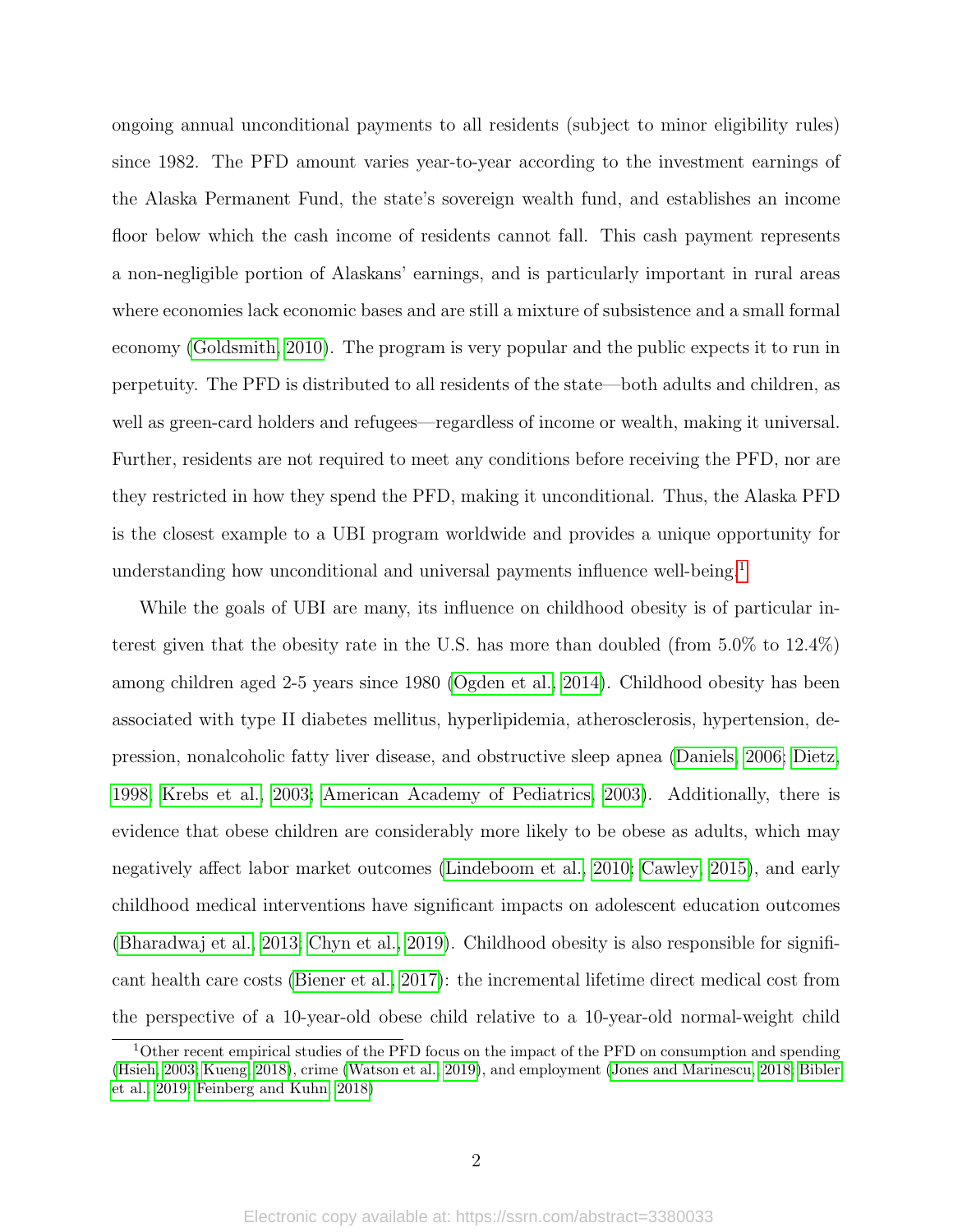ranges from \$12,660 to \$19,630 [\(Finkelstein et al., 2014\)](#page-21-4).

Income, and how it interacts with obesity, is an important part of almost all policy interventions. In theory, additional income could lead to an increase or decrease in childhood obesity. Higher income, for example, can prevent weight gain by allowing parents to substitute healthier, more costly, food for cheaper energy-dense food or by increasing demand for a child's health care. On the other hand, additional income could promote weight gain by allowing children to consume more calories and spend more time in sedentary pursuits [\(Cawley, 2015\)](#page-20-0). Several studies have found that conditional cash transfers improve health and nutritional outcomes for children in early life [\(Rasella et al., 2013;](#page-24-5) [Reis, 2010;](#page-24-6) [Schmeiser,](#page-24-7) [2012;](#page-24-7) [Fernald et al., 2008\)](#page-21-5); however, it is likely that these benefits are achieved in part due to the conditions imposed by the program. Existing studies of unconditional income payments and obesity have found mixed results: Swedish lottery payments have been shown to reduce obesity across income groups [\(Cesarini et al., 2016\)](#page-20-5), but dividends from a tribal casino have been found to increase obesity among the poorer households with non-offsetting reduction in obesity for wealthier households [\(Akee et al., 2013\)](#page-19-3). These payments, however, do not stem from a universal program and focus on obesity outcomes for young adults, as opposed to children. [Chung et al.](#page-20-6) [\(2016\)](#page-20-6) show the Alaska PFD has large, positive effects on birth weights, particularly for mothers with less education.

The Alaska PFD presents an ideal setting to understand the impact of unconditional, anticipated, and universal cash on children's obesity at a very early age. Indeed, the PFD may be more conducive to influence childhood obesity compared to other cash transfer programs. The PFD payments we study are nominally assigned to the child; thus, a labeling effect may induce parents to spend this cash disproportionately on the child relative to other sources of income [\(Kooreman, 2000\)](#page-22-5). The income effect of the PFD also causes mothers to reduce their labor supply [\(Bibler et al., 2019\)](#page-20-4), enabling more maternal time with children. [Schaller and Zerpa](#page-24-8) [\(2019\)](#page-24-8) show maternal job loss can improve children health through such a pathway, while [Jo](#page-22-6) [\(2018\)](#page-22-6) finds a similar effect acting on childhood obesity. Finally, the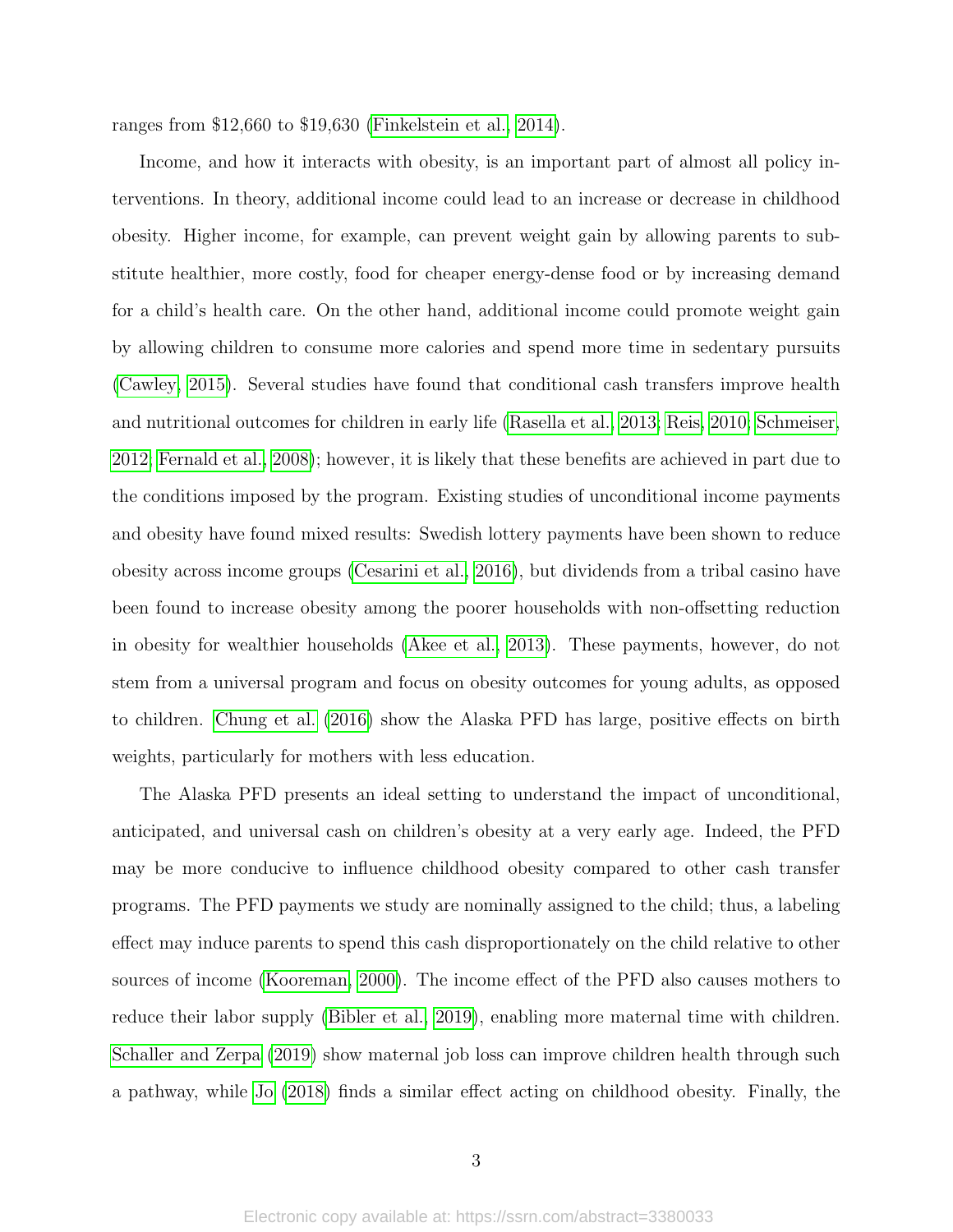PFD is universal and is thus distributed across the entire income distribution, including segments of the population for which obesity may be more responsive to income payments [\(Lakdawalla and Philipson, 2009;](#page-22-7) [Jo, 2014\)](#page-22-8).

We determine the causal effect of universal income receipt on childhood obesity by exploiting quasi-experimental variation in the cumulative amount of PFD received by a child. We find that a one-thousand dollar PFD payment significantly decreases the probability of being obese as a child by as much as 4.5 percentage points, which equates to a 22.4% reduction in the number of obese 3-year-old Alaskans. Consistent with theory [\(Lakdawalla](#page-22-7) [and Philipson, 2009\)](#page-22-7), the effect of the PFD on obesity is nonlinear in household income: middle-income households are particularly responsive to the PFD payments while there is no detectable response from high- and low-income households. Back-of-the-envelope calculations suggest that a one-thousand dollar investment per child avert 500 annual obesity cases in Alaska, resulting in obesity-related medical expenditure savings of \$2-10 million before those children turn 18. Importantly, our results suggest that UBI could have far-ranging benefits to society and has potential for combating the growing obesity epidemic.

## 2 Background, Data, and Research Design

### 2.1 The Alaska Permanent Fund Dividend

Since 1982, the Alaska has distributed annual dividend payments to residents based on the earnings of the state's sovereign wealth fund, the Alaska Permanent Fund. The fund was established in 1976 and capitalized with royalties generated from oil production. Today, its value stands at over 63 billion dollars with investment in a diverse set of assets. The annual dividends paid from fund earnings represents a non-negligible portion of Alaskans' income. For example, between 2000 and 2016, the average PFD size per-person was \$1,600, representing 6.28% of overall household income. PFD payments are determined by a formula that is based on a rolling average of the Fund's income over five years in order to produce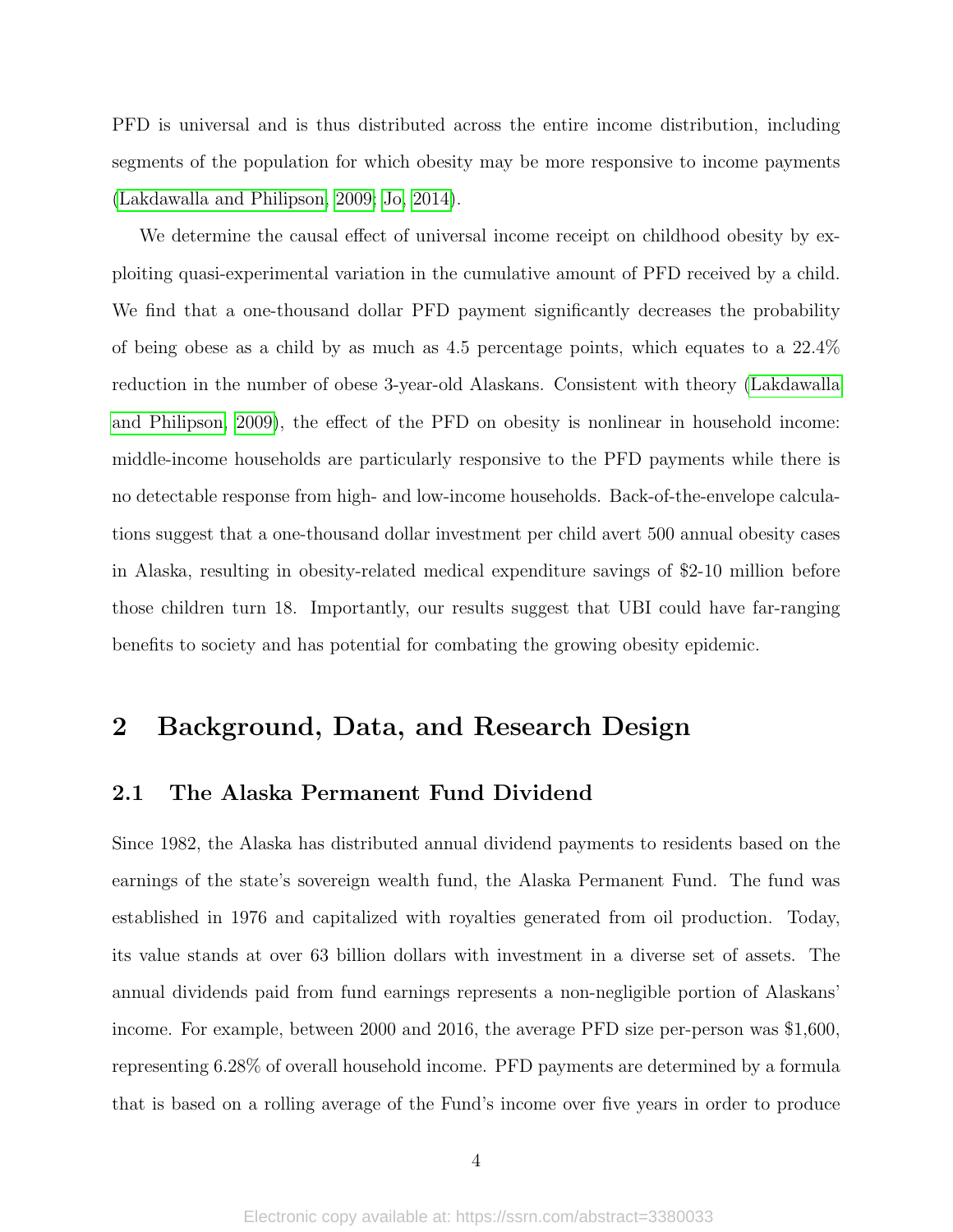more stable dividend amounts from year to year. It is important to note that the Fund is well-diversified across different regions and asset classes. State oil revenue, which originally capitalized the fund, currently represent only 2-3% of annual fund additions; since 1985, investment returns are the main growth mechanism. The Fund's returns, and thus the size of the PFD payments, are therefore not necessarily reflective of Alaska's economic conditions.

### 2.2 Identification Strategy

The influence of income on childhood obesity is challenging to identify empirically: if household income is determined by unobserved factors that also influence a child's weight, then the estimated relationship between income and obesity will be spurious [\(Kuehnle, 2014\)](#page-22-9). We are able to address this issue by exploiting two forms of quasi-experimental variation in income. First, an Alaskan resident adult may sponsor a newborn child to receive a PFD if the child is born before December 31st of the qualifying year. Because of this rule, a child born on December 31st will receive one more PFD than a child born one day later on January 1st (Fig. 1). So long as a child's date-of-birth has no independent effect on obesity, the additional PFD amount received from being born before the eligibility cut-off can be considered exogenous. Second, the PFD has seen considerable variation in size over the last two decades: the PFD has averaged approximately \$1,600 per person, with a high of \$3,200 in 2008 and low of \$900 in 2012 (all in nominal terms). As a result, the cumulative amount of PFDs received by a particular age will differ across children. The exogenous nature of these two sources of income variation supports a causal interpretation of our estimated effect of the PFD on childhood obesity.

### 2.3 Data

Our analysis relies on linked survey and administrative data called the Alaska Longitudinal Child Abuse and Neglect Linkage Project (or ALCANLink), an ongoing project which combines two surveys conducted by the Alaska Department of Health and Social Services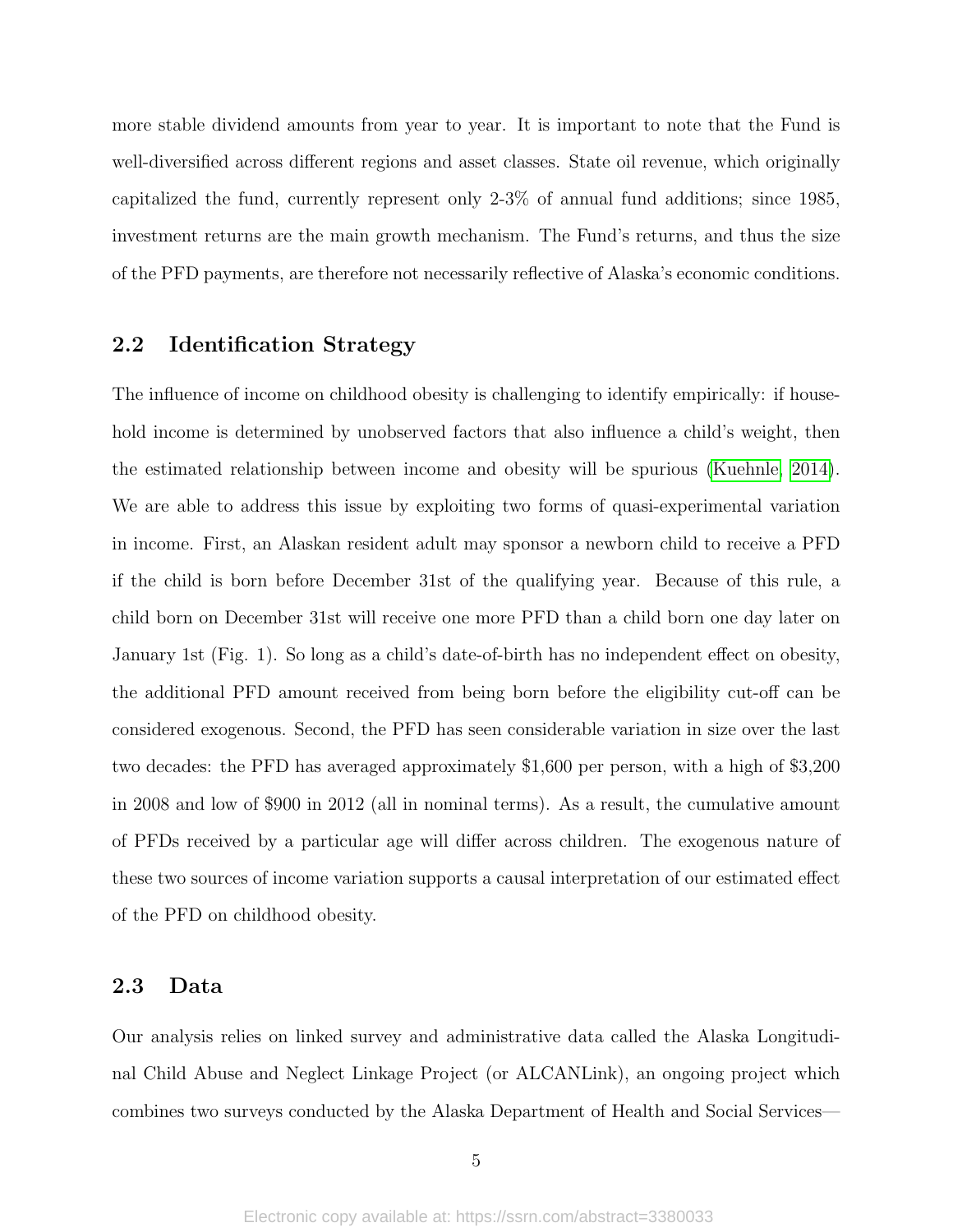the Pregnancy Risk Assessment Monitoring System (PRAMS) survey and the Childhood Understanding Behaviors Survey (CUBS)—with administrative data from vital records and the Alaska Permanent Fund Dividend Division.[2](#page-6-0) The PRAMS survey samples one-sixth of all mothers delivering live births in Alaska and collects information on pre- and post-natal behaviors and outcomes of mothers and their newborn children. The survey is administered by mail two to six months after birth (with follow-up by phone) and has historically had a ∼65% response rate. The survey oversamples mothers of low birth weight children and Alaska Native people. CUBS is an Alaska-specific program developed as a three-year followup survey to the PRAMS survey to understand the behavior and outcomes of toddlers. It is administered two months after their child's third birthday to all PRAMS survey respondents who remain in-state. Linked vital statistics includes information on birth weight, birth date, presence of birth defect, use of c-section, place of birth, race, ethnicity, mother's age at delivery, smoking status, martial status, mother height and weight, gestational diabetes, drinking indicator, and Kessner index. Figure [1](#page-26-0) illustrates how birth timing and the date a mother returns the CUBS follow-up survey determines the number of PFDs that children accumulate before a mother records a child's obesity at age three.

Our data is a subset of the ALCANLink project, covering children who were the subject of a CUBS follow-up survey. These data cover children born between January 2009 and December 2011, have mothers who were sampled by (and responded to) the PRAMS survey two to six months later, and include mothers who received and responded to CUBS between 2012-2015. The time period of coverage for the current data contained in ALCANLink was chosen principally for administrative reasons. Data from the Permanent Fund Division allow us to observe the application status of each child in each year between birth and their CUBS survey, which provides the information to calculate the accumulated dollars of dividend received by each child. Table [1](#page-26-1) shows the number of children in each obesity category.

Our primary outcome of interest is the obesity status of children at the age of three,

<span id="page-6-0"></span><sup>&</sup>lt;sup>2</sup>We obtained these confidential data via data use agreement with Alaska DHSS.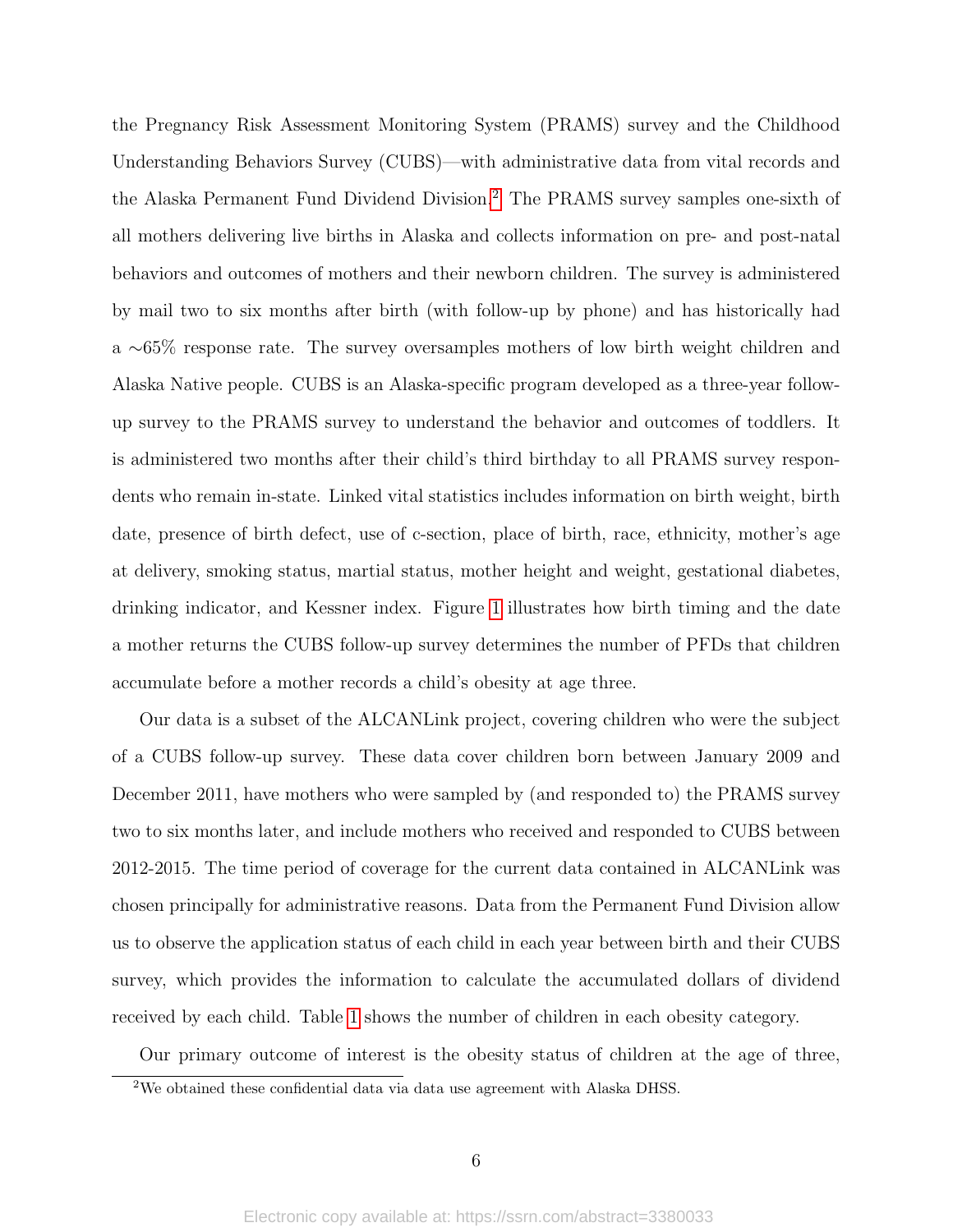the age at which the follow-up survey (CUBS) is administered. We adopt the conventional measure of child obesity, which is based on body mass index (BMI) referenced to Centers for Disease Control and Prevention (CDC) growth charts.<sup>[3](#page-7-0)</sup> The CDC defines four weight categories for children's BMI: underweight, normal weight, overweight, and obese, with category cutoffs based on the 5th, 85th, and 95th percentiles, respectively, of the U.S. population in the 1970s. Mothers report their children's height and weight in CUBS, and BMI and obesity status are calculated before inclusion in ALCANLink. While our analysis is focused on obesity outcomes  $(\geq 95$ th percentile), we also examine the prevalence of overweight children (≥85th percentile). Table [1](#page-26-1) describes the distribution of three-year-old children across these BMI classes. Table [1](#page-26-1) includes all children who's obesity status was calculable  $(n=1225)$ , while our main analysis locks the sample with a number of controls where some data are missing  $(n=885)$ .

We categorize control variables into three groups: child characteristics, mother characteristics, and early nutrition characteristics. We test the balance for each control variable across the number of PFDs a child receives at the time that CUBS is administered (Tables [A.1,](#page-38-0) [A.2,](#page-39-0) and [A.3\)](#page-40-0). For the child characteristics, balance is rejected for: child age, with younger children (indicating a prompt response to the CUBS follow-up survey) receiving fewer dividends; and birth weight, with children receiving one PFD having a lighter birth weight than children receiving two or three PFDs. Mother characteristics are balanced for all control variables. Critically, we observe no statistically significant difference in race, age, or income across mother's whose children receive one, two, or three PFDs. For early nutrition characteristics, children receiving a single PFD tend to have later introductions to solid foods and liquids other than breast milk.

<span id="page-7-0"></span><sup>&</sup>lt;sup>3</sup>BMI is calculated as  $weight/height^2$ .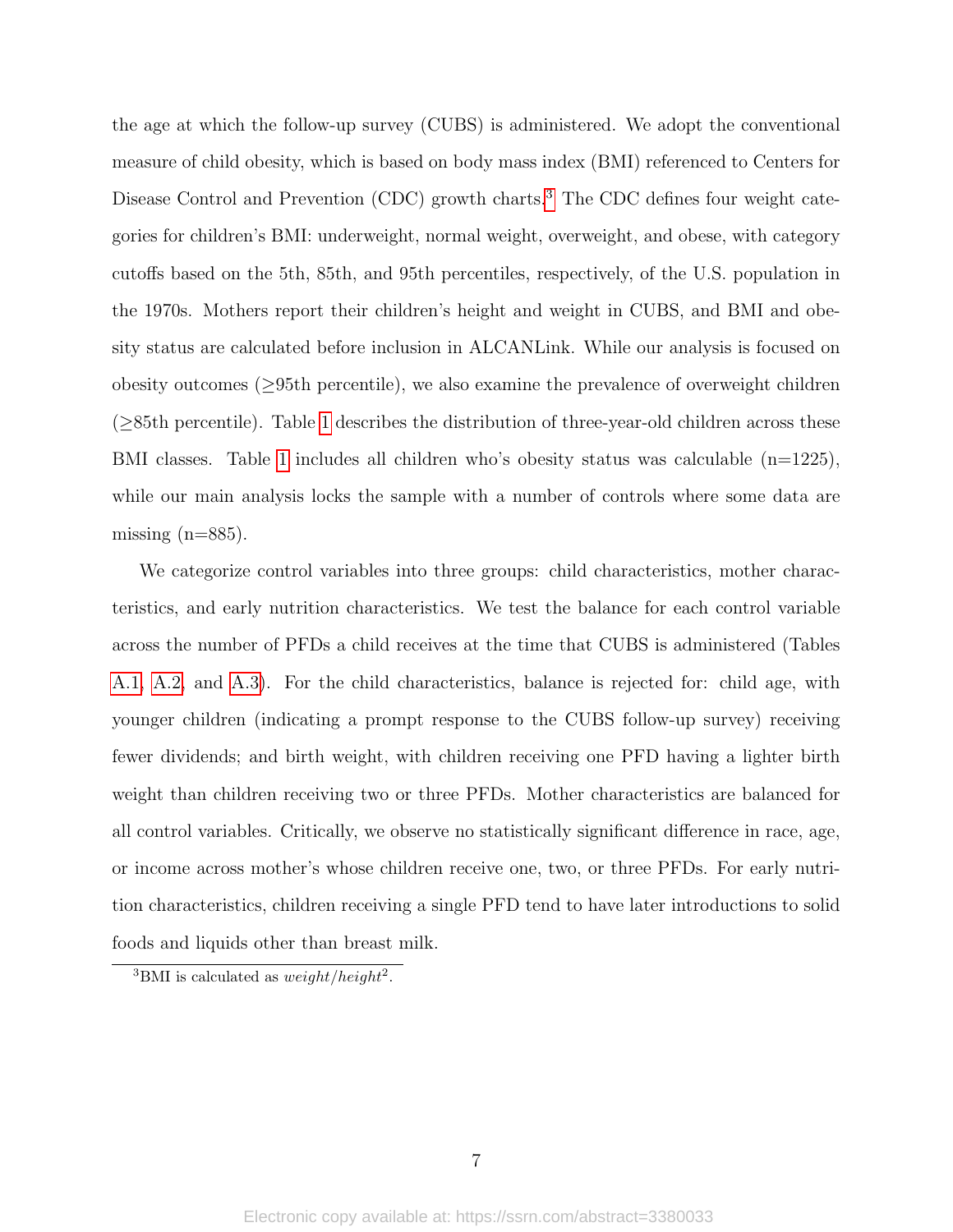### 2.4 Empirical Model

We estimate the probability of being obese at age three  $(t = 3)$  using the following model:

<span id="page-8-1"></span>
$$
P(Ob_{i,t=3} = 1) = \Lambda(\beta Total PFD_i + \gamma X_i), \qquad (1)
$$

where  $Ob_i$  is a binary variable equal to one if a child is obese (i.e., BMI is  $\geq 95$ th percentile cutoff) and zero otherwise;  $Total PFD<sub>i</sub>$  is the total amount of PFDs (in 1,000 dollars) the child received on or before a mother completes CUBS;  $X_i$  is a vector of control variables: demographics and child, mother, and early nutrition characteristics (Tables [A.1,](#page-38-0) [A.2,](#page-39-0) and [A.3\)](#page-40-0);  $\Lambda(\cdot)$  denotes the logit function; and the parameter  $\beta$  is the coefficient of interest. To explore whether the effect of the PFD on childhood obesity varies across income groups, we also interact the total amount of the PFD received by a child with a categorical variable indicating household income (less than \$25,000; between \$25,000 and \$75,000; and above \$75,000).[4](#page-8-0) Note that we do not use birth-month fixed effects given that a significant portion of our variation stems from the number of PFDs received, which is driven by birth month. The marginal effect of the PFD is the reduction in the probability of being obese at age three from a marginal increase in the PFD:

<span id="page-8-2"></span>
$$
R = P(Ob_{i,t=3} = 1)[1 - P(Ob_{i,t=3} = 1)]\beta.
$$
\n<sup>(2)</sup>

## 3 Results

The accumulation and investment of universal and unconditional income generates significant and meaningful reductions in childhood obesity in our sample. We find that an additional \$1,000 in accumulated PFD reduces the relative probability of being obese as a three-yearold to 0.691, which is equivalent to reducing the average probability of being obese by 5.2 percentage points, all else equal (Table [2,](#page-27-0) column 1). The estimates in Table [2](#page-27-0) are

<span id="page-8-0"></span><sup>&</sup>lt;sup>4</sup>These income groups roughly define terciles for our sample.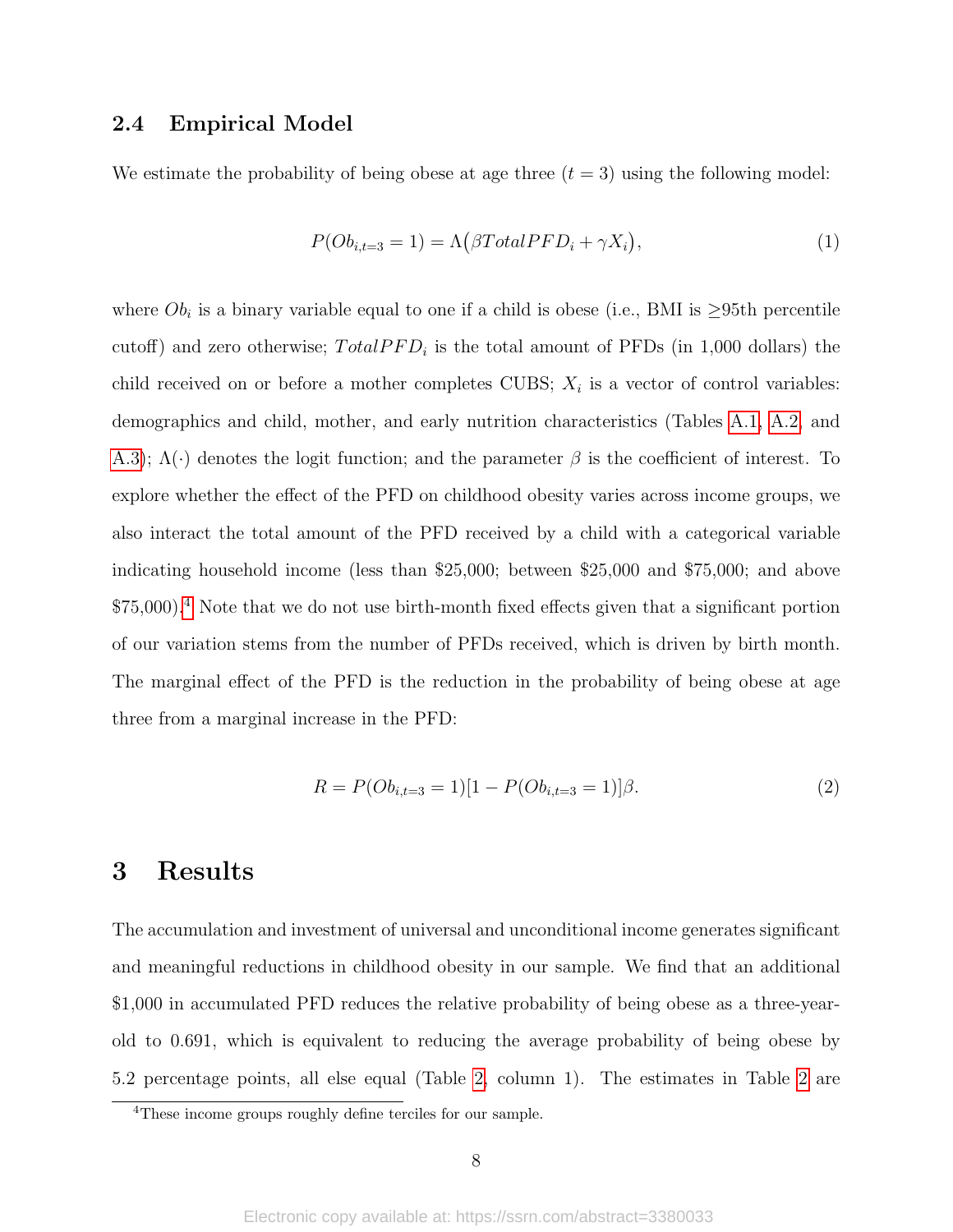sample average treatment effects and do not account for the over-sampling of low-birth-weight children and Alaska Native mothers on the part of the survey design. Using survey sample weights slightly reduces the marginal effect of the PFD to 4.5 percentage points. Our results hold even when using different constructions of obesity status by comparing obese children to only normal-weight children (column 2); obese and overweight children to both normal and underweight children (column 3); or overweight and obese children to only normal-weight children (column 4). Furthermore, the marginal effect of the PFD increases by ∼1 percentage point when moving from columns (1-2) to columns (3-4), which implies that the PFD also lowers incidences of overweight status. We test our primary model specification across a number of alternative dependent and independent variable specifications and present these results in Table [3.](#page-27-1) The effect of the PFD on obesity and overweight status is negative and statistically significant at the 95% level for all models that condition on child characteristics and nutrition or mother characteristics.

We also find evidence of a nonlinear relationship between household income and the effect of the PFD on childhood obesity (Table [4\)](#page-28-0). Specifically, we find that the obesity-reduction effect is driven by middle-income families (those households earning between \$25,000-\$75,000 per year). We find no evidence of an effect of the PFD for low- and high-income families. The same analysis across a more refined disaggregation across the eight income categories in the survey instrument reveals a relatively smooth U-shaped relationship between the PFD effect and household income (Table [5](#page-28-1) and Figure [2\)](#page-30-0). As before, the PFD's effect is statistically significant and negative for the middle-income group (\$25,000-\$75,000), but generally not for high- and low-income families.

### 3.1 Robustness Checks

The causal interpretation of our results relies on the quasi-experimental nature in how PFD payments are accumulated over a child's first three years. Nonetheless, there are four potential threats to our identification strategy, which we address in this section. First, a parent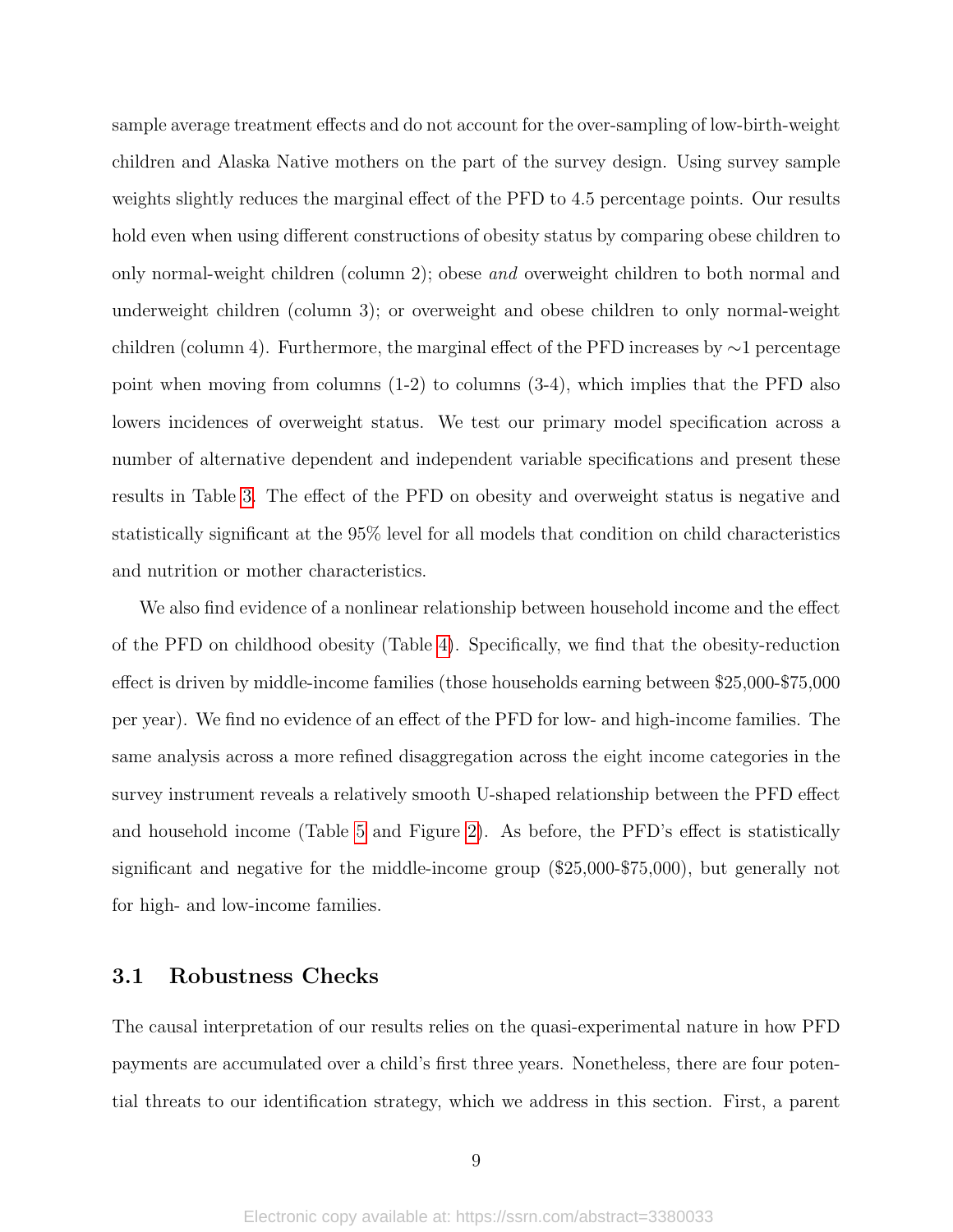may forget or opt out of applying for a child's PFD for reasons that may be related to the child's weight. Second, parents could also be strategic in timing their child's conception in order to be eligible for an additional PFD. If these decisions are associated with a child's home and nutritional environments, then the estimated effect of the PFD will be biased. Third, there is evidence that birth season is associated with a mother's characteristics [\(Buckles and](#page-20-7) [Hungerman, 2013\)](#page-20-7); for example, winter births are disproportionately realized by teenage and unmarried women. Thus, children may be systematically heavier or lighter depending on the month in which they are born. Fourth, there are several federal tax benefits—e.g., Earned Income Tax Credit (EITC), child tax credit, dependent deduction, etc.—that a child born before December 31st will qualify for when filing taxes the following spring (2-3 months after birth). In contrast, a child born after January 1st will not qualify for such benefits until the following year. As a final robustness check, we compare our estimates to a reference distribution of placebo effects, where the amount of PFD accumulated by a child at the age of three is artificially reassigned across all subjects in the sample.

#### 3.1.1 Application Status

A parent may forget or opt out of applying for a child's PFD for reasons that may be related to the child's weight. If these decisions are correlated with home and nutrition environments to which the child is exposed, then the estimated PFD effect will be biased. We conduct two tests to address this concern. First, we condition on whether parents applied for every dividend a child was eligible for. The model results, Table [6,](#page-29-0) with the added control are quite similar to those of our primary specification. Second, we employ a two-stage least squares  $(2SLS)$  approach to address the potential endogeneity in application status.<sup>[5](#page-10-0)</sup> We test three different instruments for  $Total PFD$ : the number of years a child was eligible to receive a PFD (either 2 or 3), the total dollar value of PFD a child was eligible to receive over the period, and an over-identified model using both the number and average dollar value of PFD

<span id="page-10-0"></span><sup>5</sup>Note that since 2SLS is a linear estimator, the second stage results will differ from the those of the logit model estimated in our primary specification.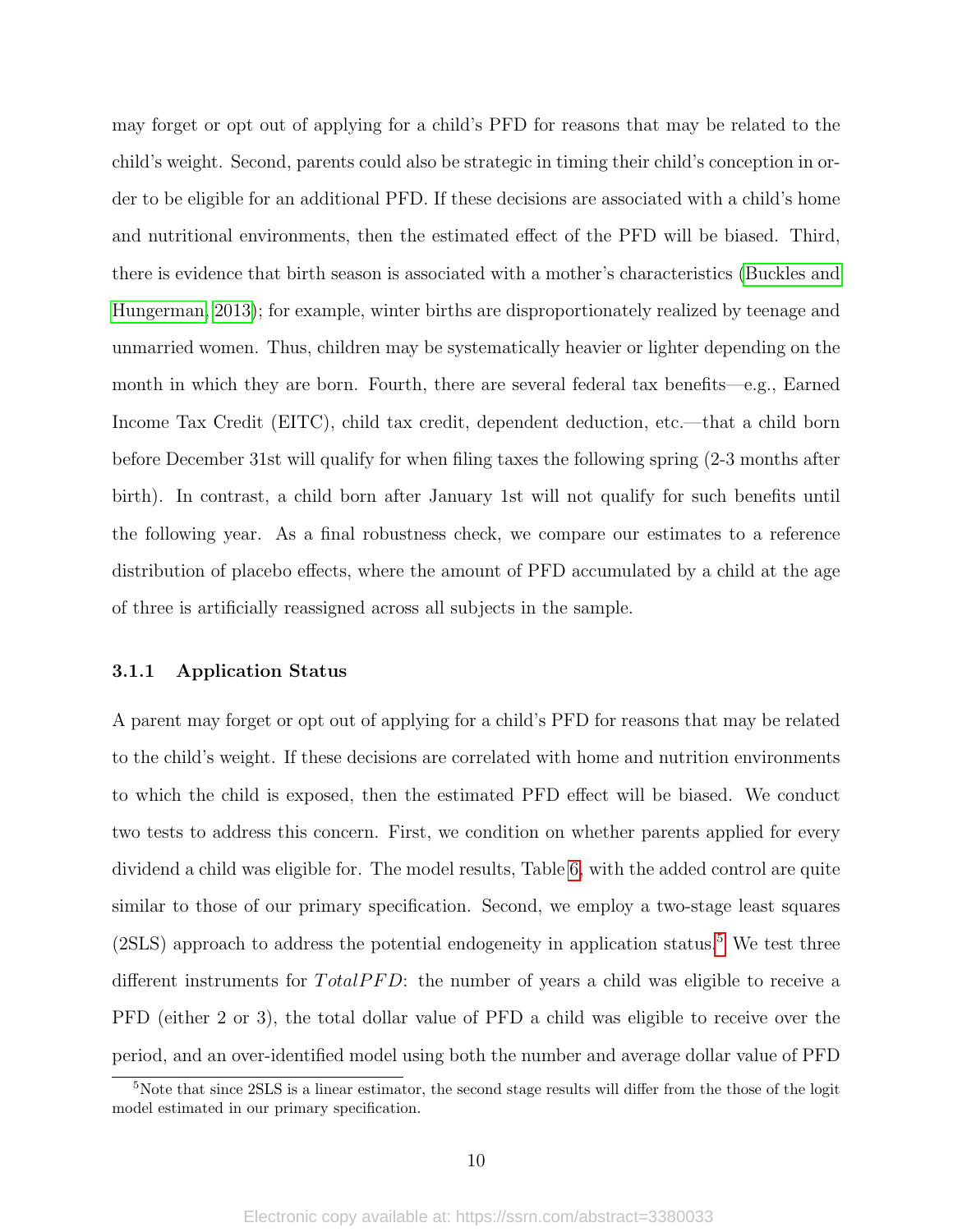a child receives. The results of the 2SLS estimations are presented in Table [7.](#page-29-1) There is a strong relationship between the instruments in the first stage as we reject the hypothesis of weak instruments at any conventional level. The Wu-Hausman test suggests that the value of cumulative PFD received is exogenous to application status. Further, the Sargan test for endogeneity enabled by our over-identified models in columns 3 and 6 indicates that we can't reject the null hypothesis that our instruments are valid. The coefficients in Table [7](#page-29-1) are qualitatively similar to our estimates of the marginal effects estimated in our logit regressions. Altogether, these robustness checks provide support that our results are not invalidated by any PFD application selection bias.

#### 3.1.2 Endogenous Birth Timing and Birth Season

Birth season may also be related to obesity outcomes in ways that are unrelated to receiving the PFD. If our control variables do not capture these effects, our estimates of the PFD's effect on obesity will be biased. While it may be tempting to address this issue by using birth-month fixed effects, such effects are subsumed by the variation we exploit in the birthdate cutoff (Jan. 1) in our identification strategy. Approximately 70% of the variation we observe in the cumulative PFD a child receives is explained by birth month, with the balance split between year of birth, application status, and mother's survey response timing. Thus, rather than relying on birth-month fixed effects, we address this concern by controlling for strategic birth timing and trimming our sample to include only the fourth and first quarters of the year (October through March).

It is useful to distinguish between two possible sources of birth season endogeneity. The first is strategic birth timing, where parents manipulate conception timing in order for children to be born in a particular season, potentially to receive an additional PFD. Endogeneity arises if these parents have unobservable characteristics that are correlated with obesity (e.g., "savvy" parents may also be more health conscious). We are able to construct a variable from the survey that controls for such strategic timing. The PRAMS survey asks directly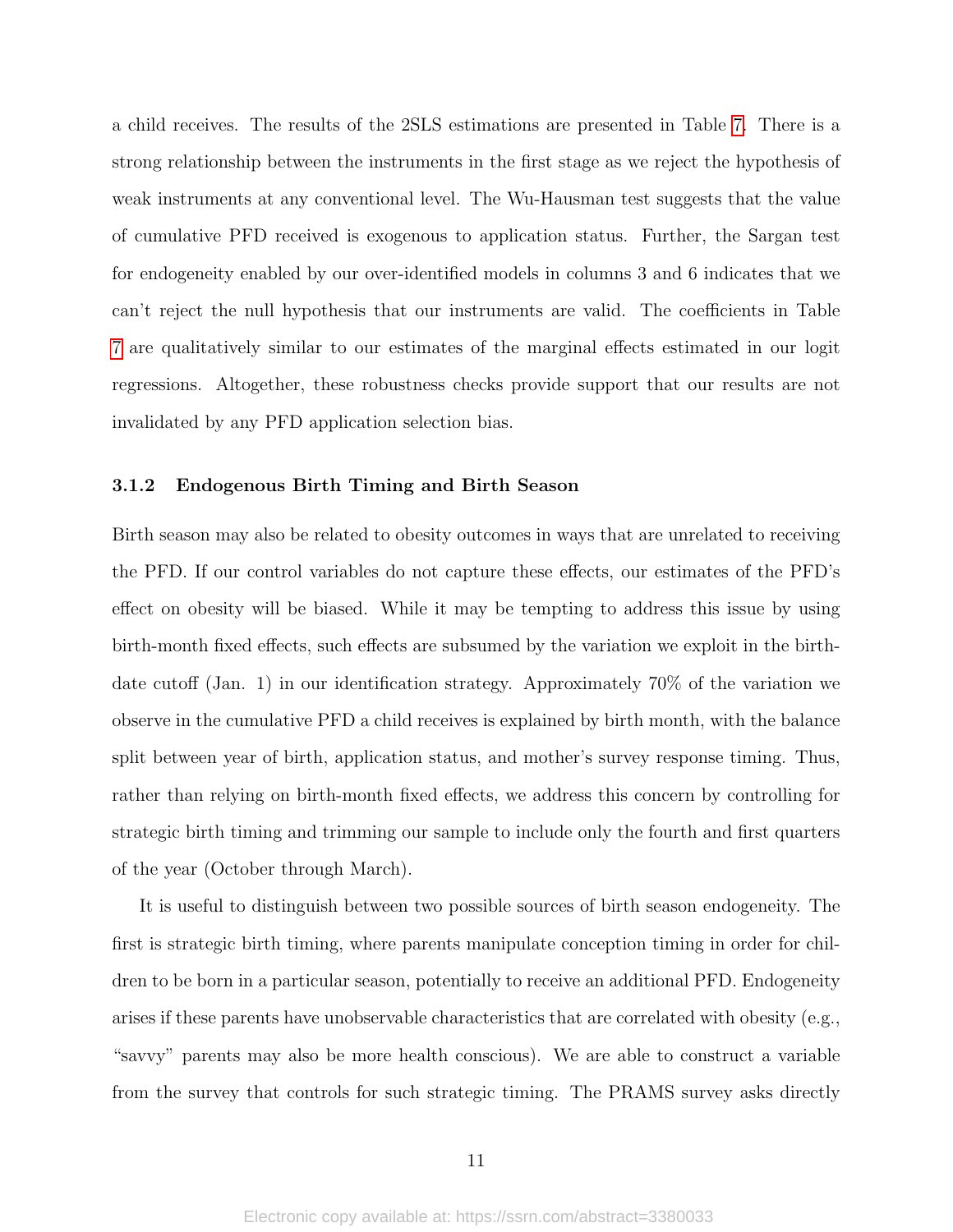if a mother was: a) trying to get pregnant at the time she became pregnant, and b) if the mother was happy with the pregnancy timing (or whether she would have preferred to be pregnant soon or later). Our constructed variable for strategic timing "Intended Timing Preg." is the intersection of a "yes" response to each of these two questions—i.e., the mother was trying to become pregnant *and* she was happy with the timing. While this control is positively associated with obesity, its inclusion has no meaningful effect on the PFD effect of interest (Table [8\)](#page-31-0), suggesting that any strategic birth timing does not result in increased PFD accumulation.

The second source of birth-season endogeneity arises if birth season itself has an effect on obesity. To address this concern, we narrow our sample to only the 1st and 4th quarters of the year, which include months (October-March) that have similar characteristics (temperature, daylight hours, etc.). The results of estimating the model on this narrower sample are presented in Table [9.](#page-31-1) Dropping approximately half the sample decreases the precision of the PFD estimate, but increases their magnitude. In Table [10](#page-32-0) we present results from a particularly aggressive specification, using the control variables for application status and strategic birth timing along with the trimmed sample (Q1 and Q4 only). This specification leads to the largest estimate of the PFD effect in our study, nearly a 8.5 percentage-point decrease in obesity, suggesting that our primary estimate is mostly driven by children born during the winter months.

#### 3.1.3 Tax Benefits

Birth timing around the birth-date eligibility cutoff (Jan. 1) also defines child tax benefits, as well as PFD receipt. This potentially conflates our estimate with tax benefits that families receive sometime during the late winter/spring as part of their annual tax return. Such tax benefits are determined by whether a child is born during the tax year, income, marital status, and the number of other dependents/children in the family. The marginal tax benefit reflected in CUBS will also depend on CUBS survey timing relative to when families file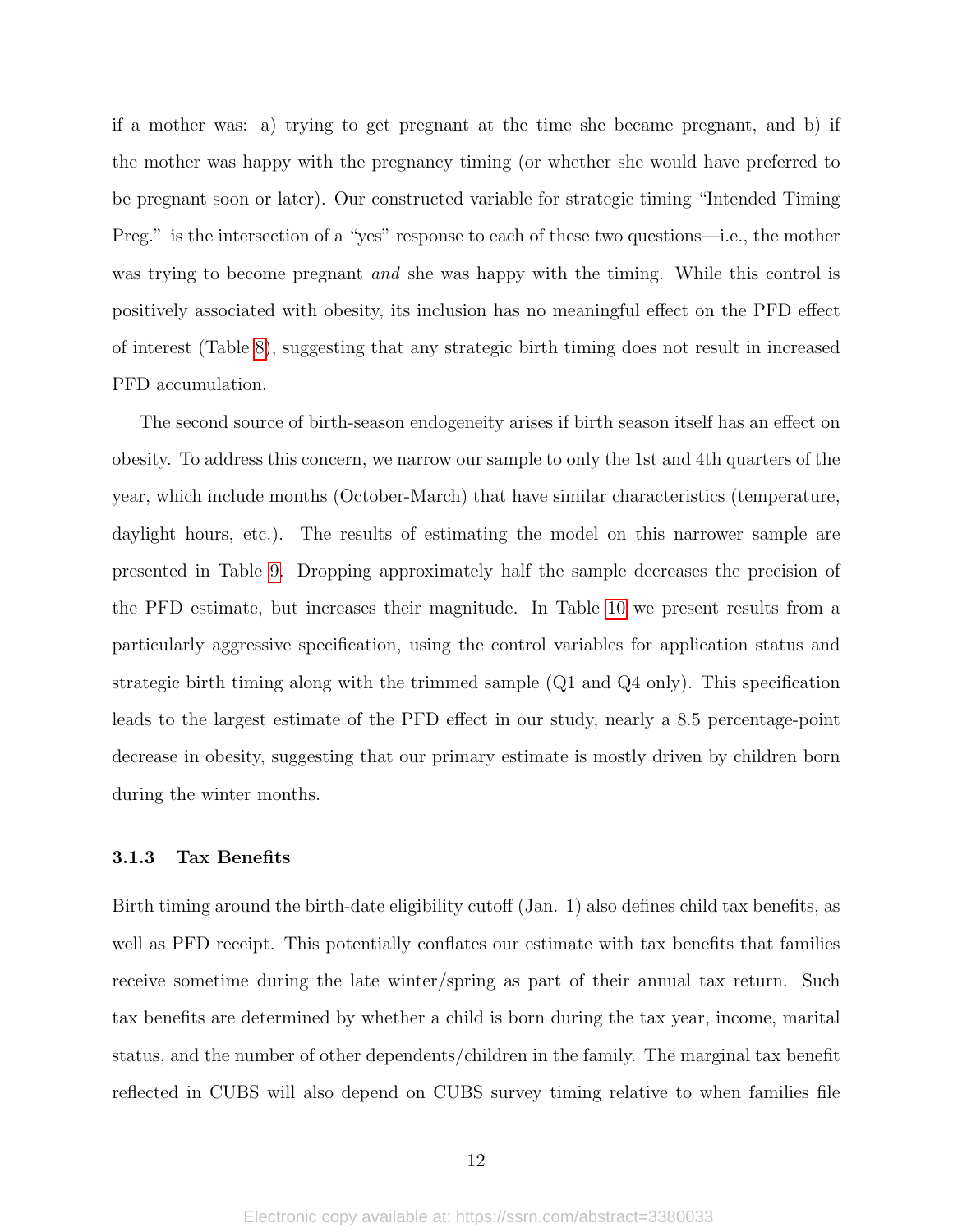income tax returns. Figure [3](#page-30-1) shows a timeline of the tax return dates and PFD payout dates by a child's birth month. The interactions of the various timings define four groups. Group one, children born in January or February, is eligible for between two and three tax returns and is eligible for two PFDs. Group two, children born in March through June, is eligible for three tax returns and between two and three PFDs. Group three, born in July, is eligible for three to four tax returns and between two and three PFDs. The final group, born August through December, could receive between three to four tax returns and is eligible for three PFDs. We attempt to flexibly model tax effects by adding the following interaction term (along with its primals) to the model in Eq. [1:](#page-8-1)  $TaxPFDGroup \times Income \times Married \times$ Dependants, where  $TaxPFDGroup$  denotes the group assignment based on birth month (as described above). Since income tax benefits also depend on household income (*Income*), marital status (*Married*), and the number of other children and dependants (*Dependents*), we interact birth group with these variables to create a flexible way to disentangle the effects of income tax benefits from the effect of the PFD.[6](#page-13-0) We note that by controlling for the number of eligible PFDs in  $TaxPFDGroup$ , we are removing an important source of variation from our estimate of the PFD's effect on obesity. Specifically, in this model we are exploiting only the annual variation in PFD amount and the actual application status of the children. The results presented in Table [11](#page-32-1) show that the while the magnitude of the PFD's effect on obesity increases (with a decrease in precision), the inference remains relatively unchanged.

#### 3.1.4 Placebo Tests

As a final robustness check, we compare our estimates to a reference distribution of placebo effects, where the amount of PFD accumulated by a child at the age of three is artificially reassigned across all subjects in the sample. Obtaining similar or larger estimates when the

<span id="page-13-0"></span> $6 Income$  is a categorical measure of self reported income, categorized into 5 bins. Married is a binary variable equal to one if the mother is married when responding to PRAMS. Dependants is the number of people a mother reports as being dependent on Income, such as themselves, their partners, children, other family members, etc. While dependent children under 18 are especially important for tax treatments, such as the EITC and the child tax credit, the number of total dependents is also relevant for the purpose of exemptions.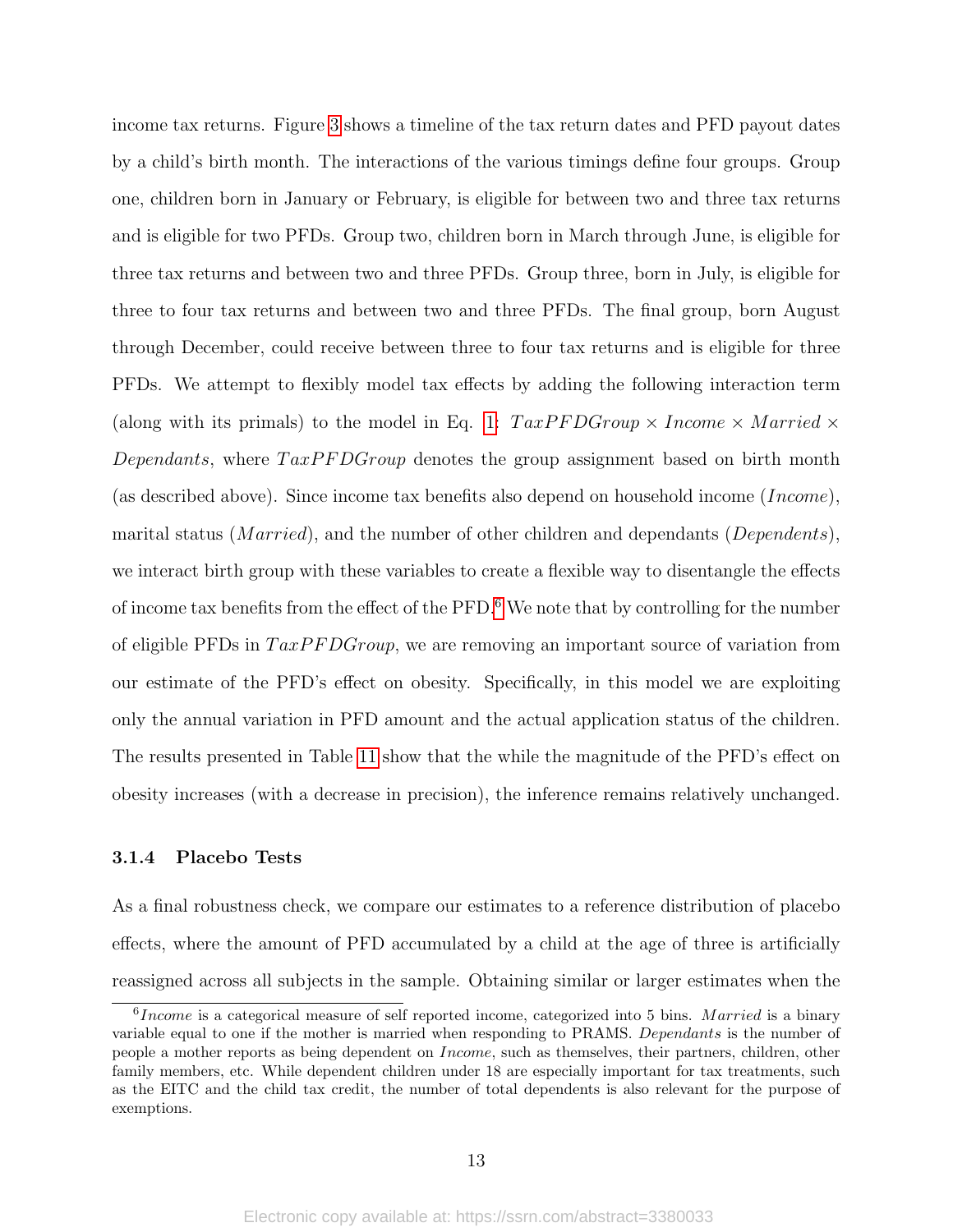accumulated PFD is artificially reassigned across subjects would suggest that we have found our effect by chance [\(Abadie et al., 2010\)](#page-19-4). Such permutation tests are based on the fact that, under the null hypothesis of no effect, arbitrarily reassigning accumulated PFD across subjects should have no influence on the incidence of obesity. As demonstrated in Figure [4,](#page-33-0) our estimate (the point) lies below the 0.5 percentile of the distribution of placebo effects, providing additional evidence of the significance of our effect.

### 3.2 Estimated Savings in Medical Expenditures

To get a sense of the economic significance of our results, we simulate how the estimated effect of the PFD on childhood obesity might persist through adolescence and reduce associated medical expenditures for an average Alaskan child and the average cohort of Alaskan-born children. The simulation, described in complete detail in Appendix [A,](#page-34-0) accounts for the fact that as children mature, they transition into and out-of obesity, which attenuates the age-three treatment effect. While obesity in adolescence has been shown to persist into adulthood, we focus only on the benefits accrued before age 18 since these are incurred soonest after our treatment effect. Additionally, while many studies have shown that there are substantial market and non-market costs associated with obesity apart from direct medical expenses [\(Dee et al., 2014;](#page-21-6) [Goettler et al., 2017\)](#page-21-7), we focus narrowly on the medical costs since indirect costs are typically measured for adults.

We estimate the difference in medical expenditures of the average cohort of Alaskanborn obese three-year-olds, relative to their cost had they not been obese. We measure this difference over a 15-year horizon, from four through seventeen years of age. To determine the effect of the PFD on obesity-related medical-cost savings, we hypothetically reduce the amount of PFD received by a three-year-old by one-thousand dollars and predict how many additional obesity cases are created at age three, how these persist into adolescence, and how a child's cumulative medical expenses are impacted by the age of seventeen.

The expected medical-cost savings for a child at age  $t > 3$  from a marginal increase in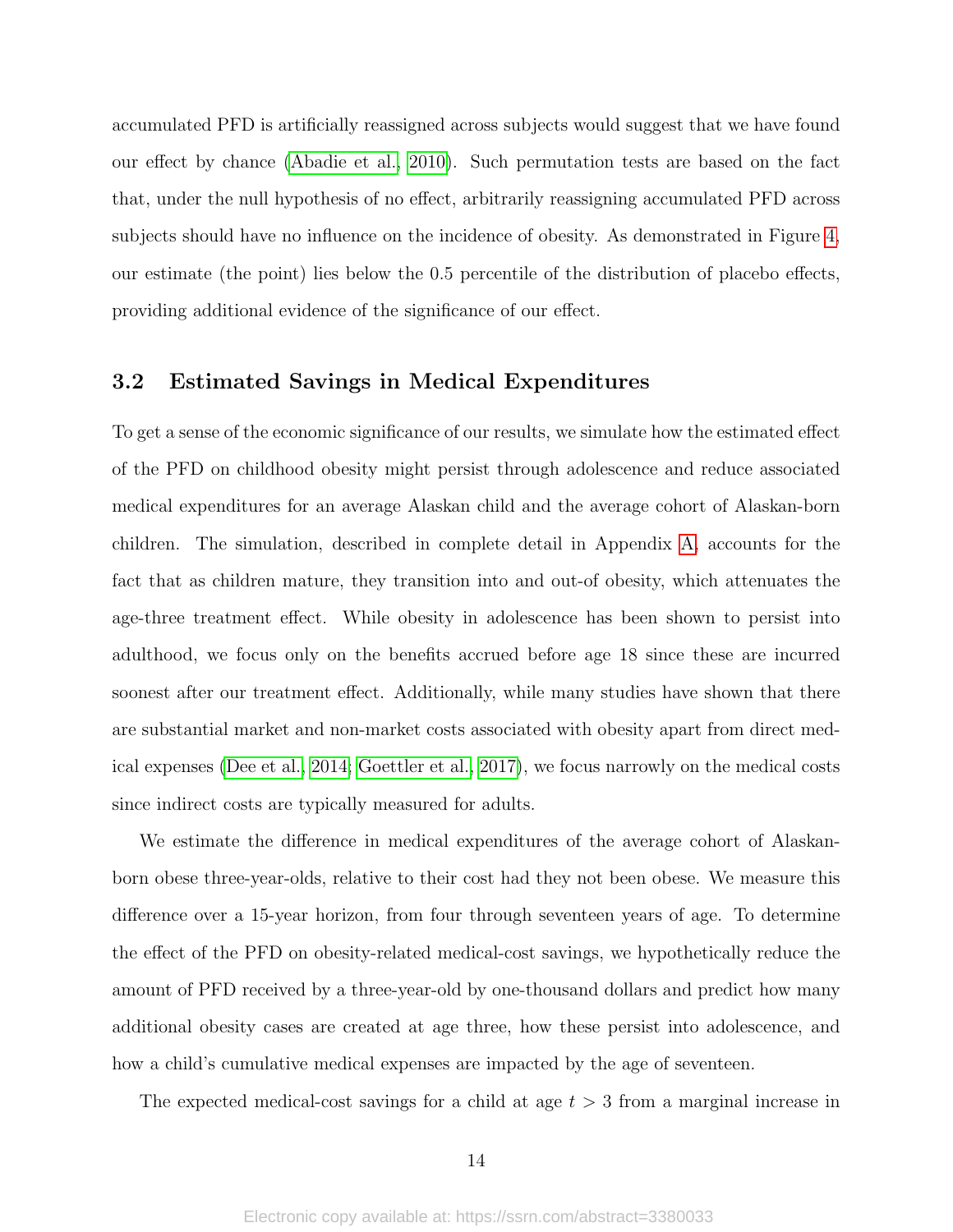the PFD are:

<span id="page-15-1"></span>
$$
c \times \left[ P(Ob_t = 1 | Ob_{t=3} = 1) - P(Ob_t = 1 | Ob_{t=3} = 0) \right] \times \hat{R}
$$
\n(3)

where c is the annual medical cost of being obese (relative to not being obese),  $\hat{R}$  is the reduction in the probability of being obese at age three given a marginal increase in the PFD, and the expression in the brackets represents the relative influence of a child's obesity status at the age of three  $(Ob_{t=3})$  on the likelihood of being obese at age  $t.^7$  $t.^7$ . We estimate a child's medical-cost savings between the ages of four and seventeen from the PFD for a cohort of size  $N$  by summing the savings in Eq. [3](#page-15-1) across all  $N$  individuals and ages.

Estimates of the relative medical cost of being obese c are taken from the literature [\(Biener et al., 2017\)](#page-20-3) and R is the predicted marginal effect of the PFD on a child's obesity status (Eq. [2\)](#page-8-2). The probability of a child being obese at age three,  $P(O_{t=3} = 1)$ , is determined for Alaska from the CUBS sample in combination with the PRAMS surveydesign weights. These probabilities for an individual three-year-old are then multiplied by the average size (11,000) of the 2009-2011 Alaska birth cohorts [\(Martin et al., 2011,](#page-23-5) [2012,](#page-23-6) [2013\)](#page-23-7).

To project a child's obesity status over a 15-year horizon, we employ a standard modeling approach from the literature and estimate transition probabilities to and from obesity-status categories. We estimate transition probabilities as a function of a child's initial obesity status and their mother's BMI [\(Whitaker et al., 1997\)](#page-25-0):

<span id="page-15-2"></span>
$$
P(Ob_{i,t} = 1|Ob_{i,t=3}) = \Lambda(\gamma_1 Ob_{i,t=3} + \gamma_2 BMI_i^{mtr})t,
$$
\n(4)

where  $Ob_{i,t=3}$  denotes a child's obesity status at age three;  $BMI_i^{mtr}$  denotes the BMI of the child's biological mother, averaged over the child's observed lifetime; and  $\gamma$  is a vector of parameters to be estimated. Since CUBS is not a longitudinal study, we do not observe the

<span id="page-15-0"></span><sup>7</sup>See Appendix [A](#page-34-0) for a derivation of this result.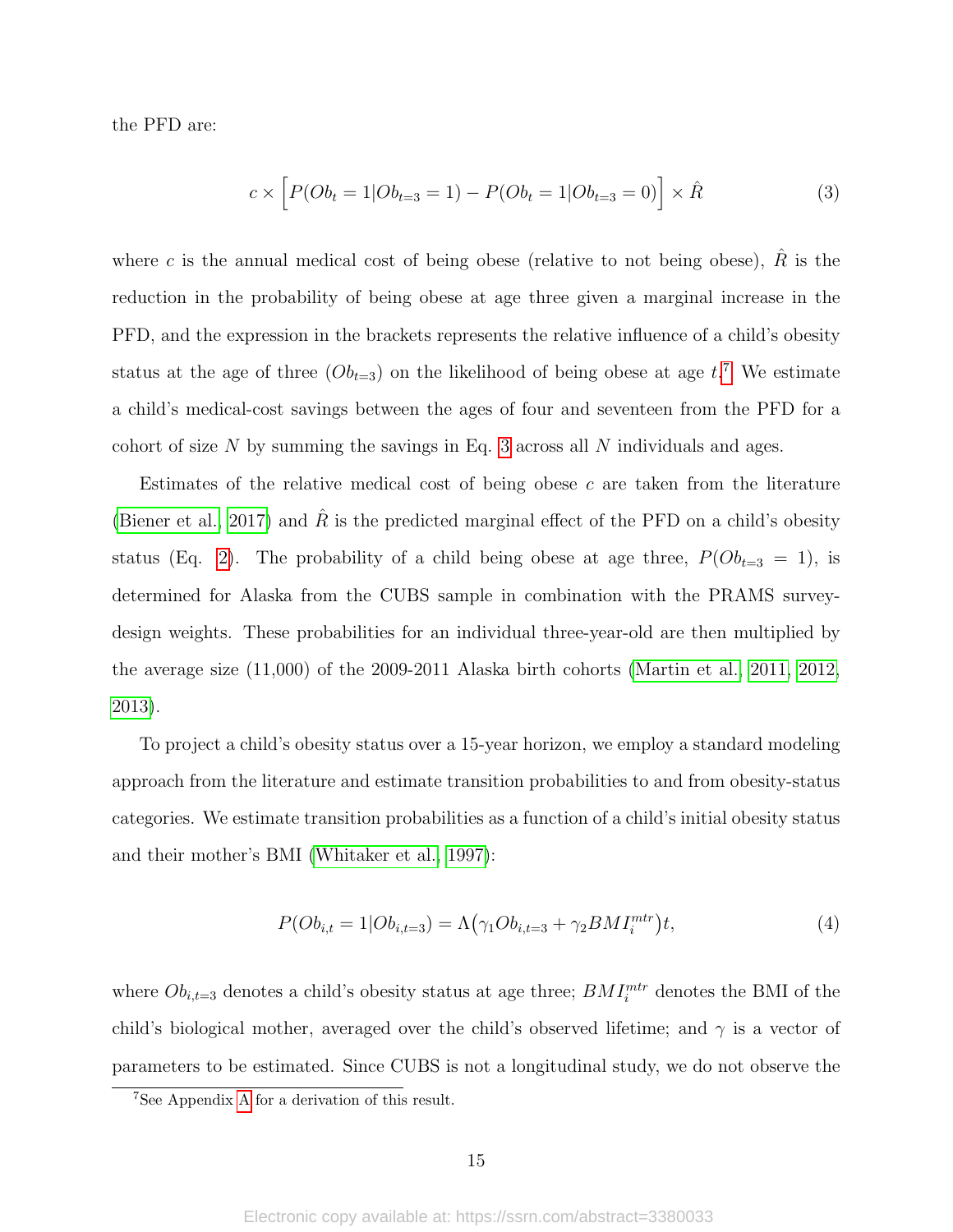long-run obesity outcomes of the children in our sample. Instead, we estimate Eq. [4](#page-15-2) using the National Longitudinal Survey of Children and Young Adults. Confidence intervals for our estimated medical-cost savings are obtained via a bootstrapping procedure (See Appendix [A](#page-34-0) for additional details regarding the cost-savings projections).

Table [12](#page-32-2) presents the results from our medical-cost-savings simulaiton exercise. Obesity rates for Alaskan-born three-year-olds between 2012 and 2014 were 0.203, which translates into 2,230 Alaskan obesity cases. Extrapolating the estimated marginal effect of the PFD (-4.5 percentage points) to the Alaska three-year-old population, we find that 500 cases of obesity were averted from an additional \$1,000 in PFD payments, which is equivalent to a 22.4% reduction in the number of obese three-year-olds. Drawing from the literature [\(Cawley, 2010\)](#page-20-8), obese children incur \$1,400 more in medical expenses per year relative to children who are not obese, on average. Assuming that all averted three-year-old obesity cases remained non-obese through the age of seventeen, a \$1,000 universal income payment would result in medical-cost savings of \$10.3 million for the average Alaska-born cohort, respectively, which equates to \$920 per person. If we assume instead that obesity is not fully persistent (i.e., the effect of the initial cash transfer on obesity decays with age), we find medical-cost savings that are approximately one-quarter of the previously estimated size—\$2.3 million for the average Alaska-cohort, respectively, which translates into 21 cents in savings for every dollar spent.

## 4 Conclusion

The use of universal and unconditional cash transfers to address the fast-pace of economic change has gained momentum, but we have yet to understand its consequences on health and well-being. We contribute to furthering this understanding by focusing on an issue that is expected to be a significant threat to global public health [\(Lancet, 2011\)](#page-23-3). Indeed, obesity has become an epidemic throughout the world, with the United States leading the way with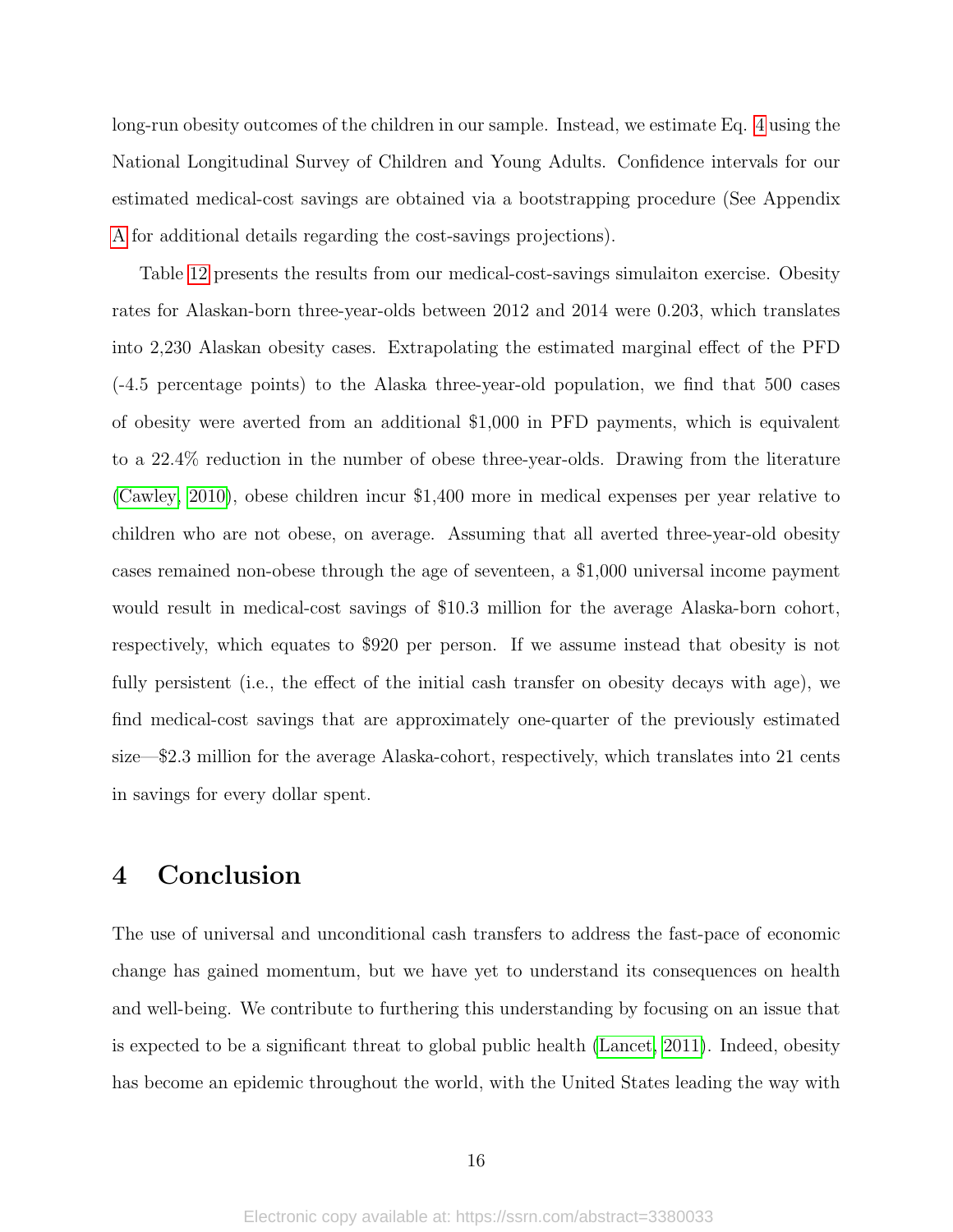an obesity rate of approximately 36.5% among U.S. adults between 2011-2014. According to [Cawley](#page-20-8) [\(2010\)](#page-20-8), the estimated annual cost of treating obesity in the U.S. for the adult non-institutionalized population is \$168.4 billion, or 16.5% of national spending on medical care.

We find that a one-thousand dollar unconditional and universal income payment decreases the probability of being obese as a child by 4.5 percentage points, which equates to a 22.4% reduction in the number of obese 3-year-old Alaskans. The averted obesity cases result in average medical-cost savings between 20 and 92 cents per PFD dollar by the age of 17, depending on how the effect of the cash transfer is assumed to persist over time. These estimates represent a lower bound since they do not account for lifetime medical-cost savings, they do not include additional medical-cost savings that might be realized from receiving PFD payments beyond the age of three, and they ignore the indirect effects of obesity, which tend to be larger than the direct ones that we estimate [\(Dee et al., 2014\)](#page-21-6).

The magnitude of our estimates are larger than some previously reported in the literature on benefit transfers and obesity (e.g., [Jo, 2018;](#page-22-6) [Schmeiser, 2012;](#page-24-7) [Akee et al., 2013;](#page-19-3) [Cesarini et al., 2016\)](#page-20-5). However, these differences can be largely explained by three distinct features of the PFD and the timing of cash transfer. First, while classic economic theory assumes the fungibility of money, evidence from the behavioral economics literature suggests that mental accounting might drive PFD recipients to experience a labelling effect, whereby money is mentally assigned to particular forms of consumption based on how it is acquired. Because the PFD payments we study are assigned to the children (rather than the parents or the household), parents may spend this cash disproportionately on children relative to other sources of income. Indeed, previous research has demonstrated that "child benefit" payments issued in the Netherlands are disproportionately spent on child expenditures [\(Kooreman, 2000\)](#page-22-5). Second, the PFD is distinct from wage subsidy payments, such as the EITC, which tend to draw mothers into the labor force, and in turn, decrease a mother's home production, particularly activities like preparing healthy meals or physical activities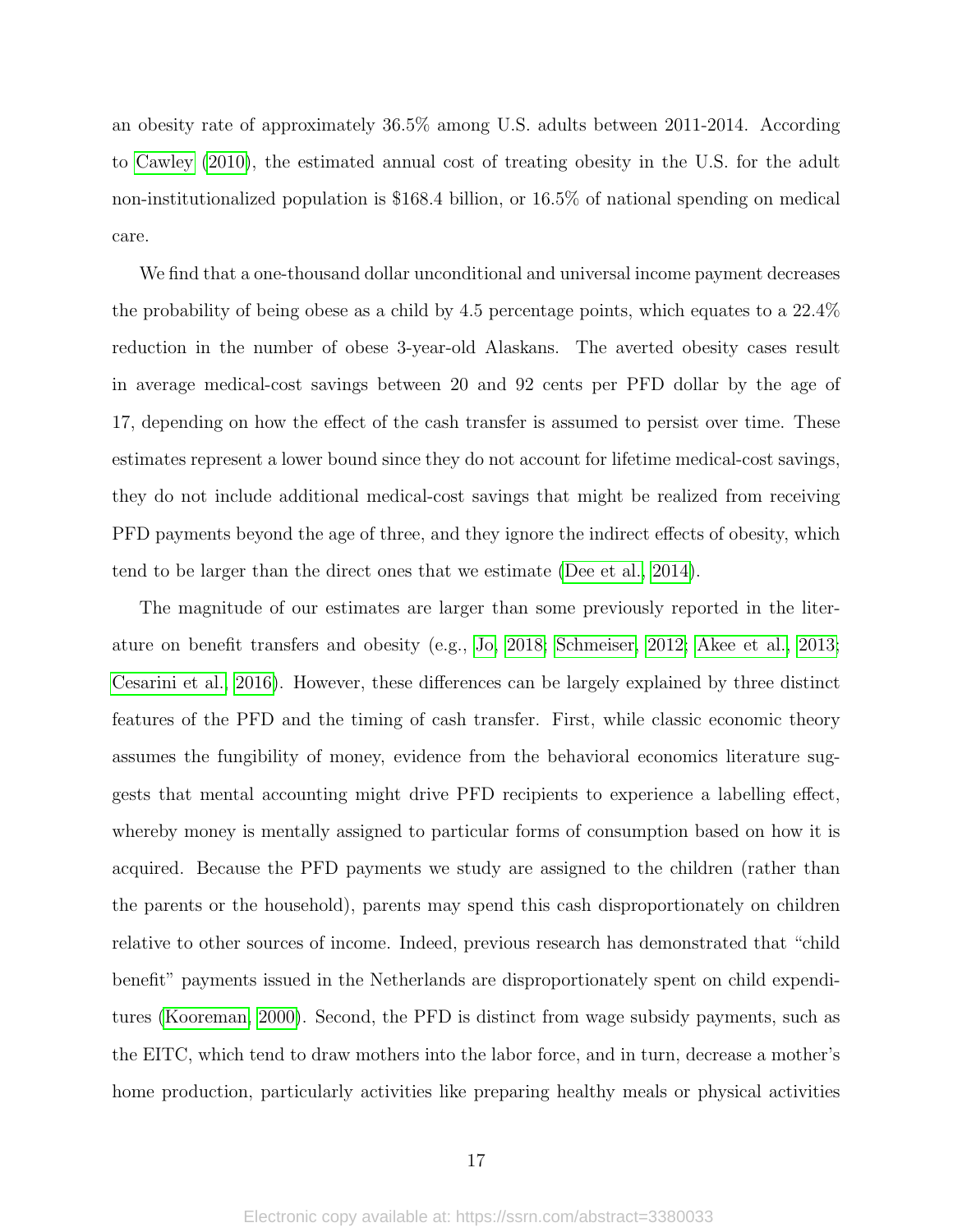with children [\(Jo, 2018\)](#page-22-6). In contrast, the PFD has been demonstrated to have the reverse effect, allowing mothers to substitute unearned for earned income and decrease their labor supply [\(Bibler et al., 2019\)](#page-20-4). Third, our study population is younger and has a higher baseline obesity rate than those of past studies. [Bharadwaj et al.](#page-20-1) [\(2013\)](#page-20-1) and [Chyn et al.](#page-20-2) [\(2019\)](#page-20-2) find early health interventions can have significant impacts on educational outcomes later in life. In the context of obesity, younger children (particularly under the age of three) are much more responsive to changes in nutrition than older children [\(Schroeder et al., 1995;](#page-24-9) [Martorell, 2017\)](#page-23-8). Finally, the PFD is distributed to households across the entire income distribution, and thus, our sample is comprised of families with relatively larger household incomes. The samples of previous studies are comprised of relatively poor families with average incomes ranging from \$19,000-\$24,000 per year [\(Schmeiser, 2012;](#page-24-7) [Akee et al., 2013;](#page-19-3) [Cesarini et al., 2016\)](#page-20-5). Consistent with our findings, these studies find a small (if any) effect of unearned income or wage subsidy payments on obesity for this income group. In contrast, the average household income in our study is \$45,000, with approximately 40% of our sample lying in the household income category (\$25,000-\$75,000) that is responsible for driving our estimated effect. Thus, the universal nature of the PFD is a rare opportunity to explore how all segments of the population respond to cash transfers, not just those portions of the population that have been targeted in previous programs.

Identifying the mechanisms through which additional income reduces obesity is of great interest for policy [\(Currie, 2009;](#page-21-8) [Kuehnle, 2014\)](#page-22-9). Unfortunately, our data do not allow us to conduct a thorough evaluation of how additional PFD resources are used by families.

While our study has important implications for universal income programs, we are somewhat limited by the nature of survey data, such as non-response bias and measurement error. For example, we find that not reporting height and/or weight (used to calculate our BMI measure) tends to be correlated with observable characteristics such as race and income. Future research would benefit from administrative data with more systematic collection.

Our investigation documents the causal relationship between universal cash transfers and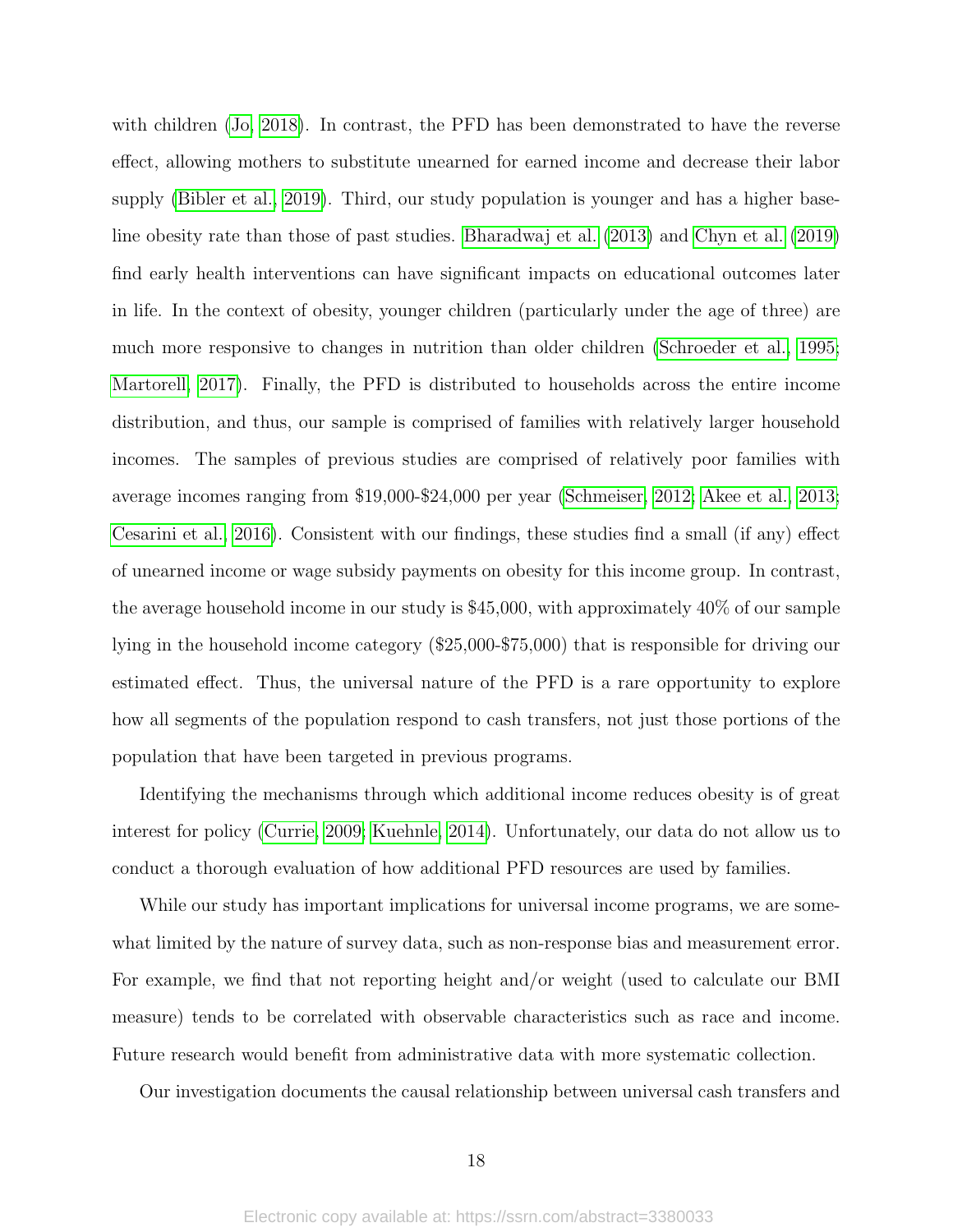childhood obesity. The medical cost savings we estimate are considerably larger than those found in most school interventions [\(Cradock et al., 2017\)](#page-20-9), but are much smaller than the ones obtained from sugar sweetened beverage excise tax, and nutrition standards [\(Gortmaker](#page-22-10) [et al., 2015\)](#page-22-10). It is important to note, however, that the reductions we observe are a byproduct of the unconditional cash transfer and not one of its stated goals; thus, the benefits we identify are only a small portion of the intended effects of universal income and should not taken as a complete cost/benefit accounting of such a policy. Nevertheless, our results make it clear that universal income has the possibility of improving children's health, which can have long-lasting monetary and non-monetary benefits. It is also encouraging that these health improvements are a result of a non-targeted obesity intervention. It is therefore possible that universal and unconditional cash transfers have far-ranging benefits to society that go beyond those intended by a UBI program.

### References

- <span id="page-19-4"></span>Abadie, A., A. Diamond, and J. Hainmueller (2010). Synthetic Control Methods for Comparative Case Studies: Estimating the Effect of Californias Tobacco Control Program. Journal of the American Statistical Association 105 (490), 493–505.
- <span id="page-19-3"></span>Akee, R., E. Simeonova, W. Copeland, A. Angold, and E. J. Costello (2013, 1). Young Adult Obesity and Household Income: Effects of Unconditional Cash Transfers. American Economic Journal: Applied Economics 5 (2), 1–28.
- <span id="page-19-0"></span>Alba, D. (2016, 10). We Must Remake Society in the Coming Age of AI: Obama. Wired.com.
- <span id="page-19-2"></span>American Academy of Pediatrics (2003). Prevention of Pediatric Overweight and Obesity. Pediatrics 112 (2), 424–430.
- <span id="page-19-1"></span>Authors and Research at Kela (2016). From idea to experiment: Report on universal basic income experiment in Finland.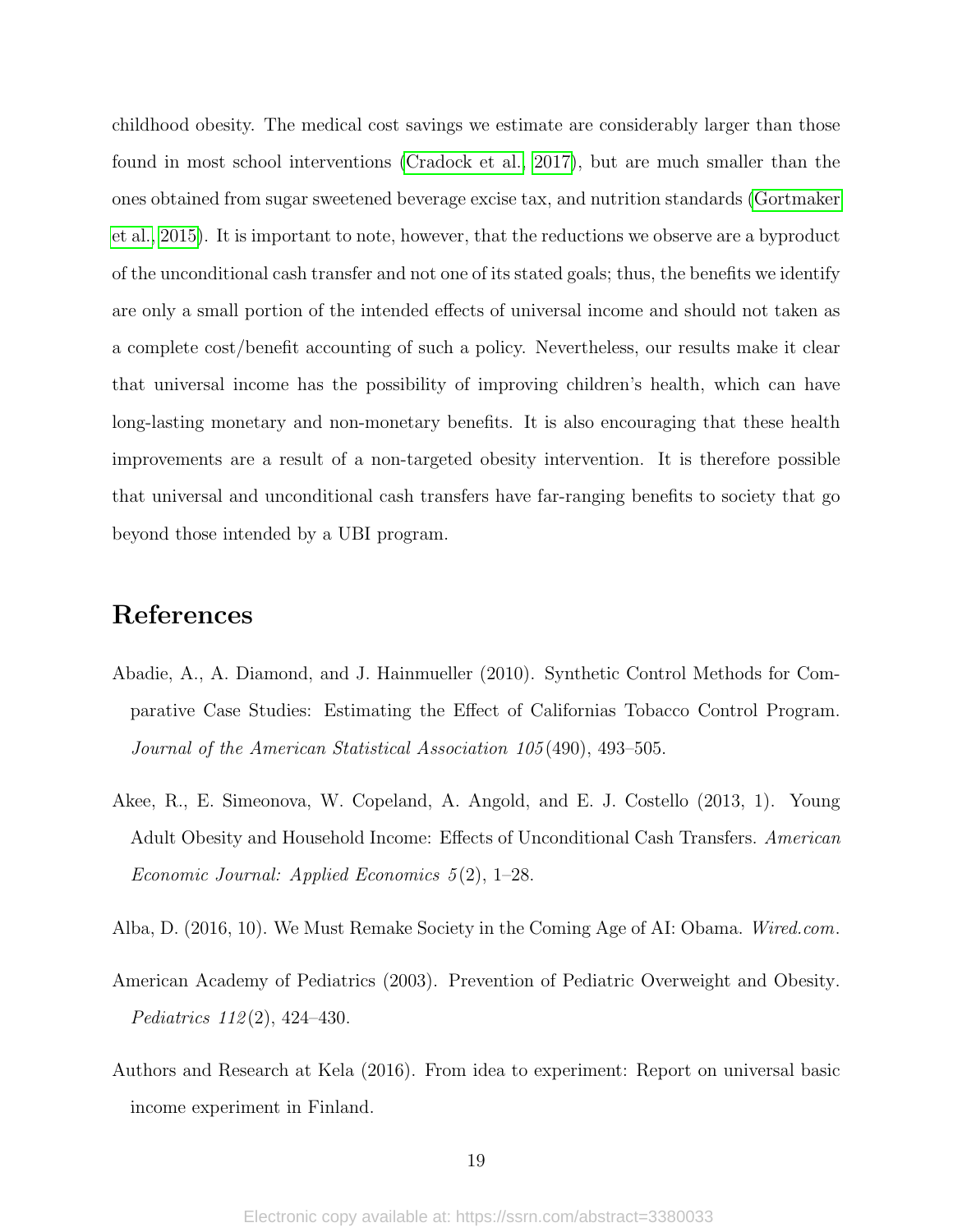- <span id="page-20-1"></span>Bharadwaj, P., K. V. Løken, and C. Neilson (2013). Early life health interventions and academic achievement. American Economic Review 103 (5), 1862–1891.
- <span id="page-20-4"></span>Bibler, A., M. Guettabi, and M. N. Reimer (2019). Short-Term Labor Responses to Unconditional Cash Transfers.
- <span id="page-20-3"></span>Biener, A., J. Cawley, and C. Meyerhoefer (2017). The Medical Care Costs of Youth Obesity: An Instrumental Variables Approach. Technical report.
- <span id="page-20-7"></span>Buckles, K. S. and D. M. Hungerman (2013). Season Of Birth And Later Outcomes: Old Questions, New Answers. The Review of Economics and Statistics 95 (3), 711–724.
- <span id="page-20-8"></span>Cawley, J. (2010). The economics of childhood obesity. Health Affairs 29(3), 364–371.
- <span id="page-20-0"></span>Cawley, J. (2015, 9). An economy of scales: A selective review of obesity's economic causes, consequences, and solutions. Journal of Health Economics 43, 244–268.
- <span id="page-20-5"></span>Cesarini, D., E. Lindqvist, R. Ostling, and B. Wallace (2016, 5). Wealth, Health, and ¨ Child Development: Evidence from Administrative Data on Swedish Lottery Players. The Quarterly Journal of Economics 131 (2), 687–738.
- <span id="page-20-6"></span>Chung, W., H. Ha, and B. Kim (2016). Money transfer and birth weight: Evidence from the Alaska permanent fund dividend. Economic Inquiry 54 (1), 576–590.
- <span id="page-20-2"></span>Chyn, E., S. Gold, and J. S. Hastings (2019). The Returns to Early-life Interventions for Very Low Birth Weight Children. Technical report.
- <span id="page-20-9"></span>Cradock, A. L., J. L. Barrett, E. L. Kenney, C. M. Giles, Z. J. Ward, M. W. Long, S. C. Resch, A. A. Pipito, E. R. Wei, and S. L. Gortmaker (2017). Using cost-effectiveness analysis to prioritize policy and programmatic approaches to physical activity promotion and obesity prevention in childhood. Preventive Medicine.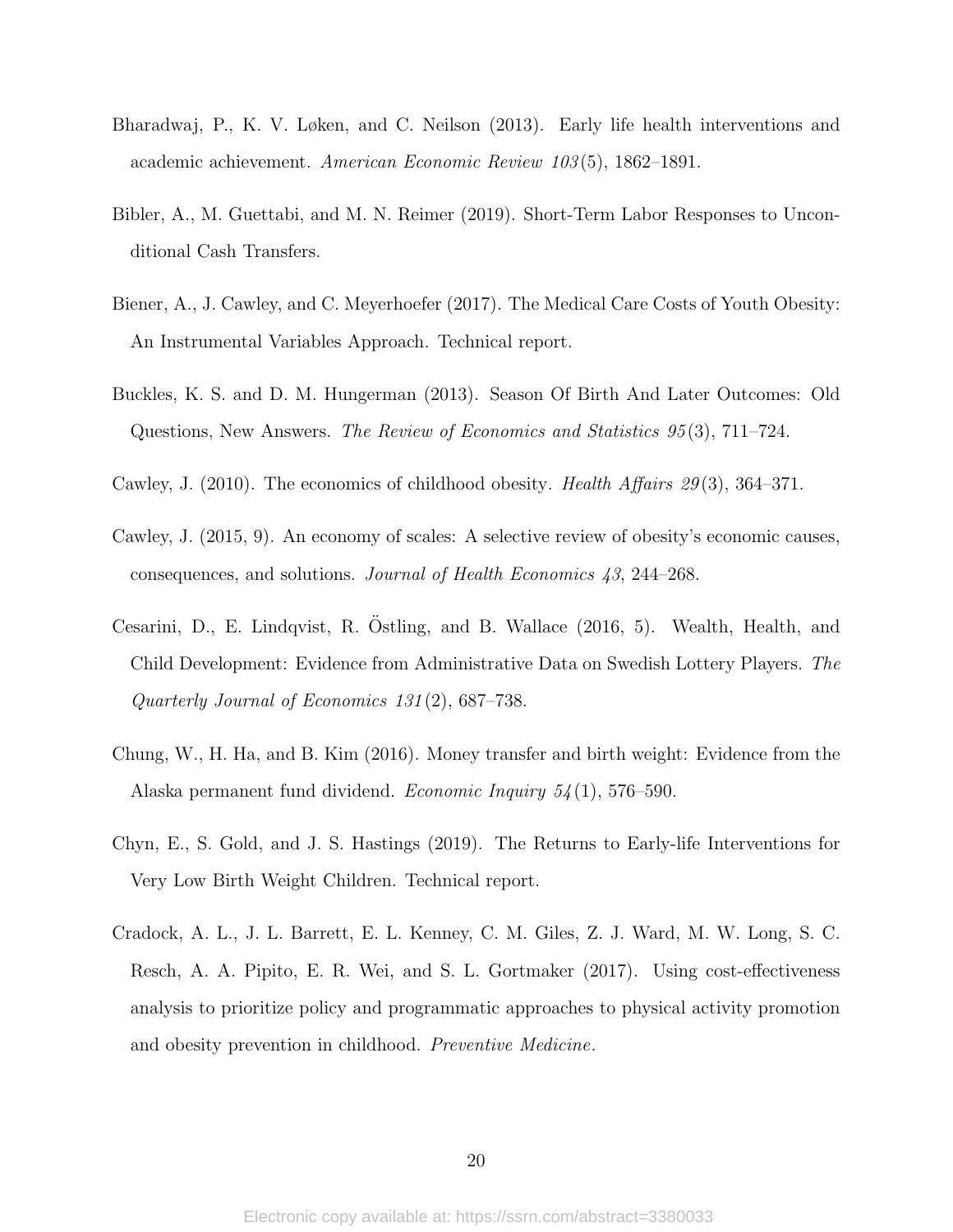- <span id="page-21-8"></span>Currie, J. (2009, 3). Healthy, Wealthy, and Wise: Socioeconomic Status, Poor Health in Childhood, and Human Capital Development. Journal of Economic Literature  $47(1)$ , 87–122.
- <span id="page-21-1"></span>Daniels, S. R. (2006). Consequences of Childhood Overweight and Obesity. The Future of Children  $16(1)$ , 46–67.
- <span id="page-21-6"></span>Dee, A., K. Kearns, C. O'Neill, L. Sharp, A. Staines, V. O'Dwyer, S. Fitzgerald, and I. J. Perry (2014). The direct and indirect costs of both overweight and obesity: A systematic review. BMC Research Notes.
- <span id="page-21-2"></span>Dietz, W. H. (1998, 3). Health consequences of obesity in youth: childhood predictors of adult disease. Pediatrics 101, 518–525.
- <span id="page-21-3"></span>Feinberg, R. and D. Kuhn (2018). Guaranteed Non-Labor Income and Labor Supply: The Effect of the Alaska Permanent Fund Dividend. BE Journal of Economic Analysis and Policy Vol.  $18$ (No. 3).
- <span id="page-21-5"></span>Fernald, L. C., P. J. Gertler, and L. M. Neufeld (2008). Role of cash in conditional cash transfer programmes for child health, growth, and development: an analysis of Mexico's Oportunidades. The Lancet.
- <span id="page-21-4"></span>Finkelstein, E. A., W. C. K. Graham, and R. Malhotra (2014). Lifetime Direct Medical Costs of Childhood Obesity. PEDIATRICS.
- <span id="page-21-7"></span>Goettler, A., A. Grosse, and D. Sonntag (2017). Productivity loss due to overweight and obesity: A systematic review of indirect costs. BMJ Open.
- <span id="page-21-0"></span>Goldsmith, S. (2010). The Alaska Permanent Fund Dividend: A Case Study in Implementation of a Basic Income Guarantee. In 13th Basic Income Earth Network Congress, Sao Paulo, Brazil.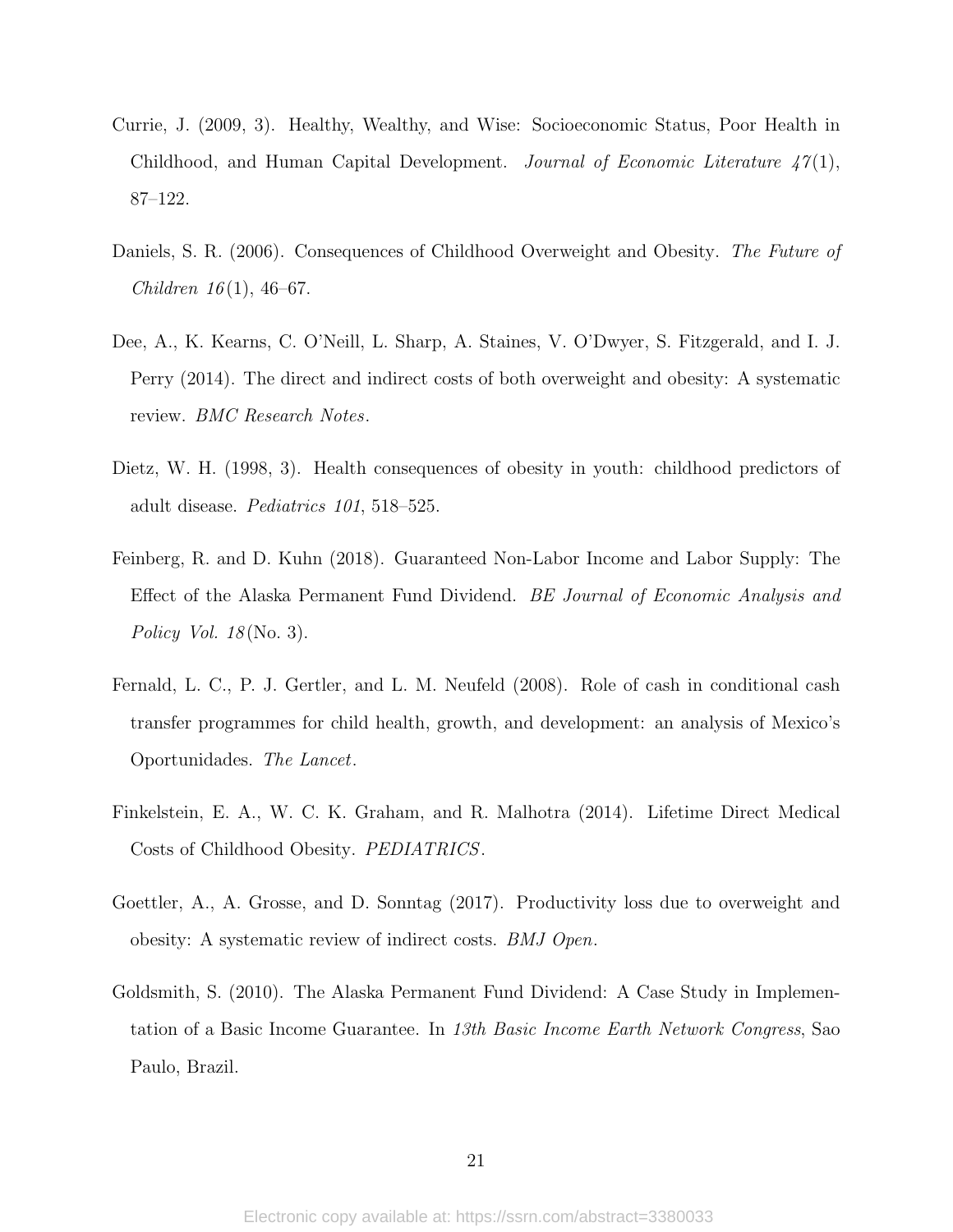- <span id="page-22-10"></span>Gortmaker, S. L., Y. C. Wang, M. W. Long, C. M. Giles, Z. J. Ward, J. L. Barrett, E. L. Kenney, K. R. Sonneville, A. S. Afzal, S. C. Resch, and A. L. Cradock (2015). Three interventions that reduce childhood obesity are projected to save more than they cost to implement. Health Affairs.
- <span id="page-22-2"></span>Hsieh, C.-T. (2003). Do Consumers React to Anticipated Income Changes? Evidence from the Alaska Permanent Fund. The American Economic Review  $93(1)$ , 397–405.
- <span id="page-22-8"></span>Jo, Y. (2014, 12). What money can buy: Family income and childhood obesity. Economics  $\mathcal C$  Human Biology 15, 1–12.
- <span id="page-22-6"></span>Jo, Y. (2018, 7). Does the earned income tax credit increase children's weight? The impact of policy-driven income on childhood obesity. Health Economics  $27(7)$ , 1089–1102.
- <span id="page-22-4"></span>Jones, D. and I. E. Marinescu (2018, 2). The Labor Market Impacts of Universal and Permanent Cash Transfers: Evidence from the Alaska Permanent Fund. Working Paper 24312. National Bureau of Economic Research.
- <span id="page-22-0"></span>Khosla, S. (2017). India's Universal Basic Income: Bedeviled by the Details. Carnegie India.
- <span id="page-22-5"></span>Kooreman, P. (2000). The labeling effect of a child benefit system. American Economic *Review 90*(3), 571–583.
- <span id="page-22-1"></span>Krebs, N. F., M. S. Jacobson, and American Academy of Pediatrics Committee on Nutrition  $(2003, 8)$ . Prevention of pediatric overweight and obesity. *Pediatrics* 112(2), 424–430.
- <span id="page-22-9"></span>Kuehnle, D. (2014). The causal effect of family income on child health in the UK. *Journal* of Health Economics.
- <span id="page-22-3"></span>Kueng, L. (2018, 11). Excess Sensitivity of High-Income Consumers. The Quarterly Journal of Economics 133 (4), 1693–1751.
- <span id="page-22-7"></span>Lakdawalla, D. and T. Philipson (2009, 12). The growth of obesity and technological change. Economics & Human Biology  $7(3)$ , 283-293.

22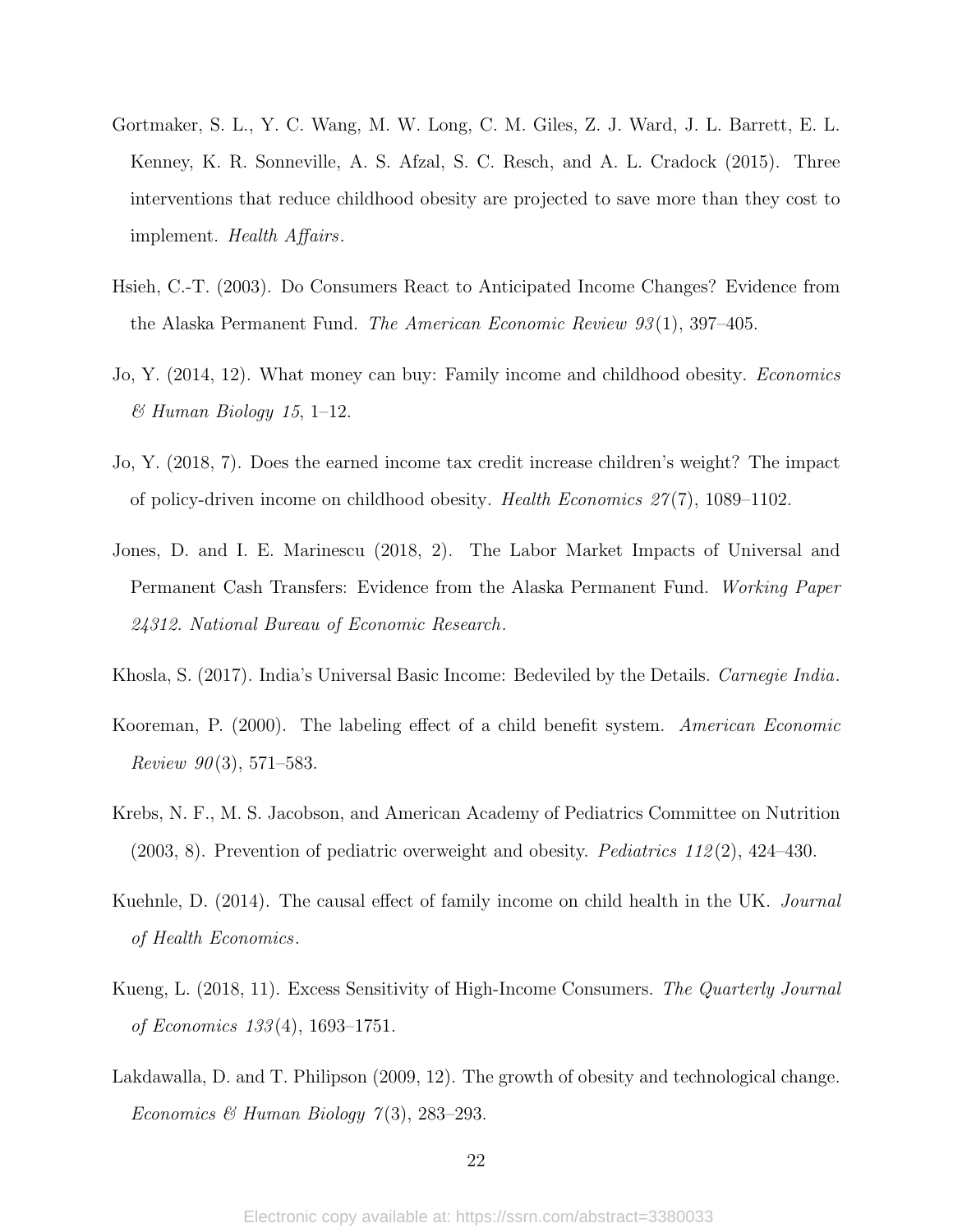- <span id="page-23-3"></span>Lancet (2011, 8). Urgently needed: a framework convention for obesity control. 378 (9793), 741.
- <span id="page-23-4"></span>Lindeboom, M., P. Lundborg, and B. van der Klaauw (2010, 12). Assessing the impact of obesity on labor market outcomes. Economics & Human Biology  $8(3)$ , 309–319.
- <span id="page-23-1"></span>Marinescu, I. (2017). No Strings Attached: The Behavioral Effects of U.S. Unconditional Cash Transfer Programs. Technical report, Roosevelt Institute.
- <span id="page-23-5"></span>Martin, J. A., M. P. H. . Brady, E. Hamilton, S. J. Ventura, M. A. . Michelle, J. K. Osterman, S. Kirmeyer, T. J. Mathews, and E. C. Wilson (2011). Births: Final data for 2009. National Vital Statistics Reports, Volume 60, Number 1. Technical report, National Center for Health Statistics, Hyattsville, MD.
- <span id="page-23-7"></span>Martin, J. A., M. P. H. . Brady, E. Hamilton, S. J. Ventura, M. A. . Michelle, J. K. Osterman, and T. J. Mathews (2013). Births: Final data for 2011. National Vital Statistics Reports Volume 62, Number 1. Technical report, National Center for Health Statistics, Hyattsville, MD.
- <span id="page-23-6"></span>Martin, J. A., M. P. H. . Brady, E. Hamilton, S. J. Ventura, M. A. . Michelle, J. K. Osterman, E. C. Wilson, and T. J. Mathews (2012). Births: Final Data for 2010. National Vital Statistics Reports; vol 61 no 1. Technical report, National Center For Health Statistics, Hyattsville, MD.
- <span id="page-23-8"></span>Martorell, R. (2017, 3). Improved nutrition in the first 1000 days and adult human capital and health. American Journal of Human Biology 29 (2), e22952.
- <span id="page-23-2"></span>Matthews, D. (2017, 9). Hillary Clinton almost ran for president on a universal basic income. Vox.com.
- <span id="page-23-0"></span>Murray, C. (2008). Guaranteed income as a replacement for the welfare state. The Foundation of Law, Justice and Society.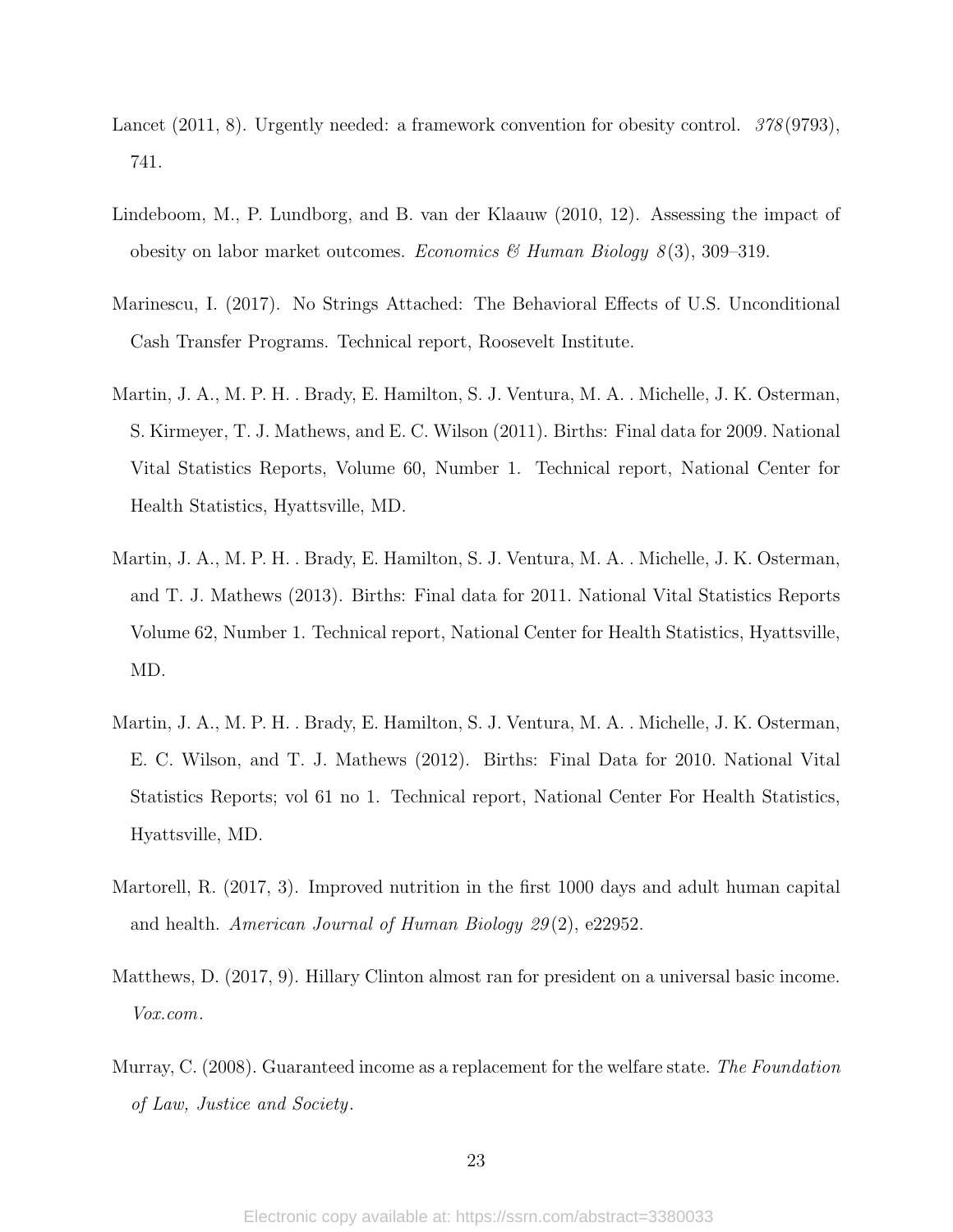- <span id="page-24-3"></span>Ogden, C. L., M. D. Carroll, B. K. Kit, and K. M. Flegal (2014). Prevalence of childhood and adult obesity in the United States, 2011-2012. JAMA - Journal of the American Medical Association.
- <span id="page-24-5"></span>Rasella, D., R. Aquino, C. A. Santos, R. Paes-Sousa, and M. L. Barreto (2013). Effect of a conditional cash transfer programme on childhood mortality: A nationwide analysis of Brazilian municipalities. The Lancet.
- <span id="page-24-6"></span>Reis, M. (2010). Cash transfer programs and child health in Brazil. Economics Letters.
- <span id="page-24-8"></span>Schaller, J. and M. Zerpa (2019, 1). Short-Run Effects of Parental Job Loss on Child Health. American Journal of Health Economics  $5(1)$ , 8-41.
- <span id="page-24-7"></span>Schmeiser, M. D. (2012). The Impact Of Long-Term Participation In The Supplemental Nutrition Assistance Program On Child Obesity. Health Economics 21 (4), 386–404.
- <span id="page-24-9"></span>Schroeder, D. G., R. Martorell, J. A. Rivera, M. T. Ruel, and J.-P. Habicht (1995, 4). Age Differences in the Impact of Nutritional Supplementation on Growth. The Journal of *Nutrition 125* (suppl\_4),  $1051S-1059S$ .
- <span id="page-24-2"></span>Tanner, M. (2015). The Pros and Cons of a Guaranteed National Income. Technical report, Cato Institute, Washington, DC.
- <span id="page-24-0"></span>Thigpen, D. E. (2016). Universal Income: What Is It, and Is It Right for the U.S.? Technical report, Roosevelt Institute.
- <span id="page-24-4"></span>Watson, B., M. Guettabi, and M. Reimer (2019, 4). Universal Cash and Crime. The Review of Economics and Statistics, 1–45.
- <span id="page-24-1"></span>Weller, C. (2017, 9). One of the biggest VCs in Silicon Valley is launching an experiment that will give 3,000 people free money until 2022. Business Insider .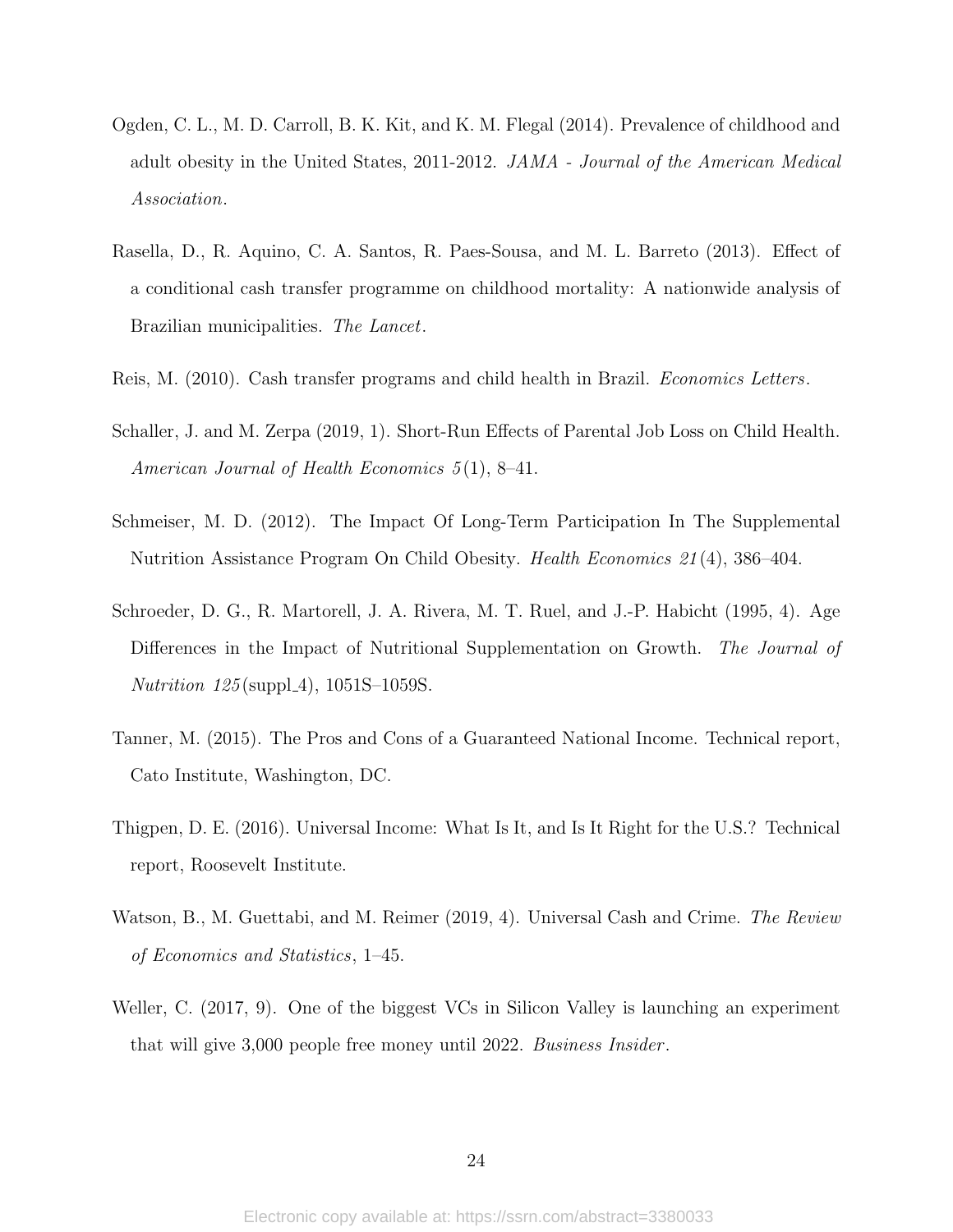<span id="page-25-0"></span>Whitaker, R. C., J. A. Wright, M. S. Pepe, K. D. Seidel, and W. H. Dietz (1997, 9). Predicting Obesity in Young Adulthood from Childhood and Parental Obesity. New England Journal of Medicine 337 (13), 869–873.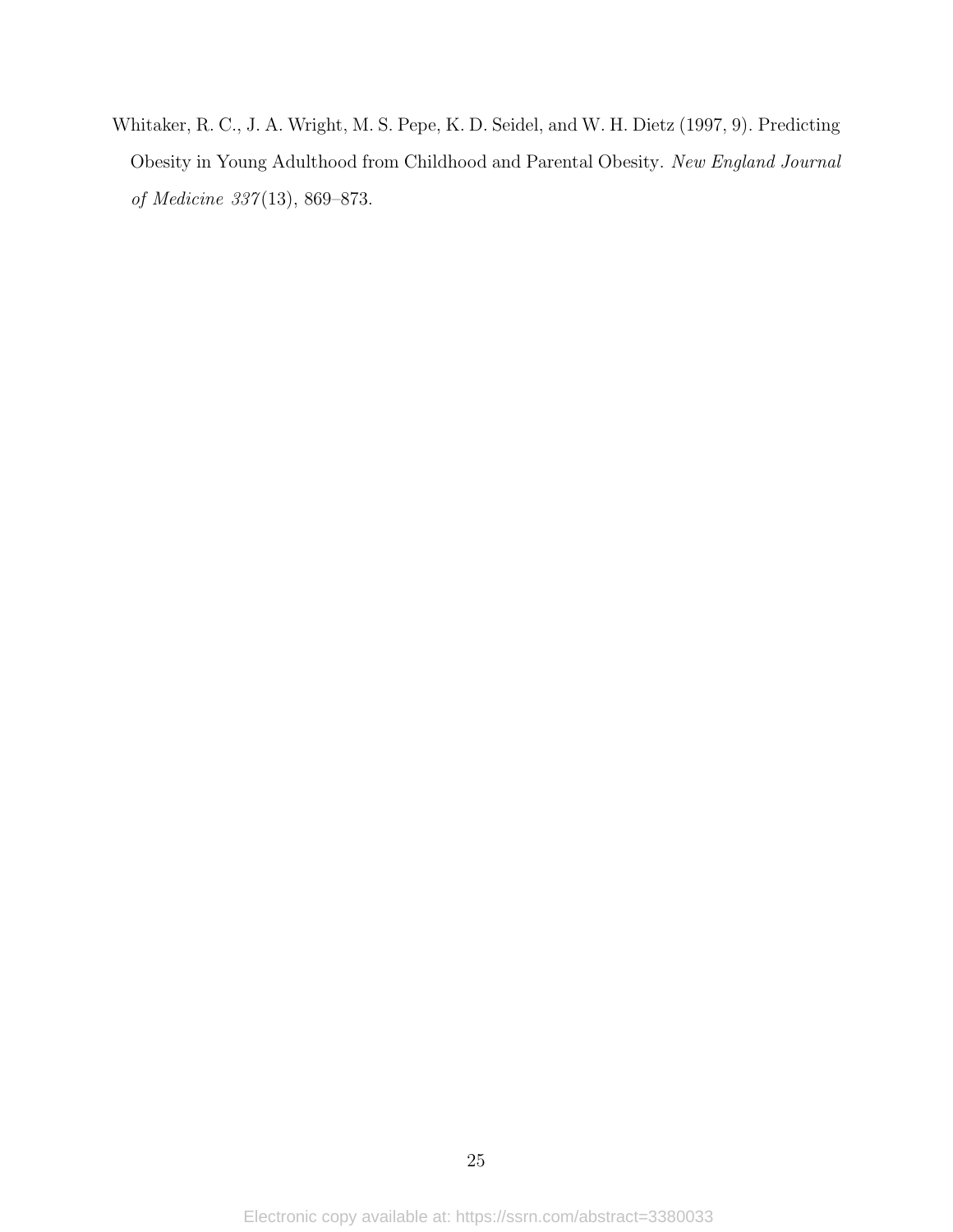## <span id="page-26-1"></span>Tables and Figures

| Percentile                 | Underweight<br>$5th$ | Healthy<br>$5th-85th$ | Overweight<br>85-95th | Obese<br>>95th |
|----------------------------|----------------------|-----------------------|-----------------------|----------------|
| N Children (Unweighted)    | 75                   | 679                   | 190                   | 281            |
| % of Children (Unweighted) | $6\%$                | 55%                   | 16\%                  | 23%            |
| % of Children (Weighted)   | $6\%$                | 54%                   | 15\%                  | 24%            |

|  | Table 1: Sampled three-year-old children, by BMI weight classification |  |  |
|--|------------------------------------------------------------------------|--|--|
|  |                                                                        |  |  |

Table includes all children who's obesity status was calculable (n=1225) while our main analysis locks the sample with a number of controls where some data are missing (n=885). Fractions are calculated with (weighted) and without (unweighted) survey sample design weights.

<span id="page-26-0"></span>Figure 1: Timeline showing the relationship between date-of-birth, survey design, and accumulated PFD income.



PRAMS is a survey is administered 4-6 months after birth, CUBS is a survey is administered 2-7 months after 3rd birthday. Top case: child born Jan-Feb will only receive 2 PFDs before mother returns CUBS survey. Middle case: children born Aug-Dec will receive 3 PFDs before mother returns CUBS survey. Bottom case: children born Mar-July may receive 2 or 3 PFDs, depending on the CUBS survey date.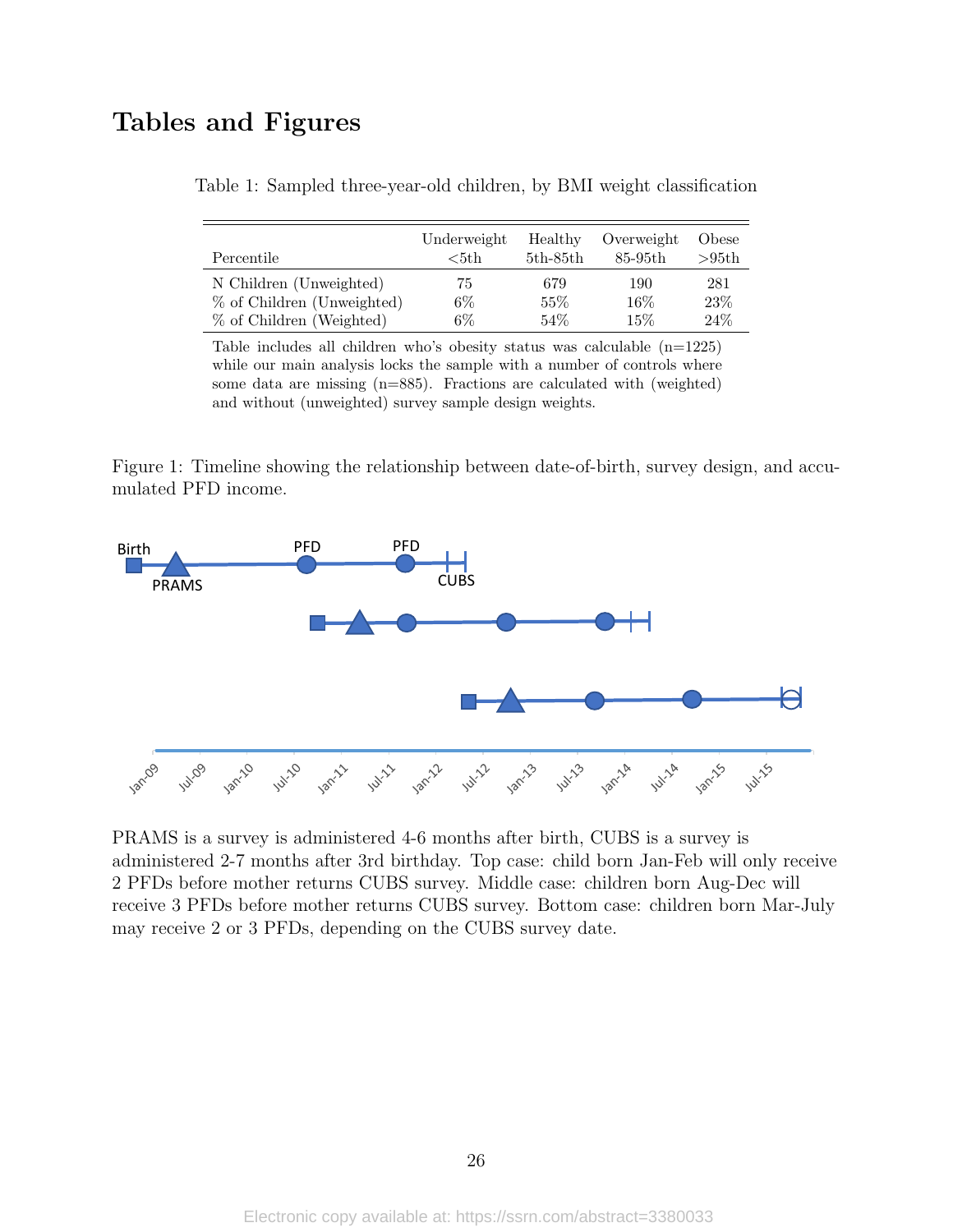| Risk of being:    | >95th       | >95th      | >85th       | >85th       |  |
|-------------------|-------------|------------|-------------|-------------|--|
| Compared to:      | $85th$      | $5th-85th$ | $85th$      | $5th-85th$  |  |
|                   | (1)         | (2)        | (3)         | (4)         |  |
| Logit coefficient | $-0.370***$ | $-0.380**$ | $-0.360***$ | $-0.349***$ |  |
|                   | (0.140)     | (0.152)    | (0.117)     | (0.120)     |  |
| Odds ratio        | $0.691***$  | $0.684**$  | $0.697***$  | $0.705***$  |  |
|                   | (0.096)     | (0.104)    | (0.082)     | (0.085)     |  |
| Marginal effect   | $-0.052$    | $-0.058$   | $-0.065$    | $-0.064$    |  |
| Observations      | 885         | 698        | 885         | 830         |  |

<span id="page-27-0"></span>Table 2: Un-weighted Estimated Effect of Total PFD (\$1,000s) on the Probability of Being Obese and Overweight as a Three-year-old Child

<sup>∗</sup>p<0.1; ∗∗p<0.05; ∗∗∗p<0.01; Robust standard errors in parentheses. Columns (1) and (2) measure the effect of the PFD on the risk of being classified obese (BMI  $\geq$  95th percentile for sex/age) relative to all other weights (BMI < 85th percentile, column 1) or only normal weight children (5th-85th percentile, column 2). Columns (3) and (4) are estimates for both obese and overweight children relative to all other weight classes (column 3) or only normal-weight children (column 4).

|                                                                             |                     | <i>Obese</i>        |                       |                       |                        |                     | Obese $\mathcal C$ Overweight |                        |                        |                        |  |
|-----------------------------------------------------------------------------|---------------------|---------------------|-----------------------|-----------------------|------------------------|---------------------|-------------------------------|------------------------|------------------------|------------------------|--|
|                                                                             | $\mathbf{1}$        | (2)                 | (3)                   | (4)                   | (5)                    | (6)                 | (7                            | (8)                    | $\left( 9\right)$      | (10)                   |  |
| Total PFDs $(2000\$                                                         | $-0.055$<br>(0.109) | $-0.172$<br>(0.120) | $-0.304**$<br>(0.132) | $-0.268**$<br>(0.129) | $-0.370***$<br>(0.140) | $-0.149$<br>(0.094) | $-0.224**$<br>(0.103)         | $-0.303***$<br>(0.112) | $-0.286***$<br>(0.108) | $-0.360***$<br>(0.117) |  |
| Logit ME at mean                                                            | $-0.009$            | $-0.027$            | $-0.044$              | $-0.039$              | $-0.052$               | $-0.035$            | $-0.046$                      | $-0.057$               | $-0.055$               | $-0.065$               |  |
| Child characteristics<br>Mother characteristics<br>Pre/post natal nutrition |                     | X                   | Х<br>Х                | Х<br>Х                | Х<br>Х<br>Х            |                     | Х                             | Х<br>Х                 | X<br>Х                 | X<br>X<br>X            |  |
| <i><b>Observations</b></i>                                                  | 885                 | 885                 | 885                   | 885                   | 885                    | 885                 | 885                           | 885                    | 885                    | 885                    |  |

<span id="page-27-1"></span>Table 3: Logit Coefficient Estimates for Different Control Variable Specifications

 $\frac{885}{-885}$   $\frac{885}{-885}$   $\frac{885}{-885}$   $\frac{885}{-885}$   $\frac{885}{-885}$   $\frac{885}{-885}$   $\frac{885}{-885}$   $\frac{885}{-885}$   $\frac{885}{-885}$   $\frac{885}{-885}$   $\frac{885}{-885}$   $\frac{885}{-885}$   $\frac{885}{-885}$   $\frac{885}{-885}$   $\frac{885}{-88$ classified obese (BMI <sup>≥</sup> 95th percentile for sex/age) relative to all other weights (BMI <sup>&</sup>lt; 85th percentile). Columns (6-10) are estimates for both obese and overweight children relative to all other weight classes. Child characteristics are listed in Table [A.1,](#page-38-0) mother characteristics are listed in Table [A.2,](#page-39-0) pre/post natal nutrition variables are are listed in Table [A.3.](#page-40-0)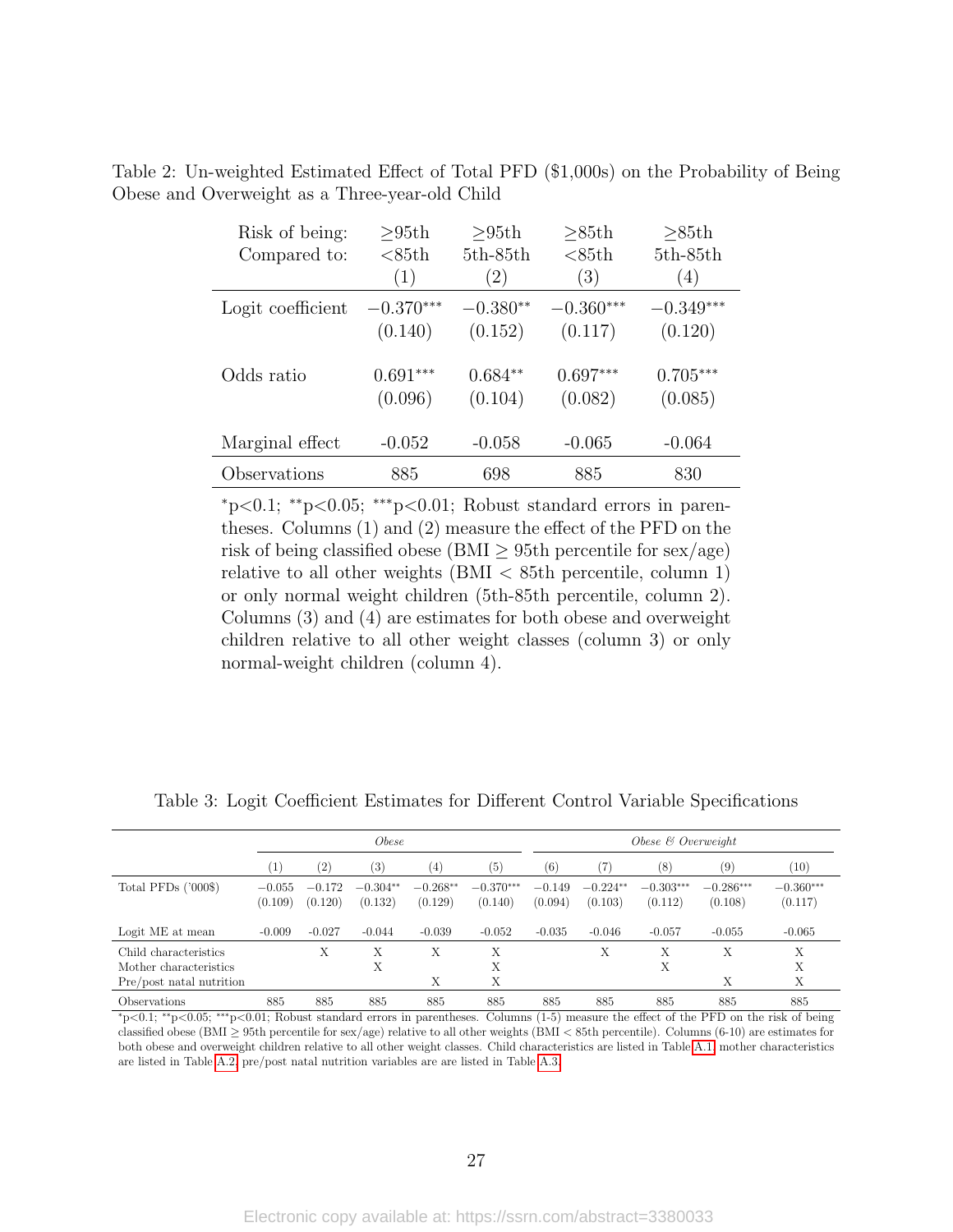| Risk of being:      | >95th   | >95th            | >85th     | >85th      |
|---------------------|---------|------------------|-----------|------------|
| Compared to:        | $85th$  | $5th-85th$       | $85th$    | $5th-85th$ |
|                     | (1)     | $\left(2\right)$ | (3)       | (4)        |
| PFD                 | 0.888   | 0.935            | 0.914     | 0.958      |
|                     | (0.186) | (0.254)          | (0.191)   | (0.212)    |
| $PFD \times 25-75K$ | 0.5     | $0.461**$        | $0.546**$ | $0.518**$  |
|                     | (0.148) | (0.161)          | (0.148)   | (0.146)    |
| PFD $x > 75k$       | 1.056   | 1.063            | 0.916     | 0.89       |
|                     | (0.367) | (0.422)          | (0.283)   | (0.284)    |
| Observations        | 885     | 698              | 885       | 830        |

<span id="page-28-0"></span>Table 4: Odds Ratios of Estimated Effect of Total PFD (\$1,000s) on the Probability of Being Obese and Overweight as a Three-year-old Child for low, middle, and high income terciles

<sup>∗</sup>p<0.1; ∗∗p<0.05; ∗∗∗p<0.01. Robust standard errors in parentheses. Estimates presented are the results of  $PFD \times$  Income tercile interactions.

<span id="page-28-1"></span>Table 5: Estimated Effect of Total PFD (\$1,000s) on the Probability of Being Obese and Overweight as a Three-year-old Child, by Income Group

|                                                                             |           |          | <i>Obese</i> |          |             | Obese $\mathcal B$ Overweight |            |            |            |             |
|-----------------------------------------------------------------------------|-----------|----------|--------------|----------|-------------|-------------------------------|------------|------------|------------|-------------|
|                                                                             | (1)       | (2)      | (3)          | (4)      | (5)         | (6)                           | (7)        | (8)        | (9)        | (10)        |
| PFD x 10,000                                                                | 0.100     | $-0.151$ | $-0.357$     | $-0.226$ | $-0.396$    | 0.319                         | 0.170      | 0.039      | 0.225      | 0.076       |
|                                                                             | (0.252)   | (0.290)  | (0.301)      | (0.292)  | (0.297)     | (0.249)                       | (0.295)    | (0.304)    | (0.309)    | (0.317)     |
| PFD x 10,000-14,999                                                         | 0.296     | 0.219    | 0.412        | 0.117    | 0.388       | $-0.258$                      | $-0.458$   | $-0.358$   | $-0.709$   | $-0.536$    |
|                                                                             | (0.440)   | (0.486)  | (0.485)      | (0.484)  | (0.499)     | (0.462)                       | (0.502)    | (0.523)    | (0.516)    | (0.554)     |
| PFD x 15,000-19,999                                                         | 0.661     | 0.955    | $1.156*$     | 0.941    | 1.090       | $-0.275$                      | $-0.149$   | $-0.068$   | $-0.381$   | $-0.328$    |
|                                                                             | (0.542)   | (0.604)  | (0.644)      | (0.688)  | (0.688)     | (0.495)                       | (0.552)    | (0.594)    | (0.573)    | (0.595)     |
| PFD x 20,000-24,999                                                         | 0.231     | 0.438    | 0.384        | 0.493    | 0.352       | $-0.118$                      | 0.114      | 0.038      | 0.027      | $-0.066$    |
|                                                                             | (0.552)   | (0.579)  | (0.633)      | (0.614)  | (0.643)     | (0.492)                       | (0.539)    | (0.581)    | (0.561)    | (0.596)     |
| PFD x 25,000-34,999                                                         | $-0.671$  | $-0.485$ | $-0.256$     | $-0.367$ | $-0.179$    | $-0.713*$                     | $-0.588$   | $-0.364$   | $-0.598$   | $-0.319$    |
|                                                                             | (0.419)   | (0.472)  | (0.487)      | (0.483)  | (0.491)     | (0.389)                       | (0.437)    | (0.453)    | (0.457)    | (0.473)     |
| PFD x 35,000-49,999                                                         | $-0.355$  | $-0.286$ | $-0.226$     | $-0.385$ | $-0.306$    | $-0.688*$                     | $-0.642$   | $-0.557$   | $-0.873**$ | $-0.740*$   |
|                                                                             | (0.411)   | (0.459)  | (0.485)      | (0.459)  | (0.484)     | (0.370)                       | (0.410)    | (0.430)    | (0.426)    | (0.446)     |
| PFD x 50,000-74,999                                                         | $-0.682*$ | $-0.556$ | $-0.611$     | $-0.588$ | $-0.677$    | $-0.917***$                   | $-0.889**$ | $-0.944**$ | $-0.997**$ | $-1.065***$ |
|                                                                             | (0.378)   | (0.418)  | (0.446)      | (0.435)  | (0.455)     | (0.332)                       | (0.378)    | (0.393)    | (0.397)    | (0.409)     |
| $PFD \times 75.000 +$                                                       | $-0.055$  | 0.175    | 0.343        | 0.187    | 0.324       | $-0.452$                      | $-0.279$   | $-0.167$   | $-0.389$   | $-0.257$    |
|                                                                             | (0.356)   | (0.400)  | (0.411)      | (0.405)  | (0.405)     | (0.317)                       | (0.362)    | (0.374)    | (0.378)    | (0.389)     |
| Child characteristics<br>Mother characteristics<br>Pre/post natal nutrition |           | X        | X<br>X       | X<br>X   | X<br>X<br>X |                               | X          | X<br>X     | X<br>X     | X<br>X<br>X |
| Observations                                                                | 885       | 885      | 885          | 885      | 885         | 885                           | 885        | 885        | 885        | 885         |

<sup>∗</sup>p<0.1; ∗∗p<0.05; ∗∗∗p<0.01; Robust standard errors in parentheses. Columns (1-5) measure the effect of the PFD on the risk of being classified obese (BMI <sup>≥</sup> 95th percentile for sex/age) relative to all other weights (BMI <sup>&</sup>lt; 85th percentile). Columns (6-10) are estimates for both obese and overweight children relative to all other weight classes. Child characteristics are listed in Table [A.1,](#page-38-0) mother characteristics are listed in Table [A.2,](#page-39-0) pre/post natal nutrition variables are are listed in Table [A.3.](#page-40-0)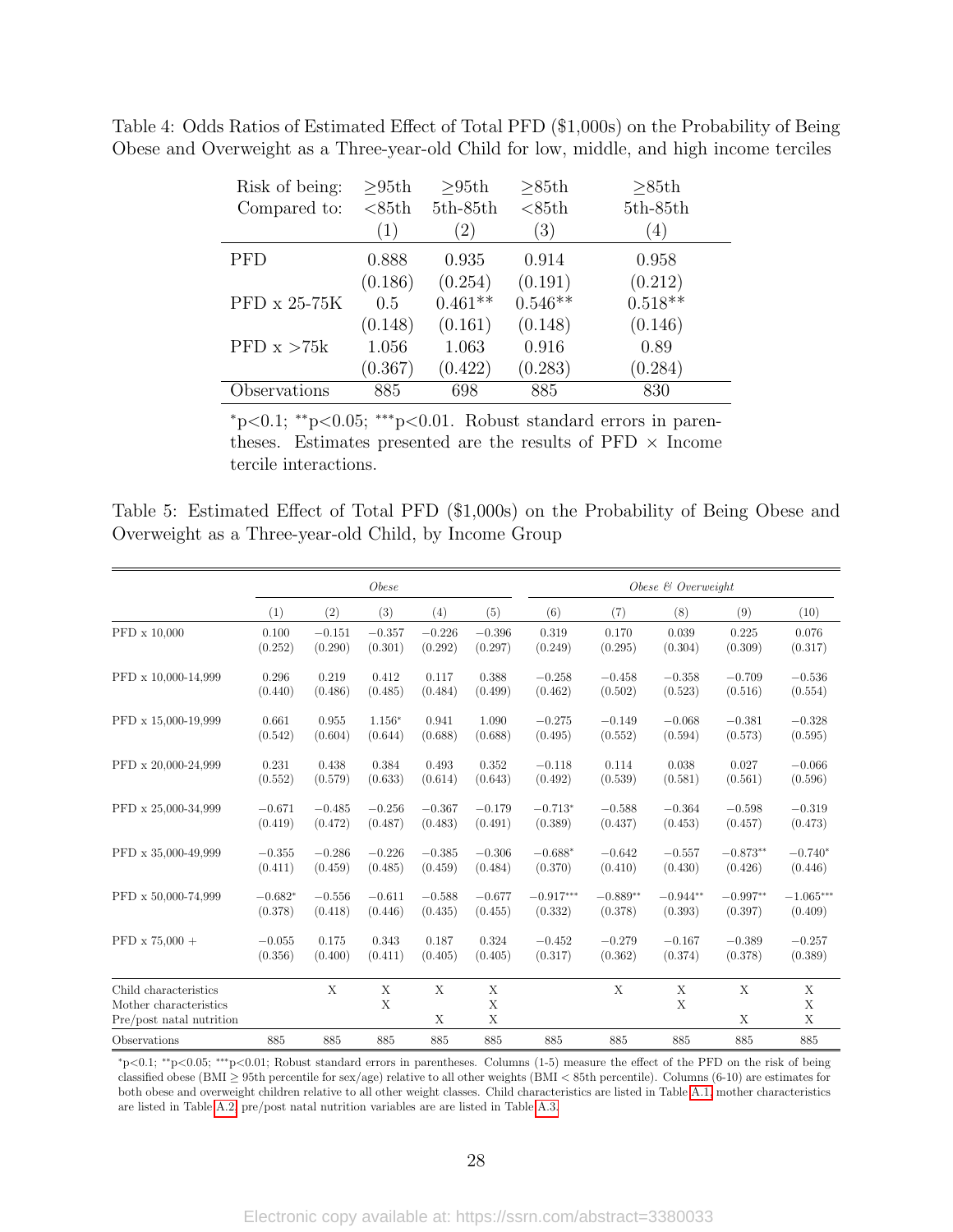<span id="page-29-0"></span>

|                                                                             |                     | <i>Obese</i>        |                       |                       |                        |                     | Obese $\&$ Overweight |                        |                       |                        |  |
|-----------------------------------------------------------------------------|---------------------|---------------------|-----------------------|-----------------------|------------------------|---------------------|-----------------------|------------------------|-----------------------|------------------------|--|
|                                                                             | $\left(1\right)$    | $\left( 2\right)$   | (3)                   | (4)                   | (5)                    | (6)                 | 7                     | (8)                    | (9)                   | (10)                   |  |
| Total PFDs $('000\$ )                                                       | $-0.054$<br>(0.114) | $-0.195$<br>(0.128) | $-0.337**$<br>(0.141) | $-0.279**$<br>(0.136) | $-0.391***$<br>(0.147) | $-0.154$<br>(0.099) | $-0.235**$<br>(0.111) | $-0.327***$<br>(0.121) | $-0.286**$<br>(0.115) | $-0.370***$<br>(0.125) |  |
| Always Applied                                                              | $-0.010$<br>(0.302) | 0.167<br>(0.333)    | 0.252<br>(0.390)      | 0.084<br>(0.329)      | 0.170<br>(0.386)       | 0.036<br>(0.262)    | 0.082<br>(0.289)      | 0.186<br>(0.331)       | $-0.0001$<br>(0.296)  | 0.075<br>(0.339)       |  |
| Logit ME at mean                                                            | $-0.009$            | $-0.03$             | $-0.049$              | $-0.041$              | $-0.055$               | $-0.036$            | $-0.048$              | $-0.062$               | $-0.055$              | $-0.067$               |  |
| Child characteristics<br>Mother characteristics<br>Pre/post natal nutrition |                     | X                   | X<br>X                | X<br>X                | X<br>X<br>Х            |                     | X                     | X<br>X                 | X<br>X                | X<br>X<br>X            |  |
| Observations                                                                | 885                 | 885                 | 885                   | 885                   | 885                    | 885                 | 885                   | 885                    | 885                   | 885                    |  |

Table 6: Logit Coefficient Estimates, Conditional on Appliers

<sup>∗</sup>p<0.1; ∗∗p<0.05; ∗∗∗p<0.01; Robust standard errors in parentheses. Columns (1-5) measure the effect of the PFD on the risk of being classified obese (BMI <sup>≥</sup> 95th percentile for sex/age) relative to all other weights (BMI <sup>&</sup>lt; 85th percentile). Columns (6-10) are estimates for both obese and overweight children relative to all other weight classes. Child characteristics are listed in Table [A.1,](#page-38-0) mother characteristics are listed in Table [A.2,](#page-39-0) pre/post natal nutrition variables are are listed in Table [A.3.](#page-40-0)

<span id="page-29-1"></span>

|                          |                      | <i>Obese</i>          |                       |                        | Obese $\&$ Overweight  |                          |  |  |  |
|--------------------------|----------------------|-----------------------|-----------------------|------------------------|------------------------|--------------------------|--|--|--|
|                          | $\left( 1\right)$    | $\left( 2\right)$     | $\left( 3\right)$     | $\left( 4\right)$      | (5)                    | $\left( 6\right)$        |  |  |  |
| Total PFDs               | $-0.043*$<br>(0.023) | $-0.044**$<br>(0.020) | $-0.041**$<br>(0.020) | $-0.076***$<br>(0.026) | $-0.062***$<br>(0.024) | $-0.062***$<br>(0.024)   |  |  |  |
| IV: Eligible PFDs        | Number               | Tot. $\mathcal{S}'s$  | $# + avg$             | Number                 | Tot. $\mathcal{S}'s$   | $# + avg$                |  |  |  |
| Child characteristics    | X                    | X                     | Х                     | X                      | X                      | Χ                        |  |  |  |
| Mother characteristics   | Х                    | X                     | X                     | X                      | X                      | Χ                        |  |  |  |
| Pre/post natal nutrition | X                    | X                     | X                     | X                      | X                      | X                        |  |  |  |
| Weak instruments         | $1286.14***$         | $2656.6***$           | 1350.96***            | 1286.14***             | $2656.6***$            | $1350.96^{\ast\ast\ast}$ |  |  |  |
| Wu-Hausman               | 0.01                 | 0.01                  | 0.15                  | 0.6                    | $\theta$               | 0.01                     |  |  |  |
| Sargan                   | NA                   | NA                    | 0.1                   | NA                     | NA                     | 1.64                     |  |  |  |
| Observations             | 885                  | 885                   | 885                   | 885                    | 885                    | 885                      |  |  |  |
| Adjusted $\mathbb{R}^2$  | 0.144                | 0.144                 | 0.144                 | 0.156                  | 0.156                  | 0.156                    |  |  |  |

Table 7: Two-stage Least Squares Estimates of PFD Effect

<sup>∗</sup>p<0.1; ∗∗p<0.05; ∗∗∗p<0.01; Robust standard errors in parentheses. <sup>∗</sup>p<0.1; ∗∗p<0.05; ∗∗∗p<0.01; Robust standard errors in parentheses. Columns (1-3) measure the effect of the PFD on the risk of being classified obese (BMI  $\geq$  95th percentile for sex/age) relative to all other weights (BMI  $\lt$  85th percentile). Columns (4-6) are estimates for both obese and overweight children relative to all other weight classes. Child characteristics are listed in Table [A.1,](#page-38-0) mother characteristics are listed in Table [A.2,](#page-39-0) pre/post natal nutrition variables are are listed in Table [A.3.](#page-40-0)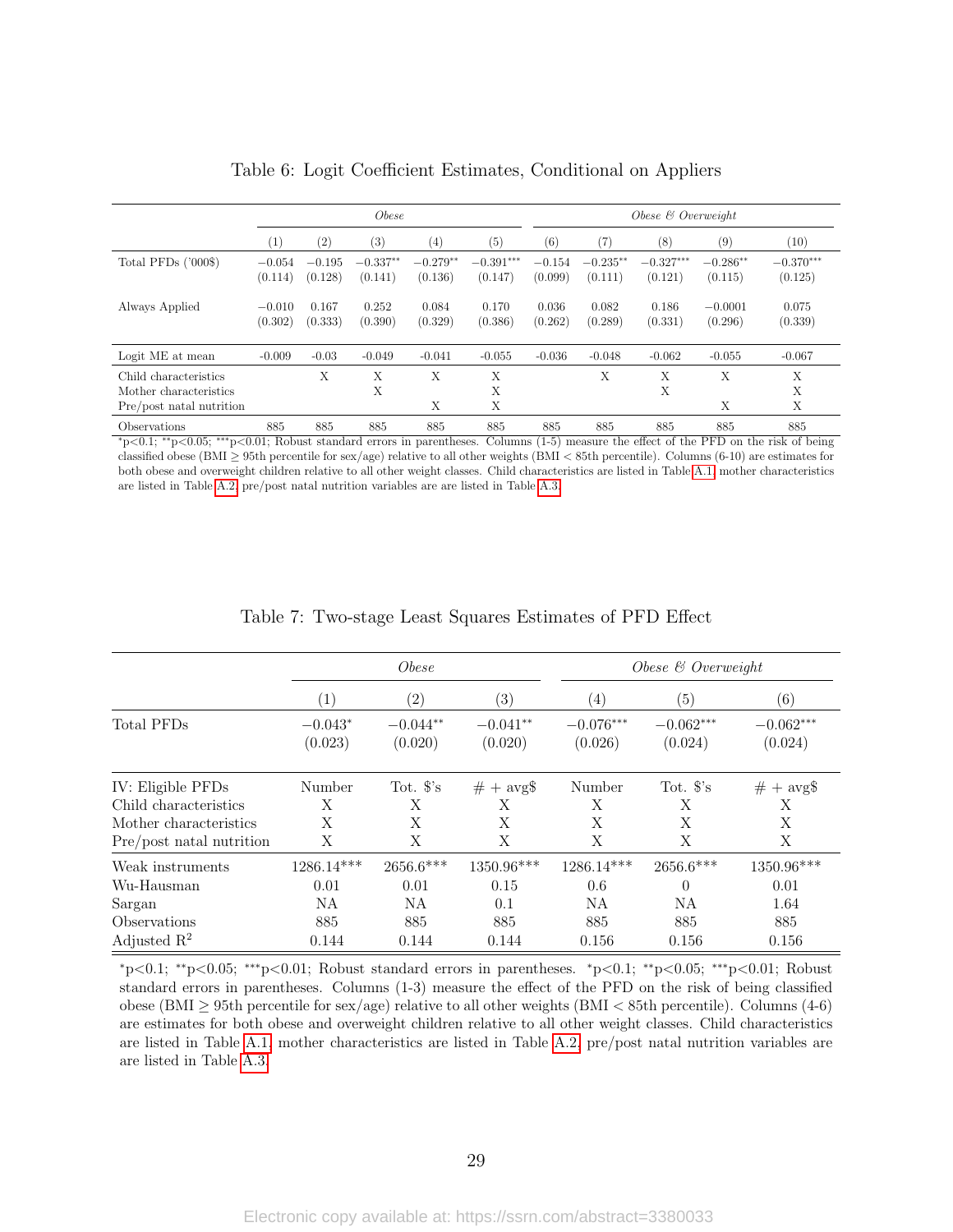

<span id="page-30-0"></span>Figure 2: Logit Coefficients for Effect of Total PFD (\$1,000s), by Income Category

Panels 1, 5, 6, and 10 corresponds to specification 1, 5, 6, and 10 in Table [5.](#page-28-1) The outcome for panels 1 and 5 is obese versus all other weight status. The outcome for panels 6 and 10 is obese and overweight versus other weight status. Panels 1 and 6 have no control variables. Panels 5 and 10 have all controls.



<span id="page-30-1"></span>

|     | Year 0 |                                                                                                                                                                                                                             |                           |                           |                           |
|-----|--------|-----------------------------------------------------------------------------------------------------------------------------------------------------------------------------------------------------------------------------|---------------------------|---------------------------|---------------------------|
|     |        | jan feb mar apr may jun jul aug sep oct nov dec jan feb mar apr may jun jul aug sep oct nov dec jan feb mar apr may jun jul aug sep oct nov dec jan feb mar apr may jun jul aug sep oct nov dec jan feb mar apr may jun jul |                           |                           |                           |
| jan |        | PFD                                                                                                                                                                                                                         | <b>PFD</b>                | PFD                       | T T                       |
| feb |        | PFD                                                                                                                                                                                                                         | <b>PFD</b>                | <b>PFD</b><br>$T$ $1$     | T<br>T T                  |
| mar |        | PFD                                                                                                                                                                                                                         | <b>PFD</b>                | <b>PFD</b>                | T<br>T T                  |
| apr |        | PFD                                                                                                                                                                                                                         | PFD                       | PFD                       | T T<br>T T                |
| may |        | PFD                                                                                                                                                                                                                         | <b>PFD</b>                | PFD                       | TTTT                      |
| jun |        | PFD                                                                                                                                                                                                                         | PFD                       | PFD                       | $T$ $T$<br>.              |
| jul |        | PFD                                                                                                                                                                                                                         | <b>PFD</b>                | PFD                       | $T$ $T$<br>T T            |
| aug |        | PFD                                                                                                                                                                                                                         | PFD                       | PFD                       | $T$ $T$ $T$ $T$           |
| sep |        | PFD                                                                                                                                                                                                                         | <b>PFD</b>                | PFD                       | TT.                       |
| oct |        | PFD                                                                                                                                                                                                                         | <b>PFD</b>                | PFD                       | T T                       |
| nov |        | PFD                                                                                                                                                                                                                         | PFD                       | PFD                       |                           |
| dec |        | PFD                                                                                                                                                                                                                         | PFD                       | PFD                       |                           |
|     |        |                                                                                                                                                                                                                             | <b>Birth Through CUBS</b> |                           | <b>CUBS SURVEY</b>        |
|     |        | <b>Tax Returns Issued</b>                                                                                                                                                                                                   | <b>Tax Returns Issued</b> | <b>Tax Returns Issued</b> | <b>Tax Returns Issued</b> |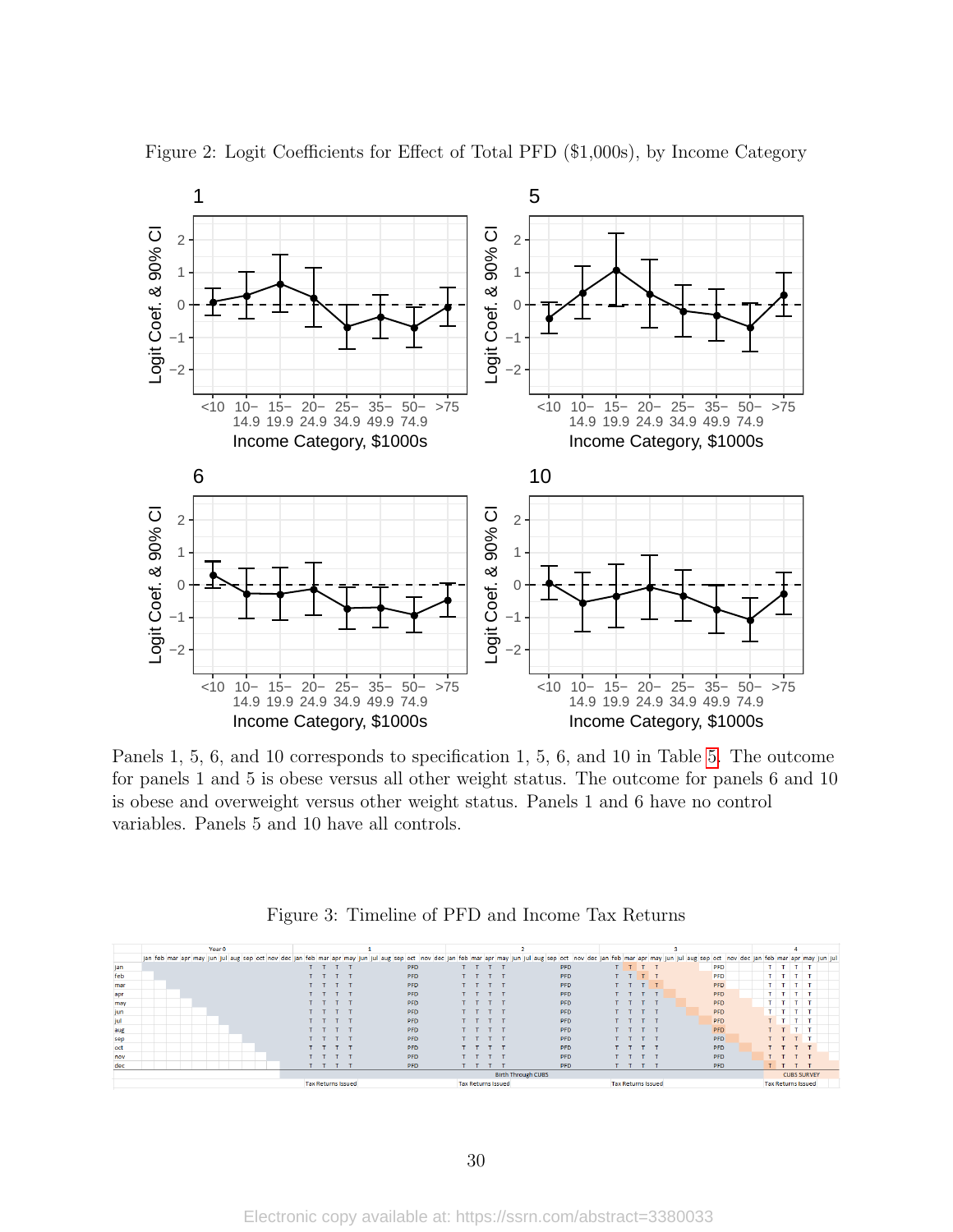<span id="page-31-0"></span>

|                                                                             |                      | <i>Obese</i>        |                       |                       |                        |                     | Obese $\&$ Overweight |                        |                        |                        |  |
|-----------------------------------------------------------------------------|----------------------|---------------------|-----------------------|-----------------------|------------------------|---------------------|-----------------------|------------------------|------------------------|------------------------|--|
|                                                                             | $\left(1\right)$     | $\left( 2\right)$   | (3)                   | (4)                   | (5)                    | (6)                 | 7,                    | (8)                    | (9)                    | (10)                   |  |
| Total PFDs $('000\$ )                                                       | $-0.051$<br>(0.109)  | $-0.170$<br>(0.120) | $-0.316**$<br>(0.133) | $-0.266**$<br>(0.129) | $-0.384***$<br>(0.140) | $-0.148$<br>(0.094) | $-0.224**$<br>(0.103) | $-0.313***$<br>(0.114) | $-0.289***$<br>(0.108) | $-0.370***$<br>(0.119) |  |
| Intended Timing Preg.                                                       | $-0.305*$<br>(0.176) | $-0.242$<br>(0.193) | $0.889*$<br>(0.525)   | $-0.107$<br>(0.203)   | $0.993*$<br>(0.544)    | $-0.114$<br>(0.147) | $-0.029$<br>(0.161)   | $0.847*$<br>(0.463)    | 0.138<br>(0.171)       | $0.918*$<br>(0.481)    |  |
| Logit ME at mean                                                            | $-0.009$             | $-0.026$            | $-0.046$              | $-0.039$              | $-0.054$               | $-0.034$            | $-0.046$              | $-0.059$               | $-0.056$               | $-0.067$               |  |
| Child characteristics<br>Mother characteristics<br>Pre/post natal nutrition |                      | X                   | X<br>X                | X<br>X                | X<br>X<br>X            |                     | X                     | X<br>X                 | X<br>X                 | X<br>X<br>X            |  |
| Observations                                                                | 885                  | 885                 | 885                   | 885                   | 885                    | 885                 | 885                   | 885                    | 885                    | 885                    |  |

| Table 8: Controlling for Strategic Birth Timing |  |  |
|-------------------------------------------------|--|--|
|                                                 |  |  |

<sup>∗</sup>p<0.1; ∗∗p<0.05; ∗∗∗p<0.01; Robust standard errors in parentheses. Columns (1-5) measure the effect of the PFD on the risk of being classified obese (BMI <sup>≥</sup> 95th percentile for sex/age) relative to all other weights (BMI <sup>&</sup>lt; 85th percentile). Columns (6-10) are estimates for both obese and overweight children relative to all other weight classes. Child characteristics are listed in Table [A.1,](#page-38-0) mother characteristics are listed in Table [A.2,](#page-39-0) pre/post natal nutrition variables are are listed in Table [A.3.](#page-40-0)

<span id="page-31-1"></span>

|                                                                             |                     | <i>Obese</i>         |                       |                       |                       |                      | $Obese \& Overweight$  |                        |                        |                        |  |
|-----------------------------------------------------------------------------|---------------------|----------------------|-----------------------|-----------------------|-----------------------|----------------------|------------------------|------------------------|------------------------|------------------------|--|
|                                                                             | $\left( 1\right)$   | (2)                  | $\left( 3\right)$     | (4)                   | (5)                   | (6)                  | (7)                    | (8)                    | (9)                    | (10)                   |  |
| Total PFDs $(7000\$                                                         | $-0.172$<br>(0.159) | $-0.363*$<br>(0.196) | $-0.566**$<br>(0.237) | $-0.475**$<br>(0.219) | $-0.651**$<br>(0.255) | $-0.266*$<br>(0.136) | $-0.419***$<br>(0.162) | $-0.490***$<br>(0.185) | $-0.464***$<br>(0.178) | $-0.549***$<br>(0.201) |  |
| Logit ME at mean                                                            | $-0.029$            | $-0.05$              | $-0.07$               | $-0.062$              | $-0.077$              | $-0.061$             | $-0.082$               | $-0.082$               | $-0.084$               | $-0.085$               |  |
| Child characteristics<br>Mother characteristics<br>Pre/post natal nutrition |                     | Х                    | Х<br>Х                | X<br>X                | X<br>X<br>Х           |                      | X                      | X<br>Х                 | X<br>X                 | X<br>Х<br>X            |  |
| Observations                                                                | 421                 | 421                  | 421                   | 421                   | 421                   | 421                  | 421                    | 421                    | 421                    | 421                    |  |

Table 9: Birth Timing: Only First and Fourth Quarter Births

<sup>∗</sup>p<0.1; ∗∗p<0.05; ∗∗∗p<0.01; Robust standard errors in parentheses. Columns (1-5) measure the effect of the PFD on the risk of being classified obese (BMI <sup>≥</sup> 95th percentile for sex/age) relative to all other weights (BMI <sup>&</sup>lt; 85th percentile). Columns (6-10) are estimates for both obese and overweight children relative to all other weight classes. Child characteristics are listed in Table [A.1,](#page-38-0) mother characteristics are listed in Table [A.2,](#page-39-0) pre/post natal nutrition variables are are listed in Table [A.3.](#page-40-0)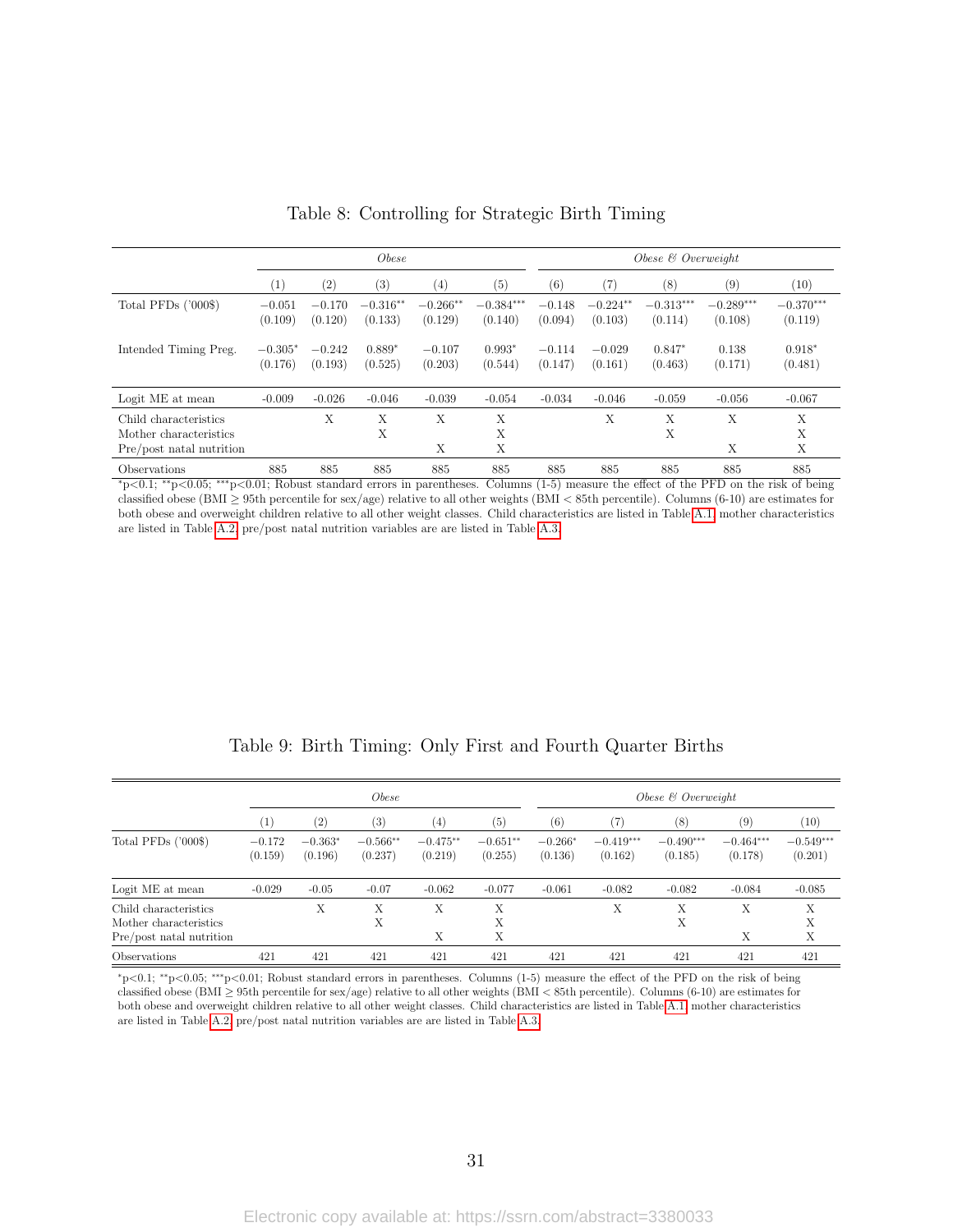<span id="page-32-0"></span>

|                                                                             | <i>Obese</i>        |                       |                       |                       | Obese $\mathcal B$ Overweight |                      |                        |                        |                        |                        |
|-----------------------------------------------------------------------------|---------------------|-----------------------|-----------------------|-----------------------|-------------------------------|----------------------|------------------------|------------------------|------------------------|------------------------|
|                                                                             | (1)                 | (2)                   | (3)                   | (4)                   | (5)                           | (6)                  | (7)                    | (8)                    | (9)                    | (10)                   |
| Total PFDs ('000\$)                                                         | $-0.175$<br>(0.165) | $-0.418**$<br>(0.202) | $-0.623**$<br>(0.247) | $-0.552**$<br>(0.228) | $-0.730***$<br>(0.270)        | $-0.274*$<br>(0.143) | $-0.446***$<br>(0.172) | $-0.509***$<br>(0.193) | $-0.489***$<br>(0.186) | $-0.558***$<br>(0.207) |
| Always Applied                                                              | 0.114<br>(0.459)    | 0.571<br>(0.632)      | 0.680<br>(0.724)      | 0.674<br>(0.650)      | 0.726<br>(0.700)              | 0.139<br>(0.405)     | 0.277<br>(0.507)       | 0.433<br>(0.644)       | 0.231<br>(0.561)       | 0.323<br>(0.659)       |
| Intended Timing Preg.                                                       | $-0.239$<br>(0.268) | $-0.146$<br>(0.319)   | 1.037<br>(0.897)      | $-0.035$<br>(0.345)   | 1.428<br>(1.048)              | $-0.192$<br>(0.226)  | $-0.060$<br>(0.258)    | 1.085<br>(0.833)       | 0.097<br>(0.283)       | 1.406<br>(0.956)       |
| Logit ME at mean                                                            | $-0.029$            | $-0.057$              | $-0.076$              | $-0.071$              | $-0.084$                      | $-0.062$             | $-0.087$               | $-0.084$               | $-0.088$               | $-0.085$               |
| Child characteristics<br>Mother characteristics<br>Pre/post natal nutrition |                     | X                     | X<br>X                | X<br>X                | X<br>X<br>X                   |                      | Х                      | Х<br>X                 | X<br>X                 | X<br>X<br>X            |
| Observations                                                                | 421                 | 421                   | 421                   | 421                   | 421                           | 421                  | 421                    | 421                    | 421                    | 421                    |

Table 10: Complete Robustness Specification

<sup>∗</sup>p<0.1; ∗∗p<0.05; ∗∗∗p<0.01; Robust standard errors in parentheses. Columns (1-5) measure the effect of the PFD on the risk of being classified obese (BMI <sup>≥</sup> 95th percentile for sex/age) relative to all other weights (BMI <sup>&</sup>lt; 85th percentile). Columns (6-10) are estimates for both obese and overweight children relative to all other weight classes. Child characteristics are listed in Table [A.1,](#page-38-0) mother characteristics are listed in Table [A.2,](#page-39-0) pre/post natal nutrition variables are are listed in Table [A.3.](#page-40-0)

|  | Table 11: Robustness Check, Controlling for Flexible Child Tax Incentives |  |  |  |  |  |  |  |
|--|---------------------------------------------------------------------------|--|--|--|--|--|--|--|
|--|---------------------------------------------------------------------------|--|--|--|--|--|--|--|

<span id="page-32-1"></span>

|                                                                                                        |                     | <i>Obese</i>          |                        |                        |                        |                     |                     |                      | Obese $\&$ Overweight |                       |
|--------------------------------------------------------------------------------------------------------|---------------------|-----------------------|------------------------|------------------------|------------------------|---------------------|---------------------|----------------------|-----------------------|-----------------------|
|                                                                                                        | $\left(1\right)$    | $\left( 2\right)$     | (3)                    | (4)                    | (5)                    | (6)                 | 7)                  | (8)                  | $\left( 9\right)$     | (10)                  |
| Total PFDs $('000\$ )                                                                                  | $-0.287$<br>(0.225) | $-0.418**$<br>(0.211) | $-0.579***$<br>(0.221) | $-0.644***$<br>(0.222) | $-0.723***$<br>(0.226) | $-0.191$<br>(0.191) | $-0.274$<br>(0.197) | $-0.375*$<br>(0.207) | $-0.422**$<br>(0.200) | $-0.491**$<br>(0.214) |
| Logit ME at mean                                                                                       | $-0.037$            | $-0.049$              | $-0.065$               | $-0.072$               | $-0.079$               | $-0.034$            | $-0.043$            | $-0.056$             | $-0.064$              | $-0.071$              |
| Flexible Tax Incentives<br>Child characteristics<br>Mother characteristics<br>Pre/post natal nutrition | Х                   | Х<br>Х                | Х<br>Х<br>X            | X<br>X<br>Х            | Х<br>Х<br>X<br>Х       | X                   | X<br>Х              | Х<br>Х<br>X          | Х<br>Х<br>Х           | Х<br>Х<br>X<br>X      |
| <i><b>Observations</b></i>                                                                             | 885                 | 885                   | 885                    | 885                    | 885                    | 885                 | 885                 | 885                  | 885                   | 885                   |

<sup>∗</sup>p<0.1; ∗∗p<0.05; ∗∗∗p<0.01; Robust standard errors in parentheses. Columns (1-5) measure the effect of the PFD on the risk of being classified obese (BMI <sup>≥</sup> 95th percentile for sex/age) relative to all other weights (BMI <sup>&</sup>lt; 85th percentile). Columns (6-10) are estimates for both obese and overweight children relative to all other weight classes. Child characteristics are listed in Table [A.1,](#page-38-0) mother characteristics are listed in Table [A.2,](#page-39-0) pre/post natal nutrition variables are are listed in Table [A.3.](#page-40-0)

<span id="page-32-2"></span>Table 12: Childhood Medical-Cost Savings from a \$1,000 Universal Cash Transfer

|            |                |                    |             |             | Medical Cost Savings, 4-17 |
|------------|----------------|--------------------|-------------|-------------|----------------------------|
|            | Obesity        | Effect of          | Obesity     | Fully       | Linear                     |
|            | at 3yos        | $1k$ at 3yo        | $Cost^a$    | Persist     | Age Decay                  |
| Individual | 0.203          | $-0.045$           | \$1,365     | \$920       | \$210                      |
| 95% CI     | [0.177, 0.228] | $[-0.091, -0.005]$ | [794, 2011] | [80, 2050]  | [10, 500]                  |
| AK Cohort  | 2,230          | $-500$             |             | \$10.3m     | \$2.3m                     |
| 95 CI      | [1951, 2511]   | $[-1003,-51]$      |             | [1.1, 22.7] | [0.1, 5.5]                 |

95% confidence intervals are in brackets.

<sup>*a*</sup> [Biener et al.](#page-20-3)  $(2017)$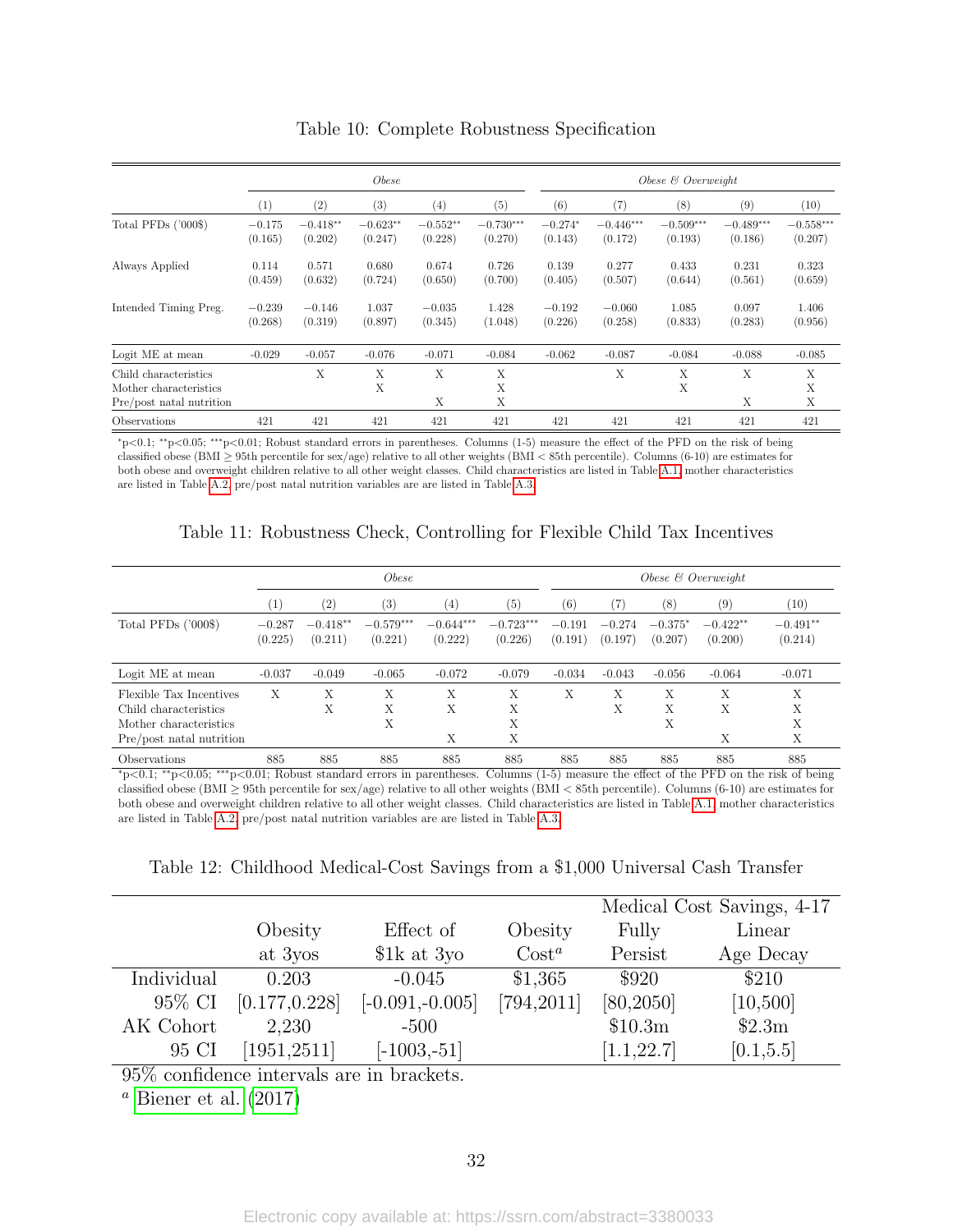<span id="page-33-0"></span>

Figure 4: Our estimated unweighted logit coefficient (Point) from Table [2](#page-27-0) (col. 1), distribution of 500 placebo effects, and 0.5 and 99.5 percentiles of placebo effects (vertical lines). Placebo effects estimated by randomly re-assigning each child's accumulated PFDs by age 3.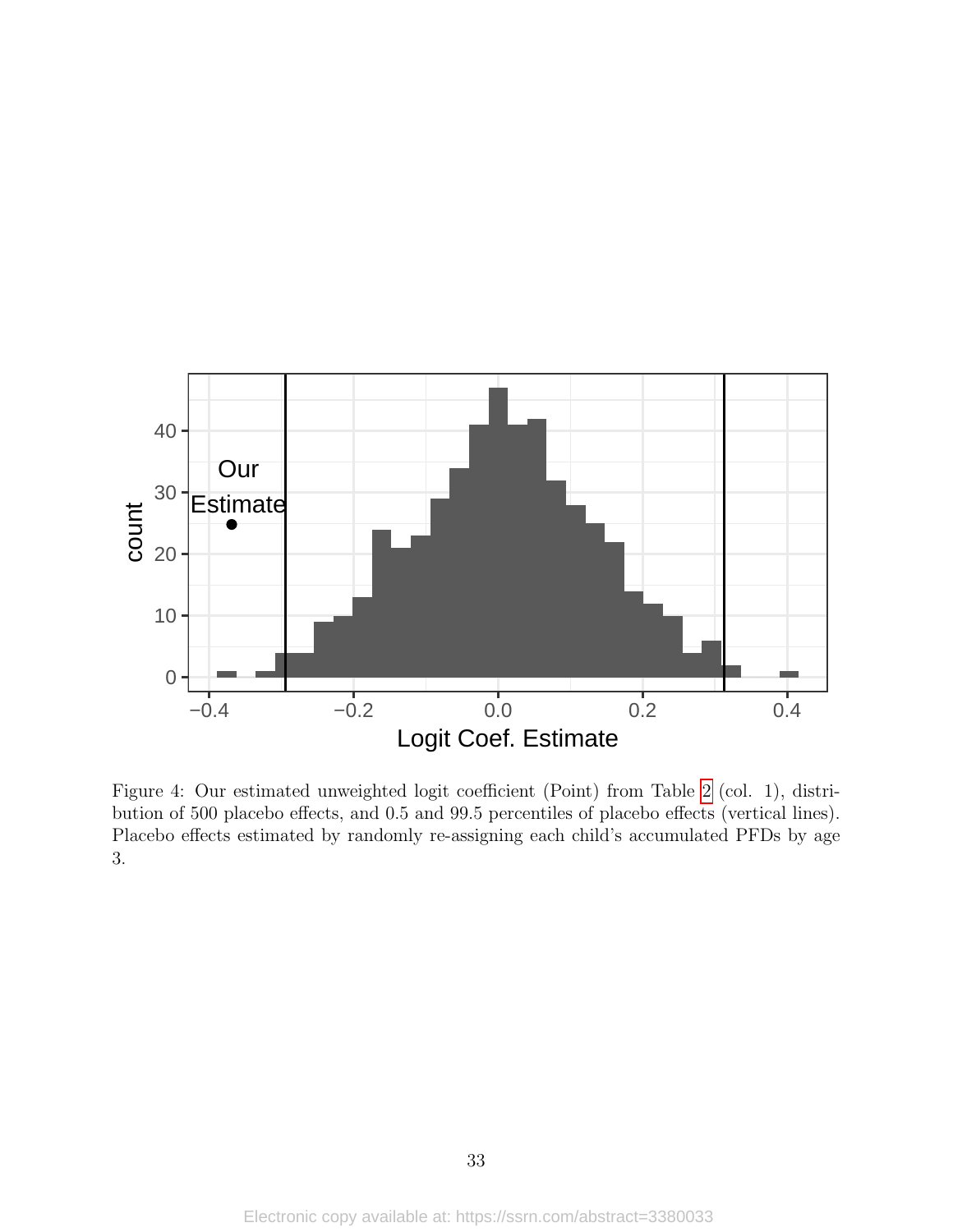## <span id="page-34-0"></span>Appendix A Cost-Savings Simulation

The goal of our simulation is to estimate the obesity-caused difference in medical expenditures for the average cohort of Alaskan-born 3-year-olds, relative to their cost had they been nonobese. We measure this difference over a 15-year horizon, from 4 through 17 years old. We then shock this estimate by hypothetically removing some of the PFD money from the Alaskan cohort that 3-year-olds actually received to see how many additional obesity cases are created at age three, how these persist into adolescence, and how that may impact medical expenses.

To project health outcomes, we utilize a standard modeling approach from the literature and calculate transition probabilities to and from health-status categories. Our estimated transition probabilities are based on a child's initial BMI status an the BMI status of their mothers. As CUBS is not a longitudinal study, we do not observe the actual long run outcomes of the children surveyed. Instead, we fit a model on data from the National Longitudinal Survey of Youth (NLSY) and the corresponding National Longitudinal Survey of Children and Young Adults. Using the parameter values from a model fitted to a representative U.S. child through age 17, the parameters are used to calculate the transition probabilities of the average Alaskan cohort in the data. This assumes that the transition probabilities are similar for the average U.S. child/young adult born to a mother who was born 1957-1965, to the cohort of children represented in the Alaskan data (after accounting for child and mother's BMI status). This assumption is necessary in order to utilize longitudinal data with respondents up to age 17, but we recognize it as a potential limitation.

### A.1 Derivation of Expected Medical Cost Savings

Let  $c_1$  and  $c_0$  denote the average annual medical cost associated with being obese and nonobese, respectively. Then the expected annual medical cost,  $Cost_t$ , for a child at age  $t > 3$ conditional on the cumulative amount of PFD income received by the age of three is equal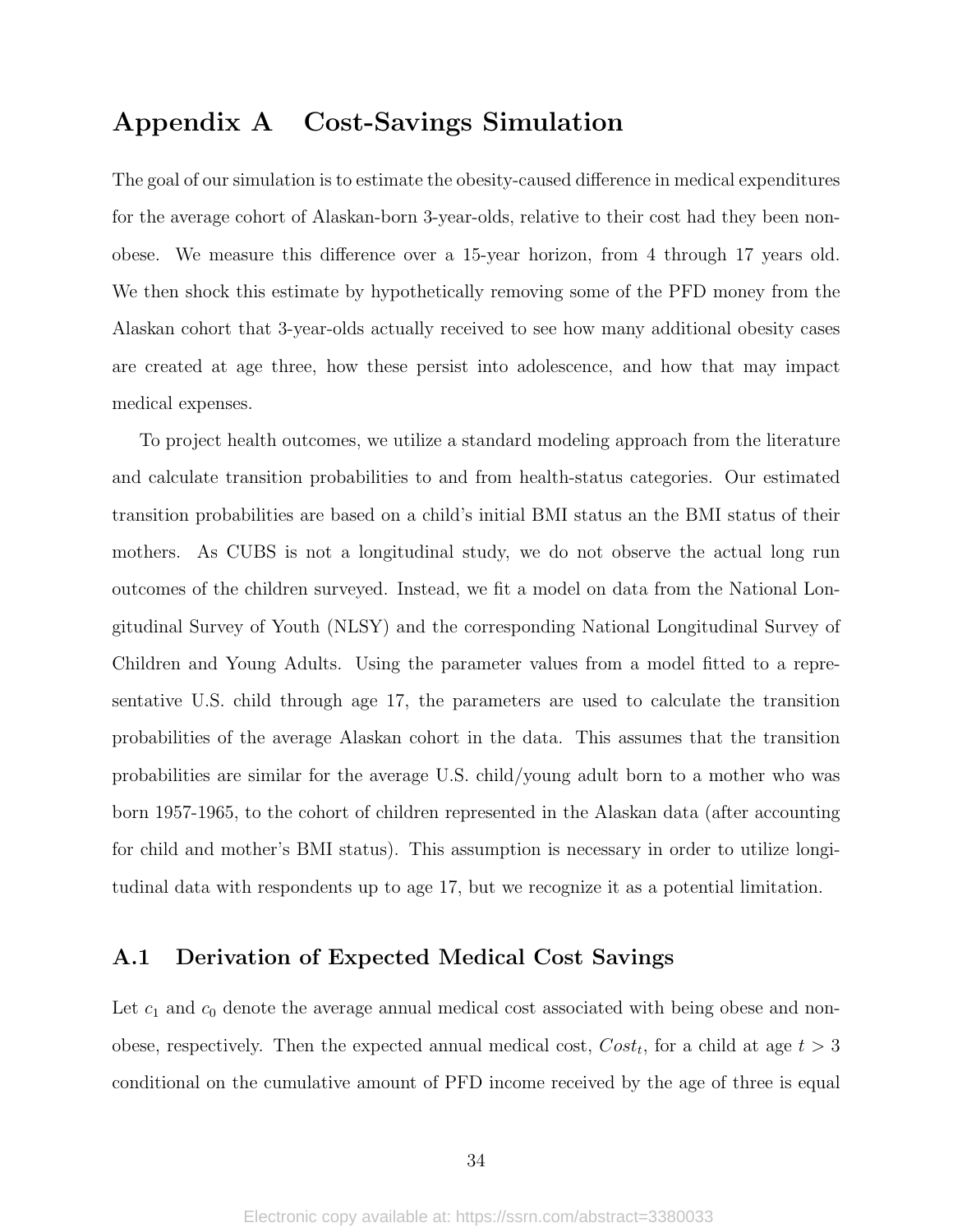to:

<span id="page-35-0"></span>
$$
E(Costt|PFD) = c1P(Obt = 1|PFD) + c0[1 - P(Obt = 1|PFD)]
$$
  
= (c<sub>1</sub> - c<sub>0</sub>)P(Ob<sub>t</sub> = 1|PFD) + c<sub>0</sub>, (A.1)

where  $Ob_t \in \{0,1\}$  denotes a child's obesity status and  $P(O_{t} = 1| PFD)$  denotes the conditional probability of being obese at age  $t > 3$ . The conditional probability of being obese at age  $t > 3$  depends on whether a child was obese at the age of three and how receiving PFD influences the likelihood that a child is obese at the age of three. We can incorporate this relationship be rewriting Eq. [\(A.1\)](#page-35-0) as:

$$
E(Costt|PFD) = (c1 - c0) \sum_{h=0}^{1} P(Obt = 1|Obt=3 = h) P(Obt=3 = h|PFD) + c0,
$$

where  $P(O_{t=3} = h|PFD)$  represents the influence of  $PFD$  on the likelihood of being obese (or non-obese) at the age of three and  $P(Ob_t = 1|Ob_{t=3} = h)$  denotes the transition probability representing the likelihood of being obese at age t conditional on having obesity status  $h =$  obese or non-obese at age three.

Now suppose that we are interested in the annual medical-cost savings,  $S_t$ , associated with an additional \$1,000 in cumulative PFD income received by a child by the age of three. Let  $PFD = 1$  if a child receives an additional \$1,000 in PFD and  $PFD = 0$  if a child does not receive any additional PFD income. Then the expected annual savings for a child at age  $t > 3$  is equal to:

<span id="page-35-1"></span>
$$
E(S_t) = E(Cost_t|PFD = 1) - E(Cost_t|PFD = 0)
$$
  
=  $c \sum_{h=0}^{1} P(Ob_t = 1|Ob_{t=3} = h) [P(Ob_{t=3} = h|PFD = 1) - P(Ob_{t=3} = h|PFD = 0)],$   
(A.2)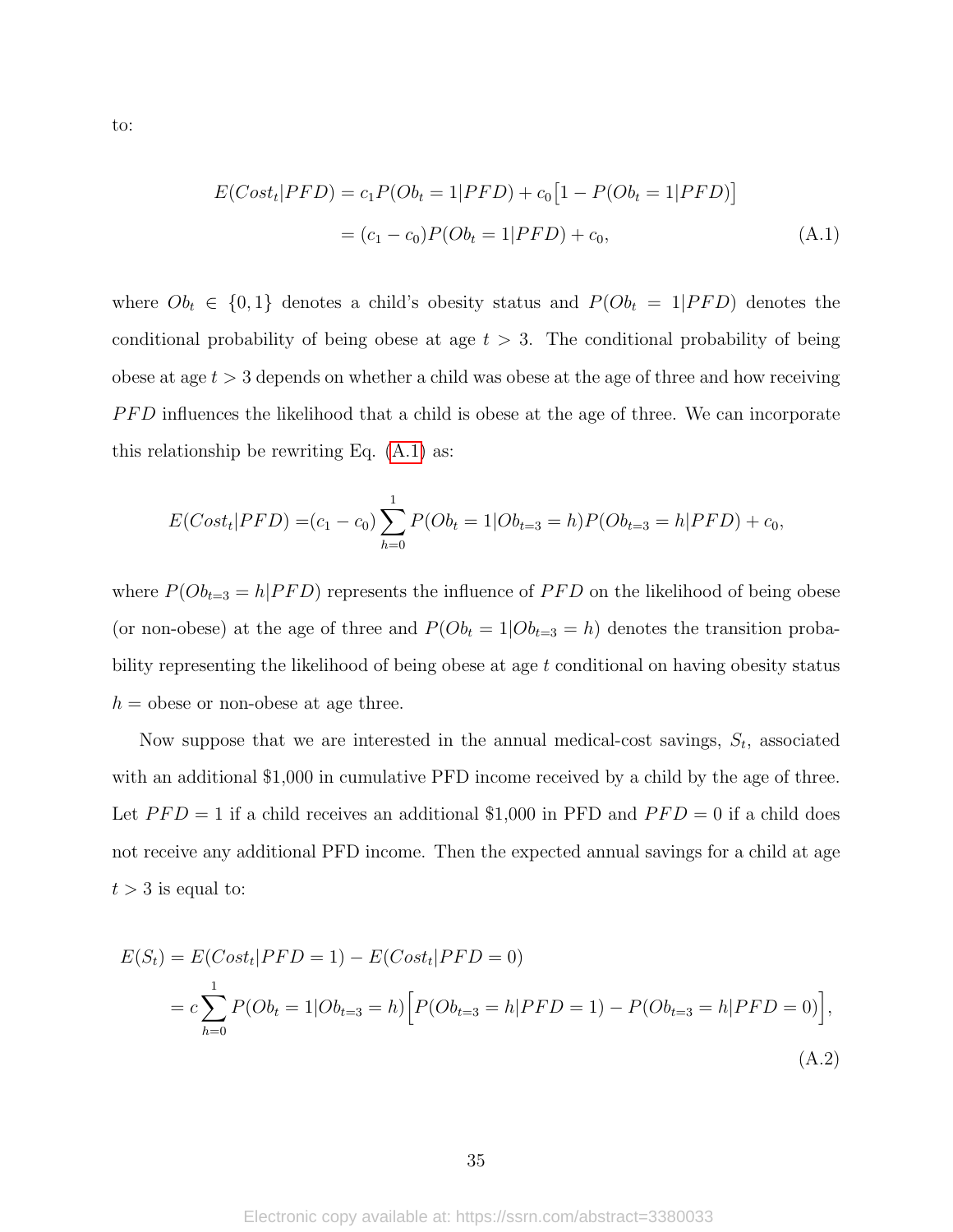where  $c = (c_1 - c_0)$  is the annual medical cost of being obese relative to not being obese. The expression in the brackets is equal to the marginal effect of the PFD on the probability of being obese or non-obese. Let  $R_h$  denote the marginal effect of the PFD on the probability that a child's obese status is equal to  $h \in \{0, 1\}$ . Then recognizing that  $R_0 = -R_1$ , we can rewrite the expression in Eq. [\(A.2\)](#page-35-1) as:

$$
E(S_t) = c \Big[ P(Ob_t = 1|Ob_{t=3} = 1) - P(Ob_t = 1|Ob_{t=3} = 0) \Big] R_1,
$$
\n(A.3)

which gives us the expression in Eq. [\(3\)](#page-15-1) of the main paper. To obtain an estimate of the expected medical-cost savings from an additional \$1,000 in PFD for a cohort of size N over the ages four to seventeen, we sum Equation [\(A.3\)](#page-36-0) over all ages and individuals:

<span id="page-36-0"></span>
$$
E(S) = \sum_{t=4}^{17} \sum_{i=1}^{N} E(S_{i,t}).
$$
\n(A.4)

# A.2 Re-weighting to Population and Bootstrapping Confidence Intervals

Population-weighted estimates and confidence intervals are obtained through a bootstrap procedure. We take 1,000 sample draws-with-replacement from our data, with draw probability corresponding to the survey sample design weights. This sampling procedure re-weights to survey sample to reflect the population. We estimate Eq. [1](#page-8-1) on each of these sample draws, recording the estimated average marginal effect and the predicted obesity rate. For each draw, we predict the obesity rate in the counterfactual, having removed \$1,000 of PFD income. Applying the difference of these rates to the Alaska cohort (11,000) yields the number of averted cases. To estimate cost savings, we sample from of the annual marginal cost of obesity, taken from the literature [Biener et al.](#page-20-3) [\(2017\)](#page-20-3) (which we assume is normally distributed). These costs are multiplied over a 15-year horizon to capture the potential savings if obesity reductions fully persist through childhood and adolescence. The mean and 95%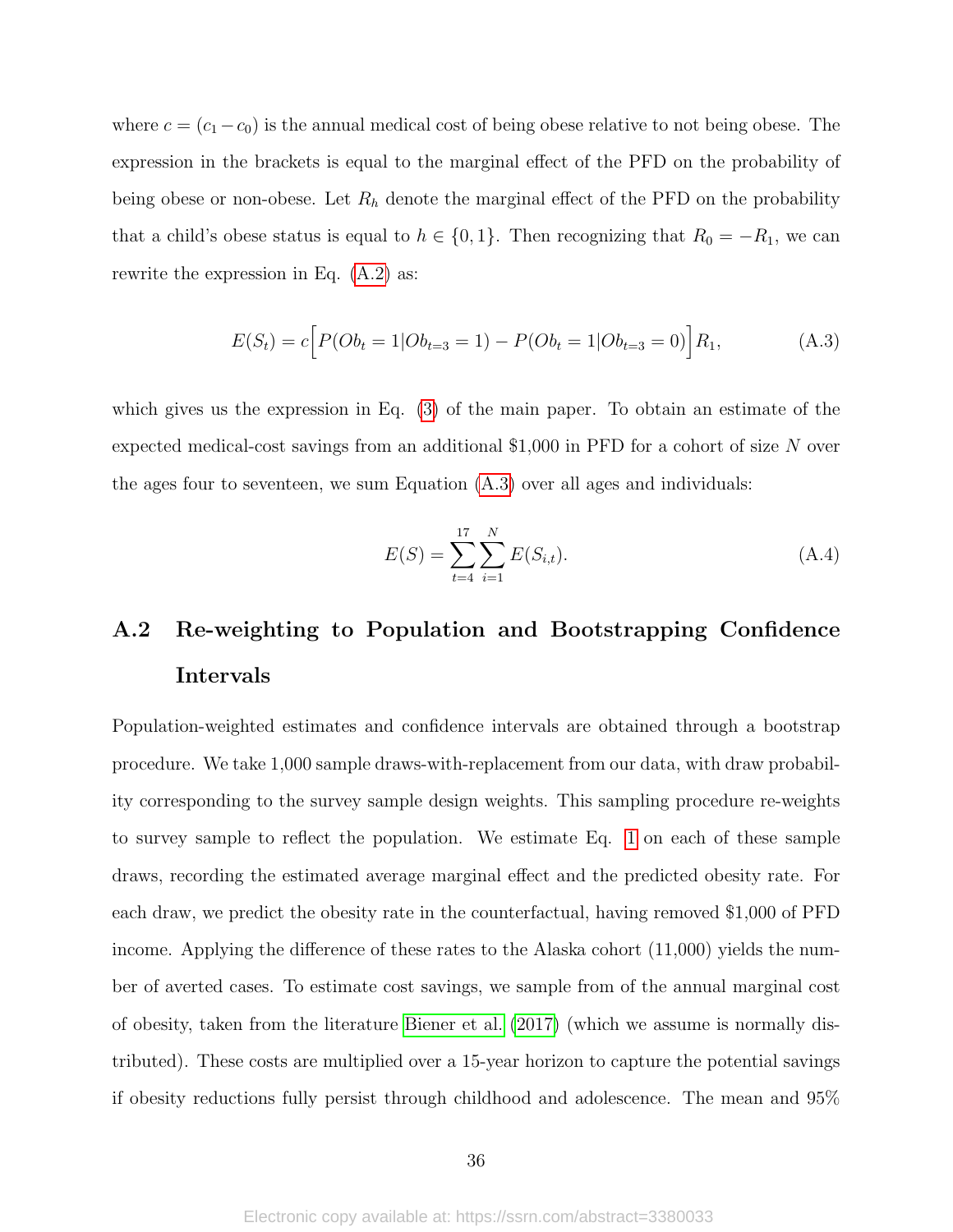confidence intervals are calculated from the distribution of estimated parameters, predicted cases and cost savings. Because obesity shocks are not in reality fully persistent (e.g. children tend toward the obesity outcomes of their parents), in the next subsection we describe our procedure to allow the obesity-reduction effect to decay with child age.

### A.3 Estimating Age-decay model

To estimate the transitory nature of an obesity shock at age-3, we estimate an obesity transition model over a 15-year horizon (Eq. [4\)](#page-15-2) on a nationally representative survey dataset, the National Longitudinal Survey of Children and Young Adults (NLS-CYA). These survey data are re-weighted to the population by the same bootstrapping procedure outlined in the previous section. The procedure is modified because NLS-CYA samples mothers and each of their children, so we account for the clustered nature of the data by sampling from the household (rather than child) level.

Eq. [4](#page-15-2) interacts child age with child's BMI at age 3 and mother's BMI, allowing for the transition probability to change with the child's age based on their initial continuations and mother's weight status. The resulting parameter estimates are presented in Table [A.4.](#page-40-1) These parameters are used to estimate the likelihood a reduction in obesity at age 3 will be maintained at each age through age 17. A more flexible interaction of age (discrete age bins) was also estimated, but yielded similar inference.

## Supplementary Tables and Figures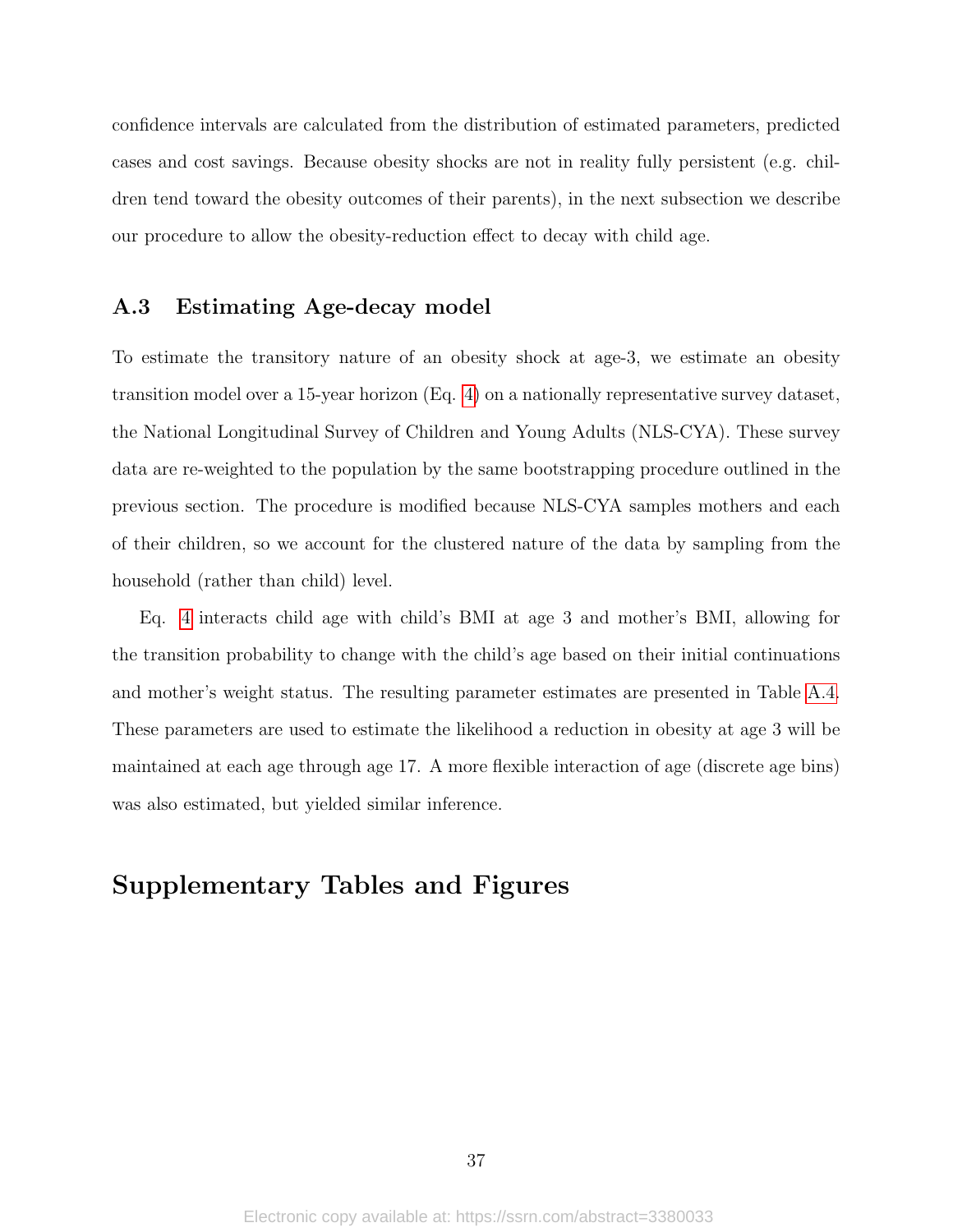<span id="page-38-0"></span>Table A.1: Child Characteristics: Descriptive Statistics by #PFDs and associated sample balance tests

|                                                                      | 1                                  | $\overline{2}$                       | 3                                                                       | Combined                          | $P-value$            |
|----------------------------------------------------------------------|------------------------------------|--------------------------------------|-------------------------------------------------------------------------|-----------------------------------|----------------------|
|                                                                      | ${\cal N}=31$                      | ${\cal N}=492$                       | ${\cal N}=361$                                                          | $N = 884$                         |                      |
| Obese                                                                | 26%<br>(8)                         | 22%<br>(108)                         | 22%<br>(78)                                                             | $22\%$ (194)                      | 0.86 <sup>1</sup>    |
| Gender: 2                                                            | $61\%$ (19)                        | 51%<br>(250)                         | 47\% (171)                                                              | $50\%$<br>(440)                   | 0.26 <sup>1</sup>    |
| Age (months): $38$                                                   | 55%<br>(17)                        | 47%<br>(229)                         | 41%<br>(147)                                                            | 44%<br>(393)                      | ${<}0.0011$          |
| 39                                                                   | 32%<br>(10)                        | 36%<br>(179)                         | 28%<br>(102)                                                            | 33%<br>(291)                      |                      |
| 40                                                                   | 10%<br>(3)                         | 14%<br>(70)                          | 19%<br>(70)                                                             | $16\%$<br>(143)                   |                      |
| 41                                                                   | $3\%$<br>(1)                       | $2\%$<br>(10)                        | 11%<br>(39)                                                             | $6\%$ (50)                        |                      |
| 42                                                                   | $0\%$<br>(0)                       | $1\%$<br>(3)                         | 1%<br>(2)                                                               | $1\%$<br>(5)                      |                      |
| 43                                                                   | $0\%$<br>(0)                       | $0\%$<br>(1)                         | 0%<br>(1)                                                               | $0\%$<br>(2)                      |                      |
| Birth weight (grams)                                                 | 2188 2494 3316<br>$(2743 \pm 900)$ | 2494 3345 3706<br>$(3158 \pm 808)$   | 2466 3260 3657<br>$(3095 \pm 816)$                                      | $2466$ 3300 3670 (3118 $\pm$ 817) | 0.016 <sup>2</sup>   |
| Birth Defect? (No)                                                   | 97%<br>(30)                        | 97%<br>(475)                         | 97%<br>(351)                                                            | 97%<br>(856)                      | $0.85^{1}$           |
| C-SECTION Used                                                       | 26%<br>(8)                         | 28%<br>(139)                         | $28\%$<br>(102)                                                         | 28%<br>(249)                      | $0.96^{1}$           |
| Time In Hosp. After Birth: $<$ 1 DAY                                 | 10%<br>(3)                         | 7%<br>(36)                           | 6%<br>(20)                                                              | 7%<br>(59)                        | $0.83^{1}$           |
| 1-2 DAYS                                                             | 32%<br>(10)                        | 47%<br>(230)                         | 49%<br>(176)                                                            | 47%<br>(416)                      |                      |
| 3-5 DAYS                                                             | 26%<br>(8)                         | $21\%$<br>(105)                      | 22%<br>(81)                                                             | 22%<br>(194)                      |                      |
| 6-14 DAYS                                                            | 10%<br>(3)                         | 6%<br>(29)                           | 6%<br>(23)                                                              | 6%<br>(55)                        |                      |
| MORE THAN 14 DAYS                                                    | 19%<br>(6)                         | 11%<br>(55)                          | 11%<br>(40)                                                             | 11%<br>(101)                      |                      |
| NOT BORN IN HOSPITAL                                                 | $3\%$<br>(1)                       | 7%<br>(35)                           | 6%<br>(20)                                                              | 6%<br>(56)                        |                      |
| STILL IN HOSPITAL                                                    | $0\%$<br>(0)                       | $0\%$<br>(2)                         | 0%<br>(1)                                                               | $0\%$ (3)                         |                      |
| Gestational Age (Weeks): <28 weeks                                   | $3\%$<br>(1)                       | $2\%$<br>$(-9)$                      | 1%<br>(3)                                                               | $1\%$<br>(13)                     | 0.89 <sup>1</sup>    |
| 28-33                                                                | 6%                                 | 7%                                   | 6%                                                                      | 7%                                |                      |
| 34-36                                                                | (2)<br>16%                         | (33)<br>14%<br>(68)                  | (23)<br>16%                                                             | (58)<br>15%<br>(130)              |                      |
| 37-42                                                                | (5)<br>74%<br>(23)                 | 75%<br>(369)                         | (57)<br>75%<br>(270)                                                    | 75%<br>(662)                      |                      |
| ${>}42$ weeks                                                        | $0\%$                              | $3\%$                                | $2\%$                                                                   | $2\%$<br>(21)                     |                      |
| Place of Birth : HOSPITAL                                            | (0)                                | (13)                                 | (8)                                                                     |                                   | $0.52^{1}$           |
| <b>BIRTHING CENTER</b>                                               | 97%<br>(30)<br>$3\%$               | 91%<br>(450)                         | 93%<br>(337)                                                            | 92%<br>(817)                      |                      |
|                                                                      | (1)                                | 7%<br>(32)                           | 6%<br>(21)                                                              | $6\%$<br>(54)                     |                      |
| <b>RESIDENCE</b>                                                     | $0\%$<br>(0)                       | $2\%$<br>(10)                        | $1\%$ (3)                                                               | $1\%$<br>(13)                     |                      |
| Region: Anch                                                         | 32%<br>(10)                        | 42%<br>(206)                         | 39%<br>(141)                                                            | 40%<br>(357)                      | $0.73^{1}$           |
| Gulf Coast                                                           | $16\%$<br>(5)                      | $10\%$<br>(49)                       | 9%<br>(32)                                                              | $10\%$<br>(86)                    |                      |
| Interior                                                             | 19%<br>(6)                         | 16%<br>(80)                          | 14%<br>(51)                                                             | 15%<br>(137)                      |                      |
| Northern                                                             | $0\%$<br>(0)                       | $3\%$<br>(15)                        | $4\%$<br>(13)                                                           | $3\%$ (28)                        |                      |
| Southeast                                                            | 6%<br>(2)                          | 8%<br>(39)                           | $11\%$ (39)                                                             | $9\%$ (80)                        |                      |
| Southwest                                                            | $6\%$ (2)                          | $8\%$ (40)                           | $8\%$ (29)                                                              | $8\%$ (71)                        |                      |
| Mat-Su                                                               | $19\%$ (6)                         | $13\%$ (63)                          | $16\%$ (56)                                                             | 14%<br>(125)                      |                      |
|                                                                      |                                    |                                      | Joint F-test for significance: 0.6891 on 22 and 861 DF, p-value: 0.8534 |                                   |                      |
| Variables not included in child controls, but shown for description: |                                    |                                      |                                                                         |                                   |                      |
| Number PFD Entitled: 3                                               | $13\%$ (4)                         | $9\%$ (42)                           | 100%<br>(361)                                                           | 46%<br>(407)                      | < 0.001 <sup>1</sup> |
| Height (inches)?                                                     | 37.0 37.5 38.9 $(38.0 \pm 2.3)$    | 36.5 37.5 39.0 $(37.6 \pm 2.3)$      | $36.037.839.0(37.5 \pm 2.3)$                                            | 36.5 37.5 39.0 $(37.6 \pm 2.3)$   | $0.92^2$             |
| Weight                                                               | 32.0 35.0 38.0 $(35.1 \pm 4.5)$    | $30.834.037.0(34.2 \pm 5.2)$         | $30.0$ 33.0 $37.0$ $(33.8 \pm 5.6)$                                     | 30.0 33.6 37.0 $(34.0 \pm 5.4)$   | $0.14^2$             |
| Month of Birth (numeric)                                             | 4.0 5.0 7.0 $(5.4 \pm 2.7)$        | $3.0 \; 4.0 \; 6.0 \; (4.5 \pm 2.5)$ | 9.0 10.0 11.0 $(9.9 \pm 1.6)$                                           | 4.0 7.0 10.0 $(6.7 \pm 3.4)$      | ${<}0.0012$          |
| Month of Birth dummy: 1                                              | $10\%$ (3)                         | $12\%$ (60)                          | $0\%$ (0)                                                               | 7%<br>(63)                        | < 0.001 <sup>1</sup> |
| $\overline{2}$                                                       | 3%<br>(1)                          | $11\%$ (54)                          | $0\%$ (0)                                                               | 6%<br>(55)                        |                      |
| 3                                                                    | 10%<br>(3)                         | 13%<br>(65)                          | $0\%$<br>(0)                                                            | 8%<br>(68)                        |                      |
| $\overline{4}$                                                       | $16\%$ (5)                         | $17\%$ (86)                          | $0\%$ (0)                                                               | 10%<br>(91)                       |                      |
| 5                                                                    | $13\%$ (4)                         | 13%<br>(65)                          | $0\%$<br>(0)                                                            | 8%<br>(69)                        |                      |
| $\,$ 6                                                               | $19\%$ (6)                         | 13%<br>(65)                          | 2%<br>(9)                                                               | 9%<br>(80)                        |                      |
| $\overline{7}$                                                       | 13%<br>(4)                         | 12%<br>(60)                          | 6%<br>(20)                                                              | 10%<br>(84)                       |                      |
| 8                                                                    | 6%<br>(2)                          | $1\%$ (7)                            | 15%<br>(54)                                                             | 7%<br>(63)                        |                      |
| 9                                                                    | 3%<br>(1)                          | $1\%$ (7)                            | 19%<br>(68)                                                             | 9%<br>(76)                        |                      |
| 10                                                                   | 0%<br>(0)                          | $1\%$ (4)                            | $16\%$<br>(59)                                                          | 7%<br>(63)                        |                      |
| 11                                                                   | $3\%$ (1)                          | $1\%$ (7)                            | 21%<br>(76)                                                             | 10%<br>(84)                       |                      |
| 12                                                                   | $3\%$ (1)                          | $2\%$ (12)                           | $21\%$<br>(75)                                                          | 10%<br>(88)                       |                      |
|                                                                      |                                    |                                      |                                                                         |                                   |                      |

 $a b c$  represent the lower quartile a, the median b, and the upper quartile c for continuous variables.  $x \pm s$  represents  $\bar{X} \pm 1$  SD.Numbers after percents are frequencies. Tests used:<sup>1</sup>Pearson test; <sup>2</sup>Kruskal-Wallis test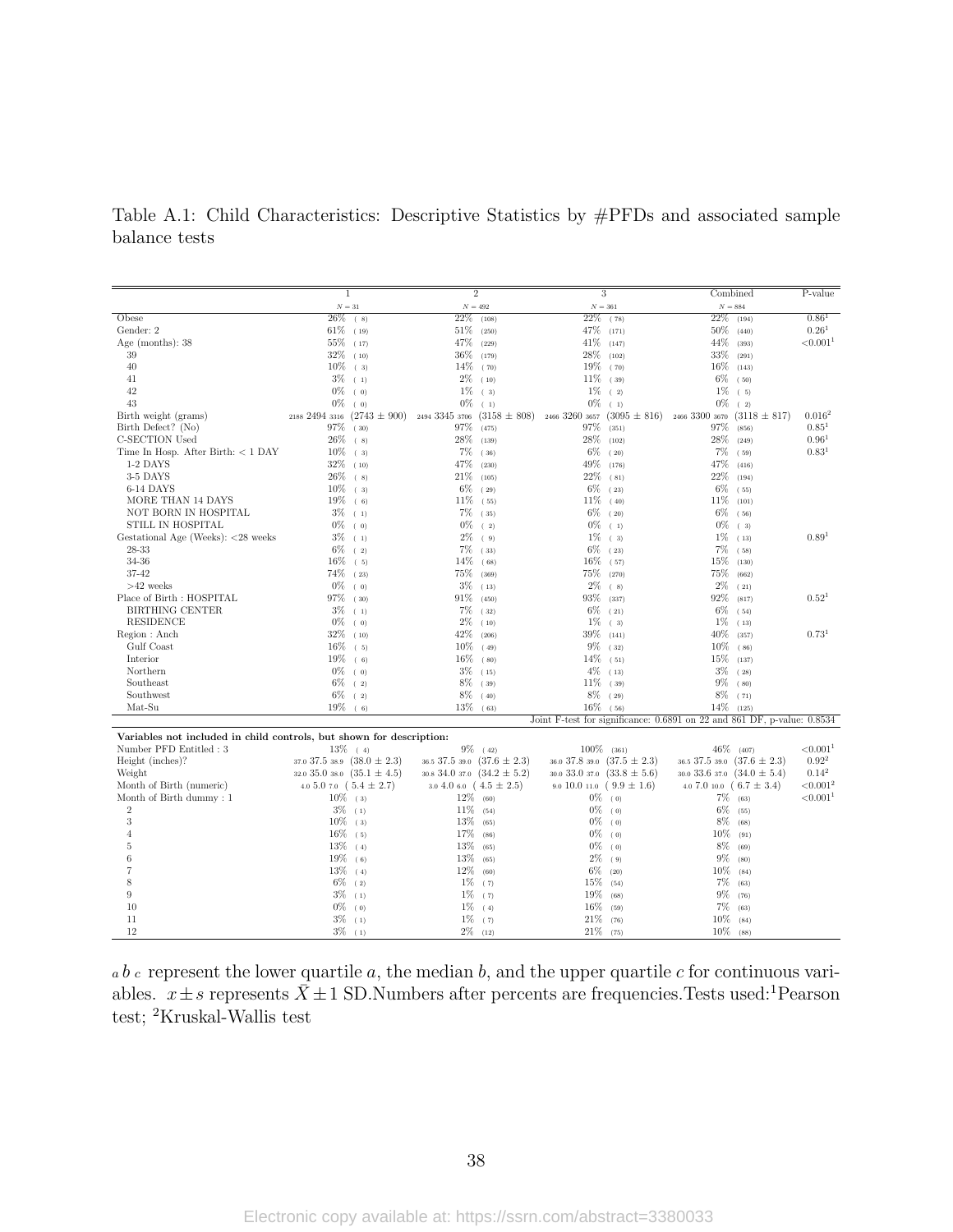|                                     |                                    | $\overline{2}$                     | 3                                  | Combined                                             | P-value           |
|-------------------------------------|------------------------------------|------------------------------------|------------------------------------|------------------------------------------------------|-------------------|
|                                     | ${\cal N}=31$                      | $N = 492$                          | ${\cal N}=361$                     | $N=884$                                              |                   |
| Race: NH/OPT                        | $3\%$ (1)                          | $\frac{3\%}{14}$                   | $3\%$<br>(10)                      | $3\%$<br>(25)                                        | 0.19 <sup>1</sup> |
| White                               | 65%<br>(20)                        | 64%<br>(317)                       | 63%<br>(226)                       | 64%<br>(563)                                         |                   |
| Other, (inc. Black, Asian)          | 10%<br>(3)                         | $4\%$<br>(22)                      | 5%<br>(19)                         | $5\%$<br>(44)                                        |                   |
| AI/AN                               | 19%<br>(6)                         | 26%<br>(129)                       | 29%<br>(106)                       | 27%<br>(241)                                         |                   |
| unknown                             | 3%<br>(1)                          | $2\%$<br>(10)                      | 0%<br>(0)                          | 1%<br>(11)                                           |                   |
| Non-Hispanic: Yes                   | 87%<br>(27)                        | 96%<br>(470)                       | 95%<br>(344)                       | 95%<br>(841)                                         | $0.1^{1}$         |
| Mother age at delivery:<br>${<}20$  | 10%<br>$(-3)$                      | $6\%$<br>(31)                      | 5%<br>(19)                         | $6\%$<br>(53)                                        | 0.17 <sup>1</sup> |
| $20 - 24$                           | 13%<br>(4)                         | 17%<br>(83)                        | 22%<br>(81)                        | 19%<br>(168)                                         |                   |
| 25-29                               | 42%<br>(13)                        | 34%<br>(166)                       | 31%<br>(113)                       | 33%<br>(292)                                         |                   |
| 30-34                               | 19%<br>(6)                         | 31%<br>(151)                       | 25%<br>(89)                        | 28%<br>(246)                                         |                   |
| 35-39                               | 13%<br>(4)                         | 11%<br>(54)                        | 13%<br>(47)                        | 12%<br>(105)                                         |                   |
| $40+$                               | $3\%$<br>(1)                       | 1%<br>(7)                          | 3%<br>(12)                         | $2\%$<br>(20)                                        |                   |
| Household Income: $\leq$ \$10,000   | 19%<br>(6)                         | 12%<br>(58)                        | 11%<br>(41)                        | 12%<br>(105)                                         | 0.56 <sup>1</sup> |
| $$10,000 - $14,999$                 | 10%<br>(3)                         | $4\%$<br>(21)                      | 7%<br>(25)                         | 6%<br>(49)                                           |                   |
| $$15,000 - $19,999$                 | 10%<br>(3)                         | $3\%$<br>(17)                      | 5%<br>(18)                         | $4\%$<br>(38)                                        |                   |
| $$20,000 - $24,999$                 | 6%<br>(2)                          | 7%<br>(32)                         | 6%<br>(23)                         | 6%<br>(57)                                           |                   |
| $$25,000 - $34,999$                 | $3\%$<br>(1)                       | $9\%$<br>(46)                      | 10%<br>(35)                        | $9\%$<br>(82)                                        |                   |
| $$35,000 - $49,999$                 | 13%<br>(4)                         | 14%<br>(69)                        | 14%<br>(51)                        | 14%<br>(124)                                         |                   |
| $$50,000 - $74,999$                 | 19%<br>(6)                         | 19%<br>(92)                        | 16%<br>(56)                        | 17%<br>(154)                                         |                   |
| $>\$ 375,000                        | 19%<br>(6)                         | 32%<br>(157)                       | 31%<br>(112)                       | 31%<br>(275)                                         |                   |
| Household Size                      | $(2.6 \pm 1.1)$<br>$2.0\,3.0\,3.0$ | $2.0$ 3.0 $4.0$ $(2.9 \pm 1.3)$    | $2.0\,3.0\,4.0$<br>$(3.0 \pm 1.4)$ | $(3.0 \pm 1.4)$<br>$2.0\,3.0\,4.0$                   | $0.44^{2}$        |
| Marital status at birth: Unmarried  | 32%<br>(10)                        | $31\%$ (153)                       | 34%<br>(124)                       | 32%<br>(287)                                         | $0.6^{1}$         |
| Mom BMI before preg.                | 23.0 26.2 30.1<br>$(27.0 \pm 5.8)$ | 21.8 24.9 29.1<br>$(26.1 \pm 5.8)$ | 22.1 25.1 29.3<br>$(26.5 \pm 6.1)$ | 21.9 25.0 29.2<br>$(26.3 \pm 5.9)$                   | $0.47^{2}$        |
| Trying to Get Pregnant: Yes         | 45%<br>(14)                        | 57%<br>(279)                       | 58%<br>(211)                       | 57%<br>(504)                                         | 0.35 <sup>1</sup> |
| Gestational diabetes: Yes           | 6%<br>(2)                          | 10%<br>(47)                        | 12%<br>(42)                        | 10%<br>(91)                                          | 0.47 <sup>1</sup> |
| Drank last 3 month preg:: Yes       | 61%<br>(19)                        | 62%<br>(306)                       | 64%<br>(232)                       | 63%<br>(557)                                         | $0.81^{1}$        |
| Smoked last 3 month preg: Yes       | 13%<br>(4)                         | 13%<br>(65)                        | 13%<br>(46)                        | 13%<br>(115)                                         | 0.98 <sup>1</sup> |
| Wanted to get Preg: Sooner          | 13%<br>(4)                         | 22%<br>(106)                       | 20%<br>(73)                        | 21%<br>(183)                                         | $0.55^{1}$        |
| Later                               | 42\%<br>(13)                       | 27%<br>(133)                       | 27%<br>(96)                        | 27%<br>(242)                                         |                   |
| Then                                | 39%<br>(12)                        | 45%<br>(219)                       | 44%<br>(160)                       | 44%<br>(391)                                         |                   |
| Did not want                        | 6%<br>(2)                          | 7%<br>(34)                         | 9%<br>(32)                         | 8%<br>(68)                                           |                   |
| WIC Assistance $-$ dur $preg : Yes$ | 48%<br>(15)                        | $37\%$ (182)                       | 42%<br>(151)                       | 39%<br>(348)                                         | 0.21 <sup>1</sup> |
|                                     |                                    |                                    |                                    |                                                      |                   |
|                                     |                                    |                                    |                                    | F-statistic: 1.091 on 26 and 829 DF, p-value: 0.3448 |                   |

<span id="page-39-0"></span>Table A.2: Mother Characteristics: Descriptive Statistics by #PFDs and associated sample balance tests

 $a b c$  represent the lower quartile a, the median b, and the upper quartile c for continuous variables.  $x \pm s$  represents  $\bar{X} \pm 1$  SD.Numbers after percents are frequencies. Tests used:<sup>1</sup>Pearson test; <sup>2</sup>Kruskal-Wallis test